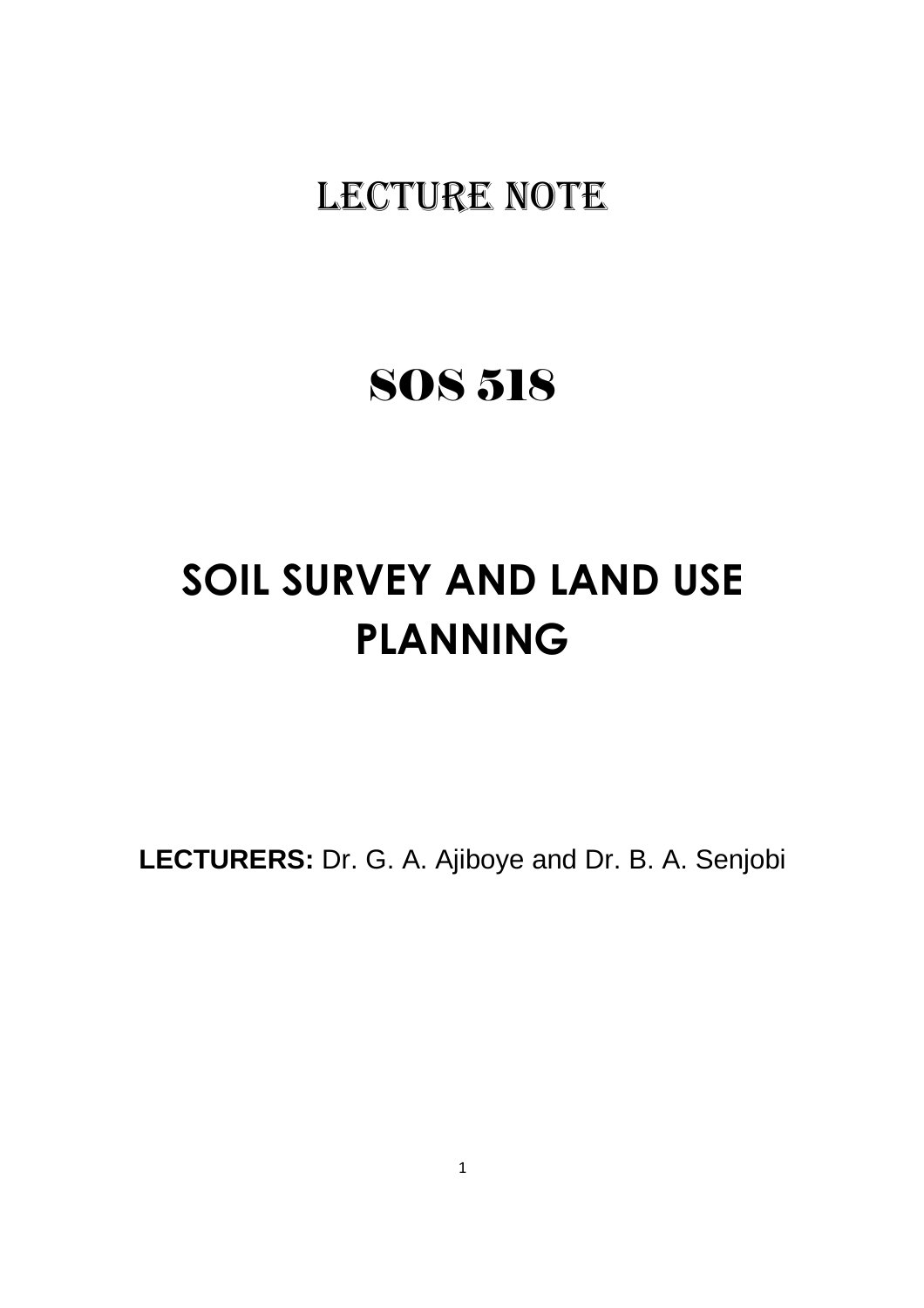## Soil Forming minerals and rocks Soil Morphological Characteristics

## **BASIC PRINCIPLES OF CLASSIFICATION**

## **Why classify?**

The purpose of any classification is so to organize our knowledge that the properties of objects may be remembered and their relationships may be understood most easily for a specific objective. The process involves formation of classes by grouping the objects on the basis of their common properties or characteristics. In any system of classification, groups about which the greatest number, most precise, and most important statements can be made for the objective serve the purpose best.

Classification helps us deal with complexity. There are too many objects to consider individually. If we can find some common properties or behaviour between them, we can make meaningful classes to help us organize our knowledge and simplify our decision-making.

We classify individual objects, for example soil profiles, by grouping them into classes, or example soil series. These classes then form other objects that can in turn be classified into still more general classes, for example, reference soil groups. This is a hierarchical classification, and is common in soil science.

- Types of objects
- Individuals
- Populations
- Sub-populations (strata)

## **Key concepts of classification**

Individual objects make up a population. A class is a group of individual or other classes similar in selected properties and distinguished from all other classes of the same population by differences in these properties. There is diversity in the degree of differences among classes. These diversities make classes of natural object grade by small step into other classes (differences are gradational).

Within every class, there is a central core or nucleus to which other individual members of the class are related in varying degree. This central individual is referred to as the **modal individual**. The modal individual, who is at the centre, typifies the modal properties of the class. In the immediate vicinity of the modal individual are many individuals held by bond of resemblance and similarity so strong that no doubt can exist as to their relationship with the modal individual. At the margins of the group are many individuals less strongly held by bond of resemblance but strongly held by similarity to the modal individual than to that of any other class.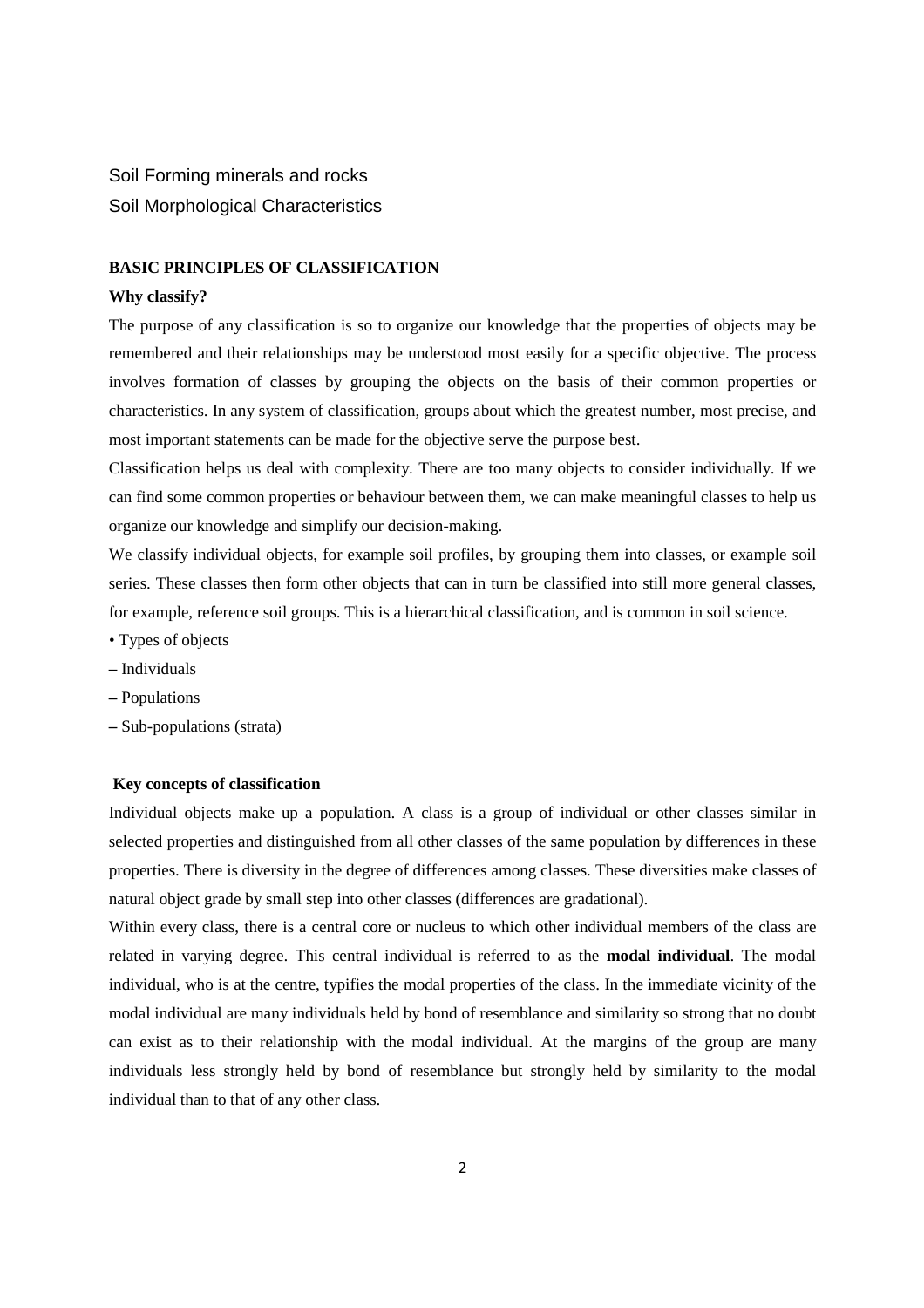The test of proper placement of any marginal individual is its relative degree of similarity to the modal individuals of different classes.



## **Differentiating Characteristics**

The property chosen as the basis of grouping is called the differentiating characteristic. It serves to differentiate among classes. If the basis of grouping is good, the differentiating characteristics should be associated with a number of co-varying properties or accessory characteristics. For example, soil texture affects cation exchange capacity (CEC), bulk density and hydraulic conductivity. A well conceived grouping is based upon differentiating characteristics that:

- Is important for the objective of classification and
- Carry the greatest possible co-varying or accessory characteristics that are also important for the objective of classification.

## **Category**

A category is a series of classes, collectively formed by differentiation within a population on the basis of **a single set of criteria**. A category must include individuals of the population and groups within a category are classes at a defined level of abstraction.

In any multiple category system, regardless of the number of categories, the properties that are homogenous in a given class consist of the accumulated differentiating and accessory characteristics of that category and all other categories above it. The greatest number of statement can be made about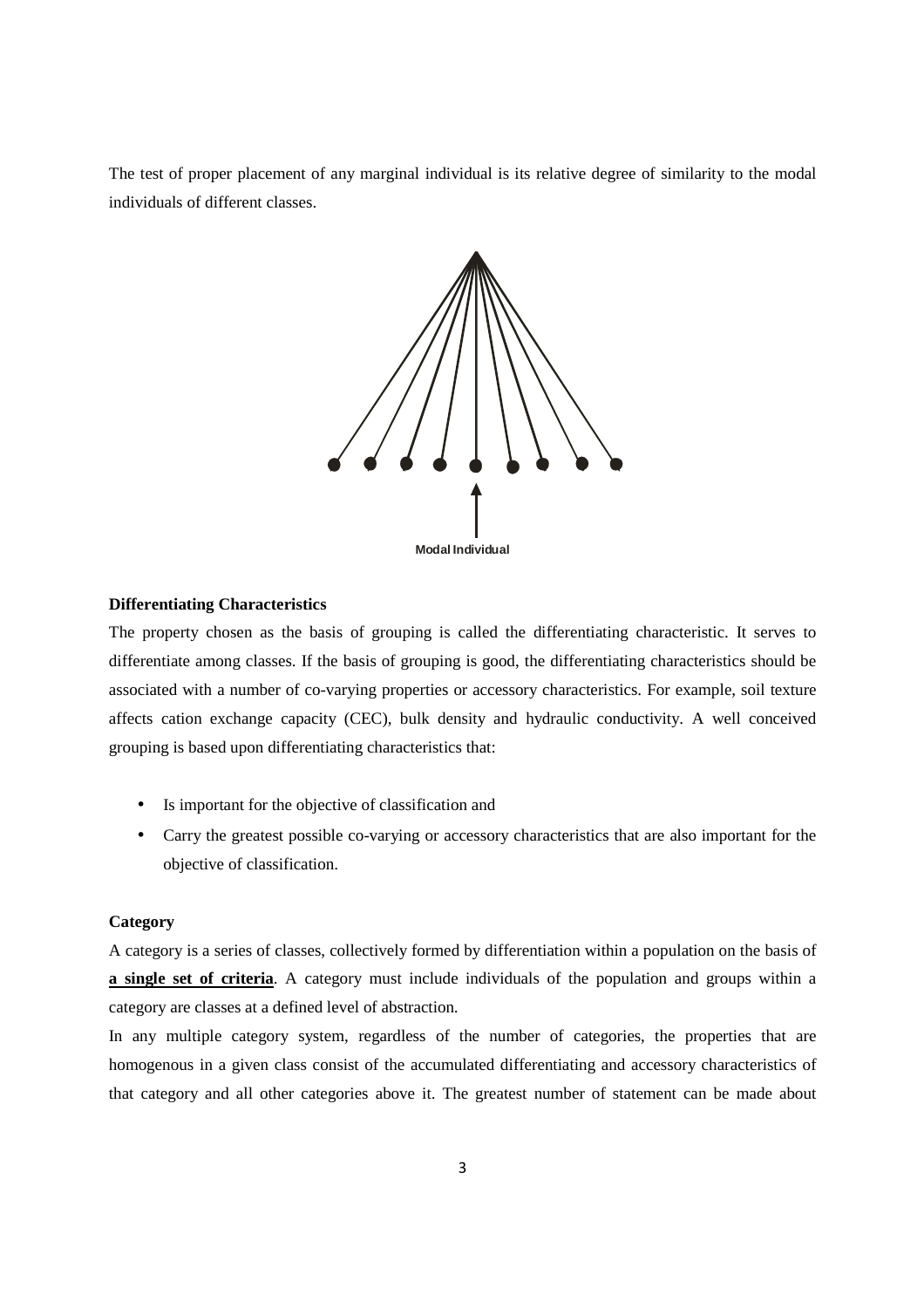classes of the lowest categories and the least number of statements can be made about units of the higher category.

Formation of classes at a lower categorical level in their final form, pre-supposes knowledge of the population adequate enough to complete all categories above it. As the body of knowledge about any phenomena increases, attempt to effect a complete natural system of classification must pass through a series of approximations or adjustments.

## **Principles of differentiation as they affect classes**

The properties of differentiating characteristics that would meet the conditions of natural system of classification as laid down by Cline (1949), Smith (1963) and Arnold and Eswaran (2003) are as follows:

- A differentiating characteristic must be important for the objective.
- A differentiating characteristic must be a property of the things classified or a direct interpretation for the objective.
- The differentiating characteristics should carry as many accessory properties as possible for the objective.
- The class interval of a differentiating characteristic must provide classes homogenous for the objective. When differentiation is based upon the degree of expression of an attribute, the limiting value of that property between classes of a continuous series may be placed arbitrarily at any point in the series. Not all points within such a series are equally pertinent for a given objective, however, and the establishment of the class interval for the most useful grouping is not arbitrary. Soil classification must rely on data of the observation and experiment for establishment of the significant limiting values of classes.

## **Principles of differentiation as they affect relationship among categories**

- Differentiating characteristics must classify all individuals in any single population. This is what Nikiforrof calls the principle of wholeness of taxonomic categories. Every category must include all existing individuals of the population, therefore, the differentiating characteristics of each category must apply to all individuals or some individuals will remain unclassified.
- Greatly different "kingdoms" require different differentiating characteristics at the same level of abstraction. This principle rest upon the concept of degree of differences among groups of things at different levels of abstraction. Within natural phenomena called soil, there may be populations that have so few important common properties that a single differentiating characteristic at a given level of abstraction would not frame the important classes in each. The breach between organic and inorganic soil may be that order of magnitude.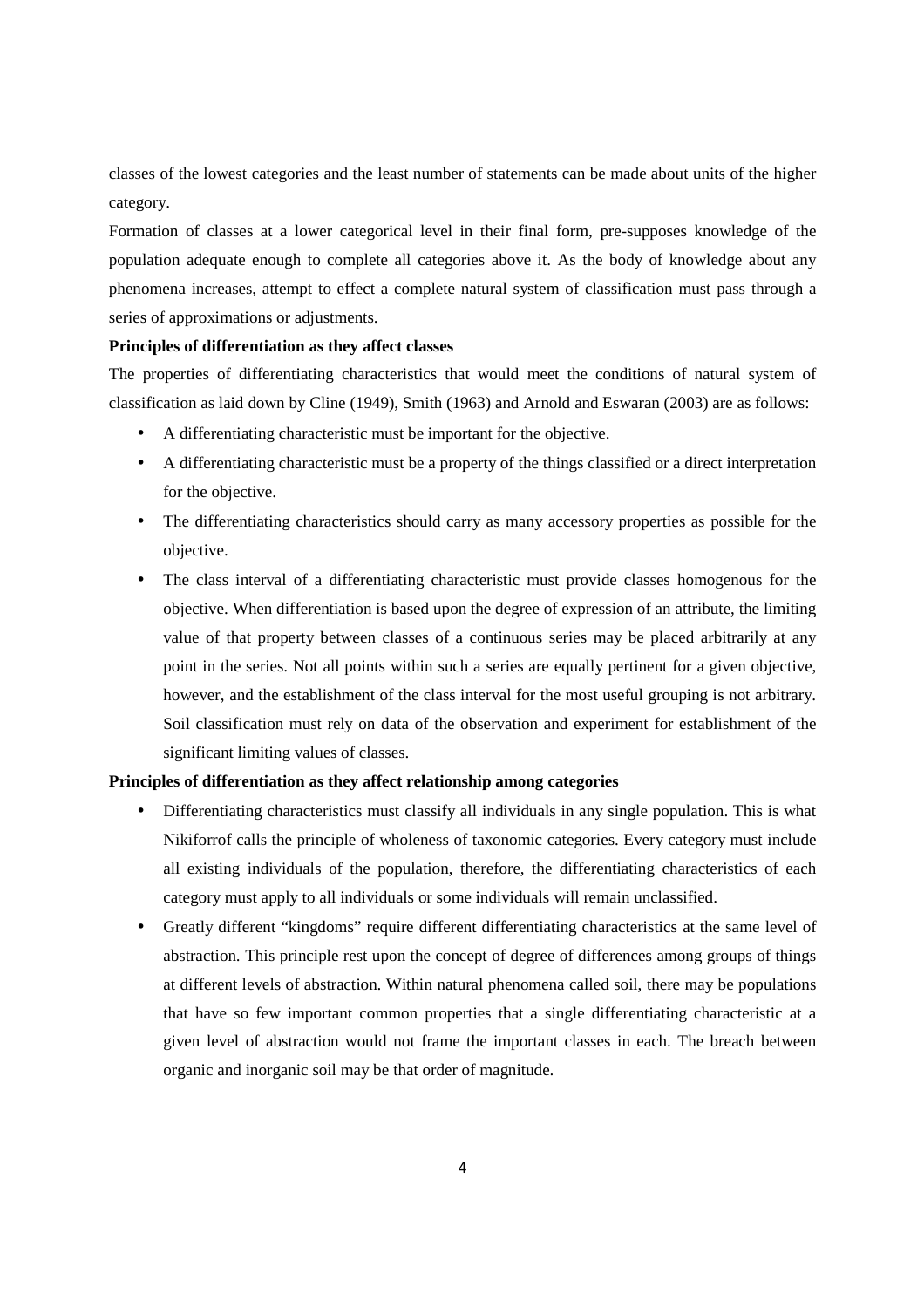- All classes of the same category of a single population should be based on the same characteristic. To differentiate on different properties at the same categorical level complicates the problem of visualizing relationships.
- A differentiating characteristic in one category must not separate like things in a lower category. Every characteristic has a ceiling of independence above which it cannot be used to differentiate without separating like things in categories below it. Differentiation at a higher categorical level on any basis must separate on the same basis throughout all lower categories; consequently the properties to be used to differentiate at higher level of generalization must be more important for the objective than those used at lower levels. The importance of a differentiating characteristic must be commensurate with the level of abstraction at which it is used.

## **Principles of soil classification**

## **What is different about soils?**

- There is really no soil '**individual**' as a self-standing object.
- Therefore, the emphasis is on defining **mappable** classes rather than on optimal classification of individuals.
- There is no true **inheritance** or genetics as it is understood in biology

#### **Concept of the pedon as a discrete object within the soil continuum (Soil individuals)**

The dimension of the ultimate individuals of the soil population are fixed vertically by the thickness of the soil profile and horizontally by the practical limits of space required for its observation. Vertically, the soil unit must extend from the surface into the parent material; any lesser depth would divide the complete natural body. Horizontally, the limit are not sharply defined; the unit must extend in two directions far enough to allow sampling and accurate determination of the properties that can be observed in the field. It must also be large enough to permit the observation of relationships of the horizons to the rooting of plants. What is a pedon?

The major difficulty in defining soil individuals or basic entities follows from the existence of soil as a continuum. However, the term **pedon** has been proposed as a collective noun for a small basic soil unit that can be regarded as the basic soil entities or soil individual. As a generic term, pedon would thus be parallel to the word 'tree' as a collective noun covering mahogany, pines, leguminous trees, oaks etc. The pedon is in a sense an abstraction or soil unit that is a creation of the mind (Marburt, 1941). According to the terminology of Knox (1965), the pedon is an artificial rather than a natural individual. Each pedon consist of a small volume of soil that is a part of the continuum mantling the land surface. Each pedon begins at the surface and extend downward to include the full set of horizons or to some arbitrary depth corresponding to the vertical dimension of a set of horizons. The upper boundary of pedon is clear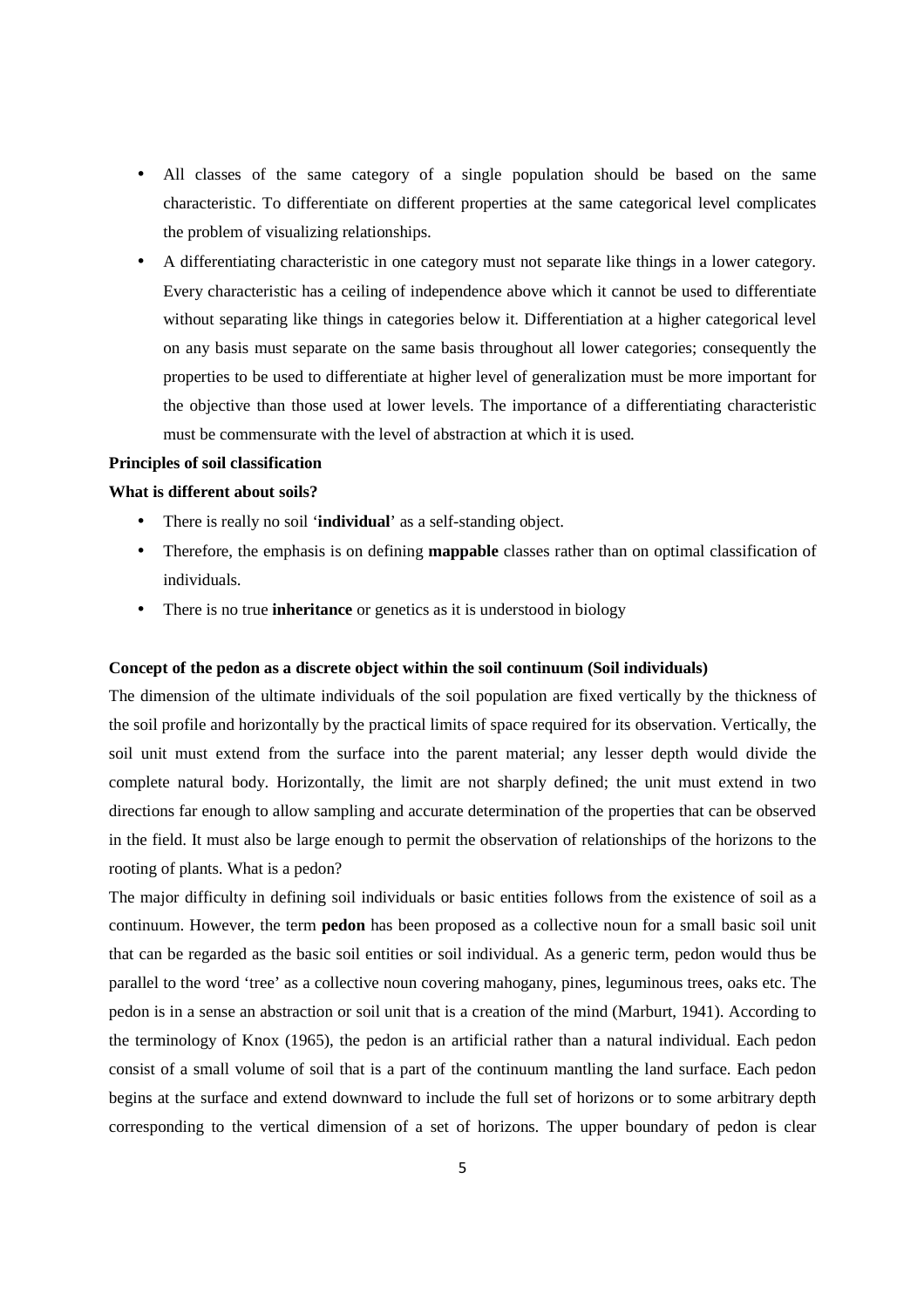enough, but the lower boundary remains vague as a rule. The perimeter is gradational from one pedon to its neighbours.

A pedon consists of a small volume of soil which includes the full solum and the upper part of the unconsolidated parent material. It is usually less than two metres (2m) in depth, and has a lateral crosssection that is roughly circular or hexagonal in shape and between  $1m^2$  and  $10m^2$  in area. The smallest of these lateral dimensions is proposed for use in most soils, while the larger dimension up to the maximum of  $10m<sup>2</sup>$  is proposed for uses where needed to cover the full amplitude of one circle in the arrangement of horizons (Simonson and Gardner, 1960).

## **Source of criteria for soil classification.**

For most part, the criteria used to classify soil are those that can be observed or determined rapidly by simple tests on the field. Until techniques are developed that will allow rapid chemical determinations on the field, one should expect homogeneity of chemical properties of soil units only to the extent that these chemical properties are accessory to the observed characteristics used to classify the soils.

Controlled experiments establish relationships that enable selected criteria to which many properties that cannot be observed are accessory. For example, soil colour can tell much about the drainage property of the soil as well as probable level of iron and aluminum oxide in the soil as well as the soil organic matter content.

## **Criteria for soil classification.**

Soil classification is passing through a series of approximations in which the system is being built from the lowest category upward by a process of reducing homogeneity in each successive higher category. Our choice of differentiating characteristic in the higher categories is limited by our knowledge not only of soil properties but also of the relationship among soil properties.

Marbut (1932) proposed the following properties for differentiating soils at the level of soil type:- [What is a soil type?]

- 1. Number of horizons in the profile
- 2. Colour of various horizons with special emphasis on the surface one or two
- 3. Texture of each horizon
- 4. Structure of the horizons
- 5. Relative arrangement of horizons
- 6. Thickness of horizons
- 7. Thickness of the true soil (profile)
- 8. Chemical composition of horizons
- 9. Character of the soil material [alluvial, loess, sand]
- 10. Geology of the soil material [parent material]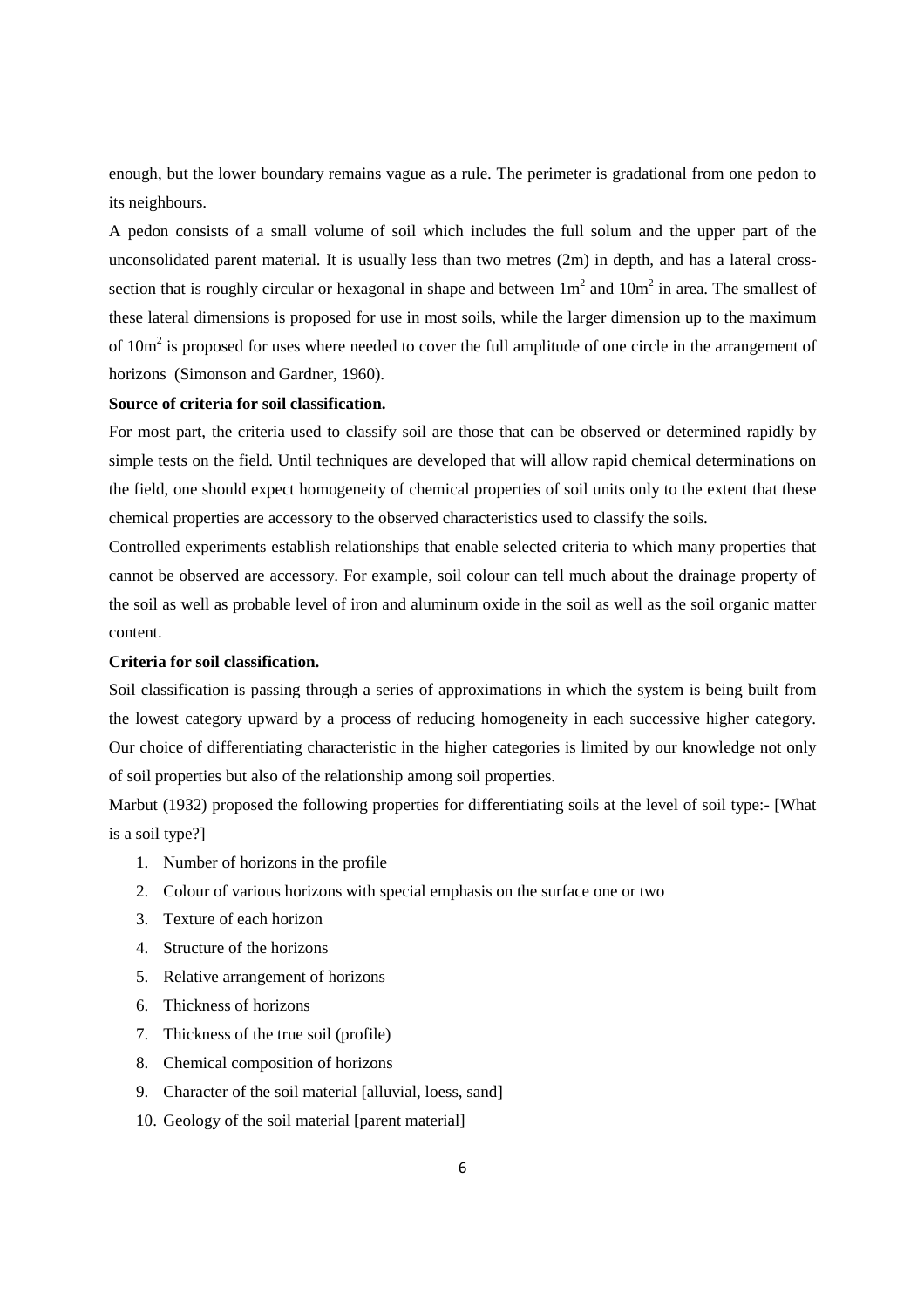Each of the 10 factors listed varies narrowly in a soil type within the limitation of precision of their measurement. It would be sheer accident if any property could be found to differentiate at higher categorical level than soil type, which is not either a characteristic listed by Marbut or a characteristic to which the properties listed by Marbut are accessory. Therefore, the properties listed by Marbut are accessory characteristics of those attributed whose ceiling of independence are high enough to justify their use in higher categories.

The first step in the selection of differentiating characteristics of higher categories, therefore, is to define the characteristics to which the properties listed by Marbut are accessory. Most of the properties listed are characteristics of individual horizons. All of them, collectively, plus inferences from them, however, define the whole soil, not only in terms of all its horizons but also in terms of relationships among horizons.

## **Criteria used in Higher Category of soil taxonomy (Classification)**

The criteria used in the classification of soils in the higher categories are obtained from the different horizons that make up the pedon or soil individuals. These include the morphology, chemistry, physical and mineralogical properties of the soils. The morphology and some physical properties are observable properties that can be determined rapidly on the field, while the chemical and mineralogical properties are measurable in the laboratory, and their figures could be correlated with corresponding morphological descriptions.

A soil horizon may be defined as a layer within a soil that is approximately parallel to the soil surface and that have properties that are produced by soil forming processes but differs from the adjacent genetically related soil layers in terms of physical, chemical and biological properties, such as colour, structure, texture, consistence, kind and population of organisms, presence or absence of mottles, concretions, bulk density etc. A set of horizons within a single pit constitutes a soil profile. Thus a profile is a vertical section of the soil through all its horizons and extending to the parent material. Agriculturally, the depth of horizon is arbitrarily set at a depth of not more than two metres (2m).

## **SOIL PROFILES AND HORIZONS**

## **MASTER HORIZONS**

Horizontal layers of soil called horizons can be described by their different morphological characteristics. Capital letters designate master horizons, which are further subdivided by Arabic numerals. Master horizons are used to describe similar appearing soil layers and should not be confused with diagnostic horizons used to classify soils.

## *O Horizon*

O horizon is an organic horizon. It is a surface layer characterized by accumulation of organic matter which may be dominated by partially decomposed or undecomposed organic material. An O horizon may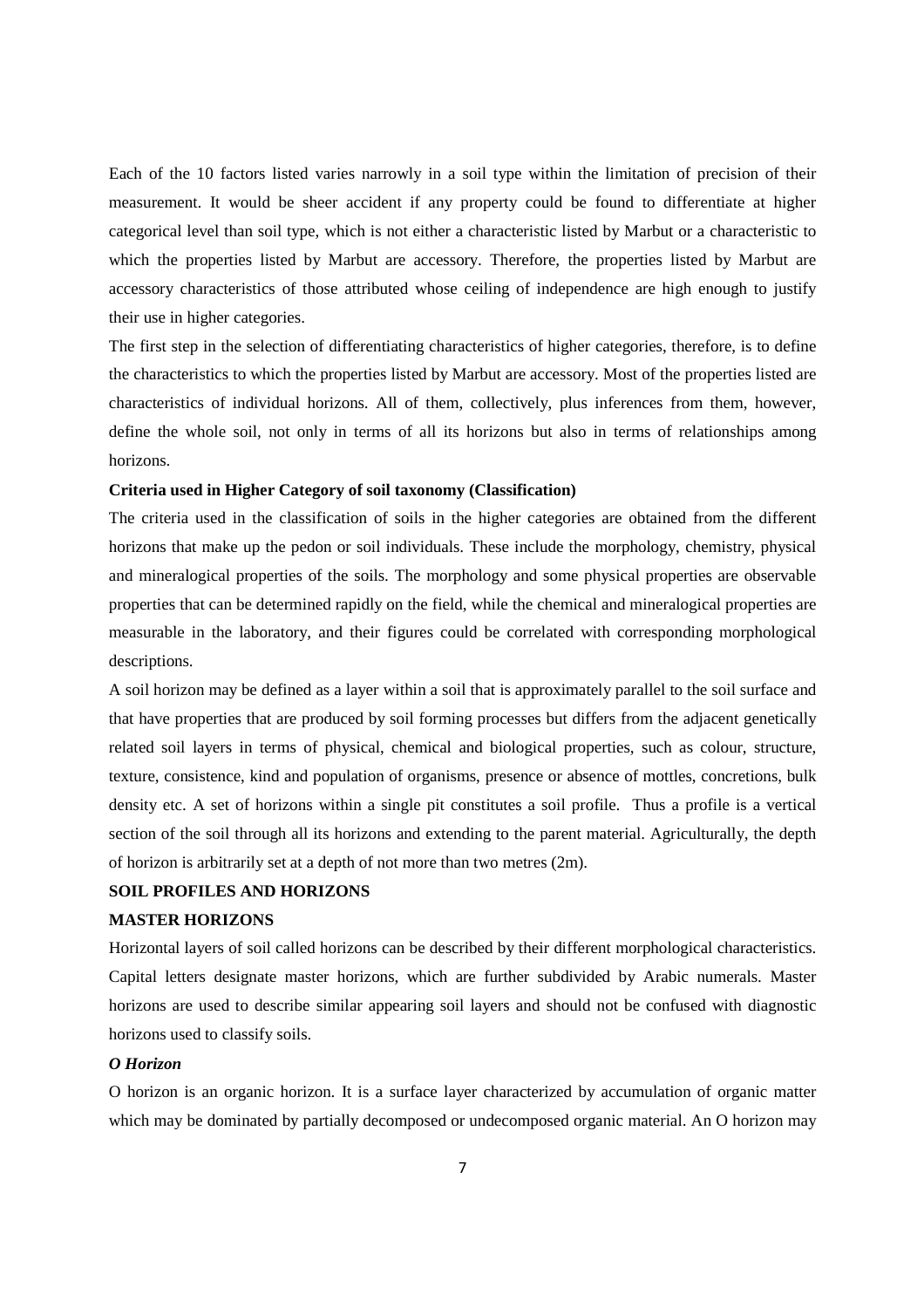be found below the surface if it has been buried. Predominantly found in forested regions, the O horizon is composed of leaf litter in various stages of decay. If the clay content of any horizon is more than 50%, the organic matter content of the horizon must be more than 20% before the horizon can be regarded as O horizon.

There are two types of organic horizon. These are Oi and Oa. Oi is an organic horizon in which the original features of the organic matter are still visible to the naked eye. For example, if the O horizon is from vegetation, the vegetation can still be seen. They are not fully decomposed. In Oa horizon however, the features of the original organic material is no longer visible to the naked eye because they have been totally decomposed. When the O horizon has been partially buried, they are designated as Oe.

## *A Horizon*

The A horizon is the uppermost mineral layer. It may lie below the O horizon. An A horizon has a high concentration of humus and is not dominated by the migration of clay, humus, aluminum, or iron into or out of the horizon. It is transitional between the B and E horizons, but in many soils, the amount of eluviations that has taken place is so small that we hardly have an E horizon. Since it is formed on or adjascent to the soil surface, it is darker in color than the underlying horizon because of the organic matter accumulation.

## *E Horizon*

The E horizon is an elluvial surface horizon. It has experience the loss of clay, organic matter, iron and aluminum oxides with the resultant accumulation of quartz and other resistant minerals. It is also characterized by bleached appearance because of loss of materials. The remaining material tends to be light colored and coarse textured. The E horizon is normally found below an O or an A horizon and above a B horizon. However, it may separate sections of a B horizon. It should be noted however, that E horizon is not common in Nigerian soils.

#### *B Horizon*

The B horizon is a subsurface mineral horizon showing evidence of one or more of the following processes:

- 1. illuvial accumulation of alumino-silicate clay, iron, aluminum, gypsum, or silica;
- 2. carbonate removal;
- 3. residual concentration of sesquioxides and silicate clay;
- 4. coating of sesquioxides, which makes the horizon conspicuously lower in color value, higher in chroma, or redder in hue without apparent illuviation of iron than that found in the overlying and underlying horizons;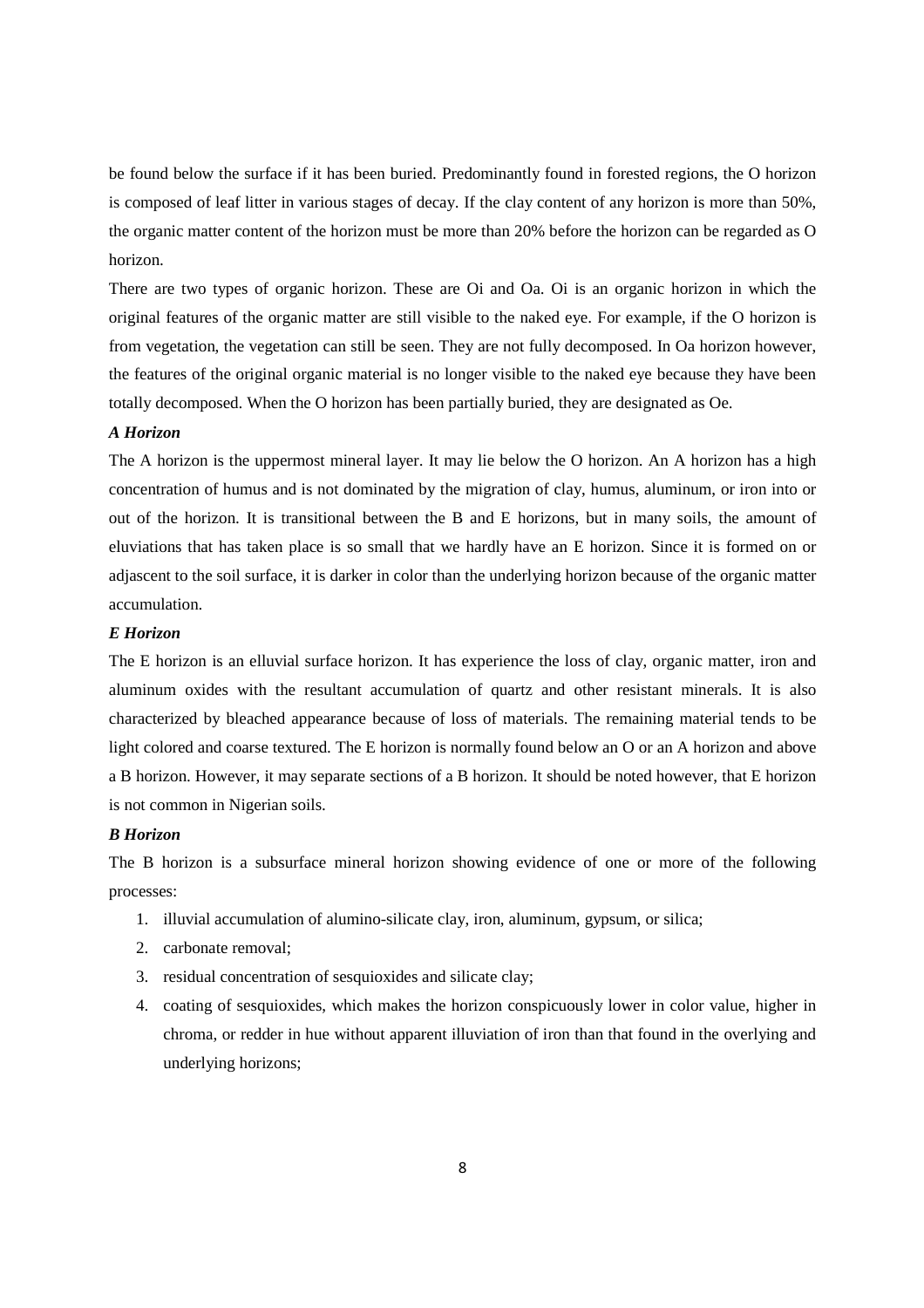- 5. alteration of materials from its original condition i.e. lots of pedogenic processes are taking place. Formation of silicate clay or liberation of oxides, or both, and formation of granular, blocky, or prismatic structure if volume changes accompany changes in moisture context; or
- 6. brittleness.

It should be noted that there are no universal diagnostic properties that can be taken as satisfactorily for identifying all B horizons. The development of B horizon is an indication of soil maturation.

## *C Horizon*

The C horizon is a layer of minimal alteration. Material may be similar to or unlike that from which the other horizons formed. C horizons lack the properties of O, A, E or B horizons, and can include coprogenous earth (sedimentary peat), diatomaceous earth, saprolite, unconsolidated bedrock, and other uncemented geologic materials or materials soft enough for excavation with moderate difficulty.

## *R Layer*

An R layer refers to hard consolidated bedrock. Material is cemented and manual excavation is impossible. Intrusive soils can be found in rare cracks in the bedrock. Examples of R layer material include: granite, basalt, quartzite, indurated limestone, or sandstone. The R layer is presumed to be the material from which the overlying horizons are developed. But if it is a different material from that of the overlying mantle, it is represented by IIR, indicating what is called LITHOLOGICAL DISCOUNTINUITY. The roman figure (II) placed before R, is to indicate that the parent material is different from that of the overlying mantle.

## **TRANSITIONAL HORIZONS**

Transitional horizons are dominated by properties of one master horizon but have the subordinate properties of another. These are designated by two capital letters, for example, AB, EB, BE, or BC. The first letter represents the dominant horizon characteristics; the second indicates the weaker expressed characteristics.

A second type of transitional horizon has two distinct parts with recognizable properties of the two master horizons indicated by the capital letters. Parts of one surround the other. This type of transitional horizon is designated by a capital letter for the part with the greatest volume, followed by a slash and another capital letter for the secondary part (for example, E/B, B/E, or B/C).

## **SUBORDINATE DISTINCTIONS**

Master horizons are further divided by subordinate characteristics, which usually do not apply to transitional horizons. Subordinate distinctions are identified by lower-case letters, called suffix symbols. In some cases, they describe an accumulation of material.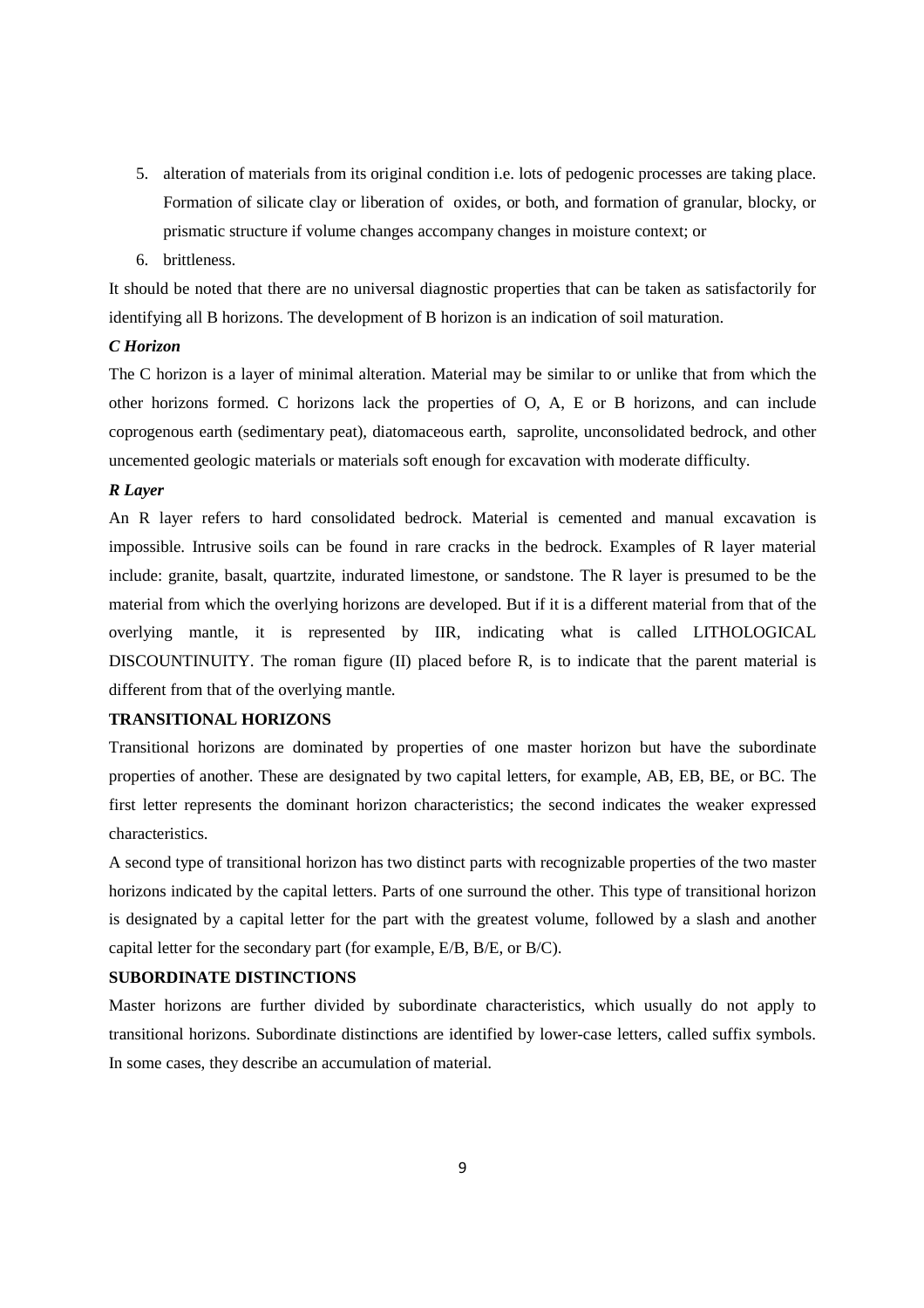This means that the so-designated horizons contain more of the material in question than is presumed to have been present in the parent material. For example, Bt refers to a B horizon with more clay than normal. The symbols and their meanings are as follows:-

- *a . highly decomposed organic material.* Used with O to indicate the most highly decomposed organic materials, which have rubbed fiber content of less than 17 percent of the volume.
- *b . buried genetic horizon.* Used in mineral soils to indicate identifiable buried horizons with major genetic features that were developed before burial. Genetic horizons may or may not have formed in the overlying material, which may be either like or unlike the assumed parent material of the buried soil. This symbol is not used in organic soils or to separate an organic from a mineral layer.
- *c . concretions or nodules.* Indicates a significant accumulation of concretions or nodules. Cementation is required, but the cementing agent is not specific, except that it cannot be silica. The symbol is not used if the concretions or nodules consist of dolomite or calcite, or more soluble salts. It is used if the nodules or concretions are enriched with minerals that contain iron aluminum, manganese, or titanium.
- *d . physical root restriction* . Indicates root-restricting layers in naturally occurring or man-made unconsolidated sediments or materials, such as dense basal till, plow pans, and other mechanically compacted zones.
- *e . organic material of intermediate composition.* Used with O to indicate organic materials of intermediate composition with rubbed fiber content between 17 and 40 percent (by volume).
- *f. frozen soil.* Indicates permanent ice content in a horizon or layer. The symbol is not used for seasonally frozen layers or for so-called dry permafrost (material that is colder than  $0^{\circ}$  but does not contain ice).
- *g* . *strong gleying.* Indicates either that iron has been reduced and removed during soil formation, or that saturation with stagnant water has preserved it in a reduced state. Most of the affected layers have a chroma of 2 or less, and many have redox concentrations. The low chroma can represent either the color of reduced iron or the color of uncoated sand and silt particles from which the iron has been removed. The symbol *g* is not used for materials of low chroma that have no history of wetness, such as some shales or E horizons. If g is used with B, pedogenic change in addition to gleying is implied. The horizon is designated Cg if no other pedogenic change besides gleying has occurred.
- *h* . *illuvial accumulation of organic matter.* Used with B to indicate the accumulation of illuvial, amorphous, dispersible organic-matter-sesquioxide complexes if the sesquioxide component is dominated by aluminum but is present only in small quantities. The organo-sesquioxide material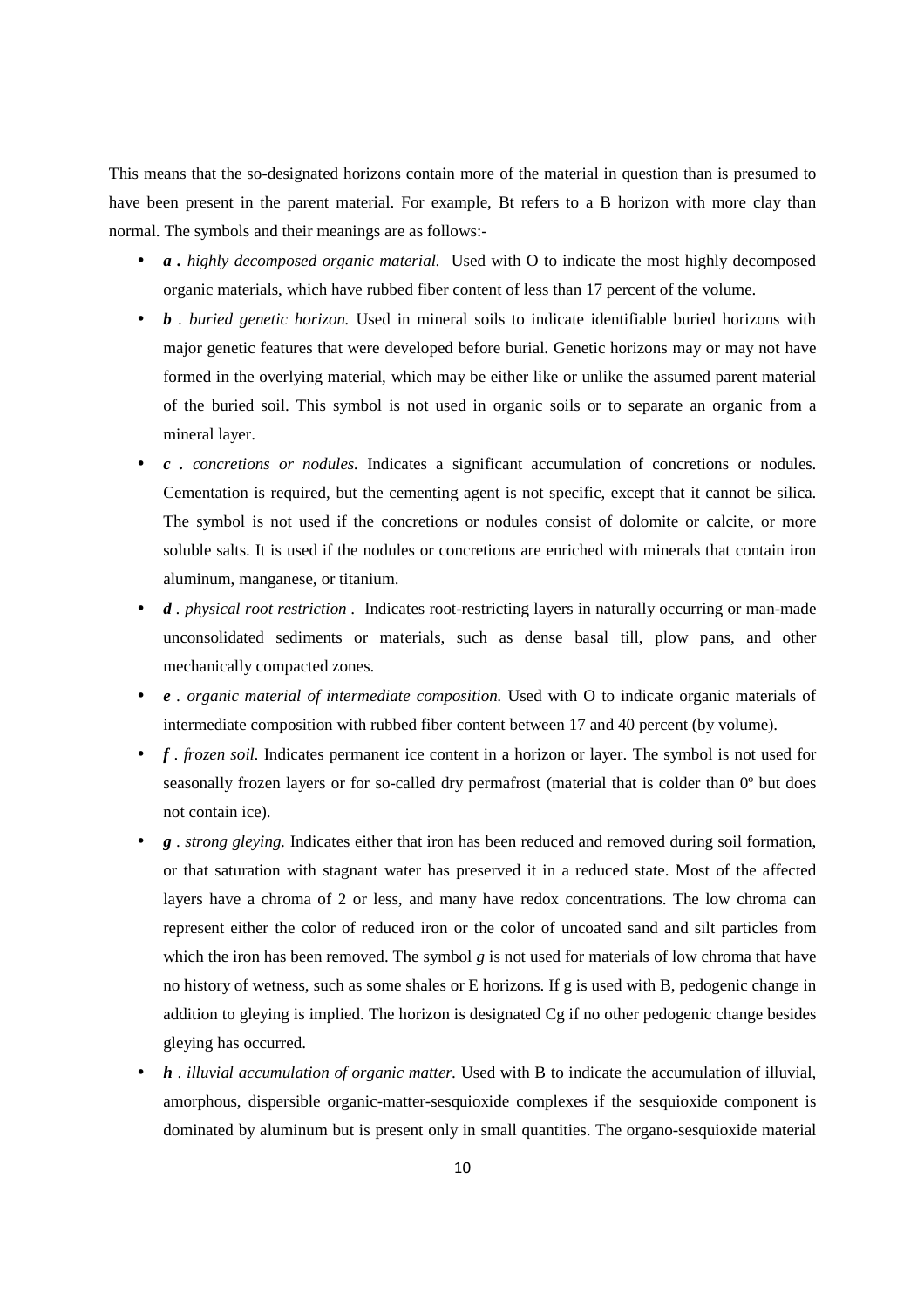coats sand and silt particles. In some horizons, these coatings have coalesced, filled pores, and cemented the horizon. The symbol *h* is also used in combination with *s*, as in Bhs, if the amount of sesquioxide component is significant but the color value and chroma of the horizon when moist is 3 or less.

- *i*. *slightly decomposed organic matter.* Used with O to indicate the least decomposed of the organic materials. Its rubbed fiber content is 40 percent or more (by volume).
- *k*. *accumulation of carbonates.* Indicates an accumulation of alkaline-earth carbonates, commonly calcium carbonate. It is usually found in arid or dry region.
- *m*. *cementation or induration.* Indicates continuous or nearly continuous cementation. The symbol *m* is used for horizons that are more than 90 percent cemented, although they may be fractured. The cemented layer is physically root-restrictive. The predominant cementing agent (or the two dominant cementing agents) may be indicated by using defined letter suffixes, singly or in pairs. Following are some suffix combinations and what they indicate:
- o *km* . cementation by carbonates;
- o *qm* . cementation by silica;
- o *sm* . cementation by iron;
- o *ym* . cementation by gypsum;
- o *kqm*. cementation by lime and silica; and
- o *zm* . cementation by salts more soluble than gypsum.
- *n* . *accumulation of sodium.* Indicates an accumulation of exchangeable sodium.
- *o*. *residual accumulation of sesquioxides*
- *p* . *tillage or other disturbance.* Indicates a disturbance of the surface layer by mechanical means, pasturing, or similar uses. A disturbed organic horizon is designated Op. A disturbed mineral horizon is designated Ap, even though it is clearly a former E, B, or C horizon.
- *q* . *accumulation of silica.* Indicates an accumulation of secondary silica.
- *r* . *weathered or soft bedrock.* Used with C to indicate root-restrictive layers of saprolite, such as weathered igneous rock, or of soft bedrock, such as partly consolidated sandstone, siltstone, and shale. Excavation difficulty is low to high.
- *s* . *illuvial accumulation of sesquioxides and organic matter.* Used with B to indicate an accumulation of illuvial, amorphous, dispersible, organic-matter-sesquioxide complexes if both organic-matter and sesquioxide components are significant, and if color value and chroma of the horizon when moist is 4 or more. The symbol is also used in combination with the symbol *h*, as in Bhs, if both the organic-matter and sesquioxide components are significant, and if the color value and chroma, moist, is 3 or less.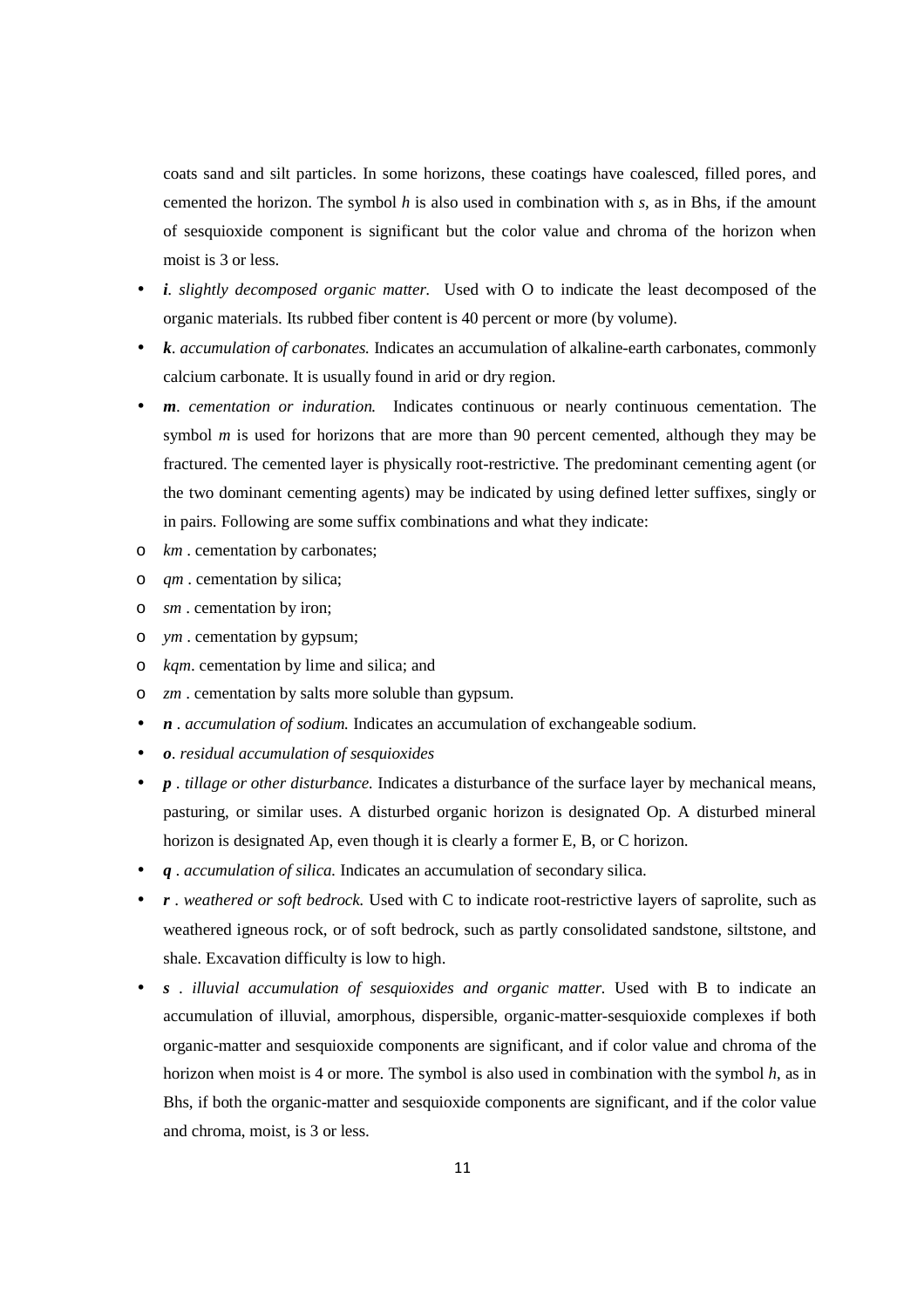- *ss. presence of slickensides*. Indicates the presence of slickensides. Slickensides result directly from the swelling of clay minerals and shear failure, commonly at angles of 20 to 60 degrees above horizontal. They are indicators that other vertic characteristics, such as wedge-shaped peds and surface cracks, may be present.
- *t* . *accumulation of silicate clay* Indicates an accumulation of silicate clay that has either formed and subsequently been translocated within the horizon or has been moved into the horizon by illuviation, or both. At least some part of the horizon should show evidence of clay accumulation either as coatings on surfaces of peds or in pores, or as lamellae or bridges between mineral grains.
- *v* . *plinthite.* Indicates the presence of iron-rich humus-poor reddish material that is firm or very firm when moist and hardens irreversibly when exposed to the atmosphere and to repeated wetting and drying.
- *w* . *development of color or structure.* Used with B to indicate the development of color and structure, or both, with little or no apparent illuvial accumulation of material. It should not be used to indicate a transitional horizon.
- *x* . *fragipan character*. Indicates a genetically developed layer with a combination of firmness, brittleness, and commonly a higher bulk density than adjacent layers. Some part of the layer is physically root-restrictive.
- *y* . *accumulation of gypsum*
- *z* . *accumulation of salts more soluble than gypsum*

## **DIAGNOSTIC HORIZONS:**

Master horizons describe a soil profile, while diagnostic horizons are used to classify soils. Whereas master horizons are based on appearance, diagnostic horizons are based on soil formation processes. These two classification schemes are not complementary. Diagnostic horizons can contain all or part of more than one master horizon.

Diagnostic horizons are horizons mainly used for soil classification. Although they are supposed to be identified on the field, many cannot be surely identified on the field particularly in the tropics. Therefore, laboratory analysis are use to confirm and establish the field identification.

There are two types of diagnostic horizons. These are surface (epipedon) and subsurface horizon.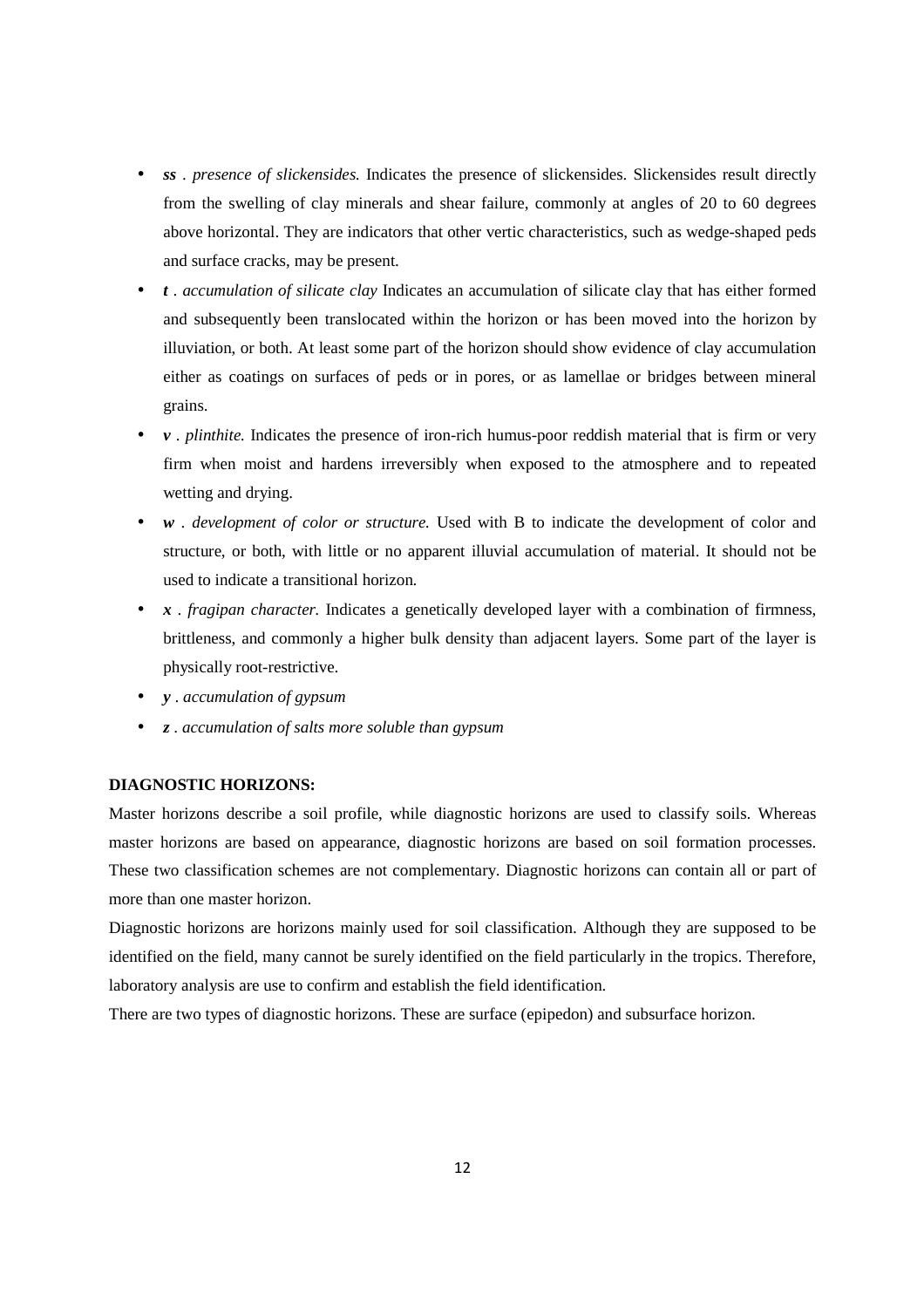### **EPIPEDONS**

An epipedon is the surface, or uppermost soil horizon. They are not synonymous to the A horizon. They may be thinner than the A horizon, or include the E or part or the entire B horizon. Epipedons derived from bedrock lack rock structure and are normally darkened by organic matter.

## *Histic epipedon*

This organic horizon is water saturated long enough for reduced conditions to occur unless artificially drained. It is 40 to 60 cm thick and has a low bulk density often less than 1 g cm-3. The actual organic matter content is dependent on the percent clay. If the soil has not been plowed, it must contain between 12 percent and 30 percent organic carbon with no clay and 18 percent or more organic carbon with 60 percent or more clay. When the soil has been plowed, the organic carbon content is from 8 percent with no clay to 16 percent with 60 percent or more clay.

## *Melanic epipedon*

This thick, black surface horizon with a high organic matter content formed in volcanic ejecta. It has a minimum thickness of 30 cm, contains 6 percent or more organic carbon, and has volcanic mineral-like allophane throughout.

## *Mollic epipedon*

This epipedon is a soft dark grassland soil. Its organic carbon content is 0.6 percent or more resulting in a color value of 3 or less moist, 5 or less dry. Its base saturation is 50 percent or more. It measures a minimum of 18 cm thick if not directly above a petrocalcic horizon, duripan, or a lithic or paralithic contact, and contains less than 250 ppm  $P_2O_5$ . Moist three months or more each year, it cannot have both hard consistence and massive structure.

## *Anthropic epipedon*

While similar to the mollic epipedon, the anthropic epipedon contains greater than 250 ppm citric acid soluble  $P_2O_5$  with or without a 50 percent base saturation and requires that the soil is moist three months or more over 8 to 10 years. It is commonly found in fields cultivated over long periods of time.

## *Ochric epipedon*

Ochric epipedon is light in colour and low in organic matter and too thin to be any of the other five epipedons. This epipedon does not meet the definitions of any other surface horizon. It does not have the thickness, percent organic carbon, or color to be a mollic or umbric epipedon. The ochric epipedon extends to the first illuvial (B) horizon. Ochric epipedon is the most common epipedon in Nigeria.

## *Plaggen epipedon*

This man-made horizon is 50 cm or more thick and has resulted from centuries of accumulation of sod, straw, and manure, for example. It commonly contains artifacts such as pottery and bricks.

## *Umbric epipedon*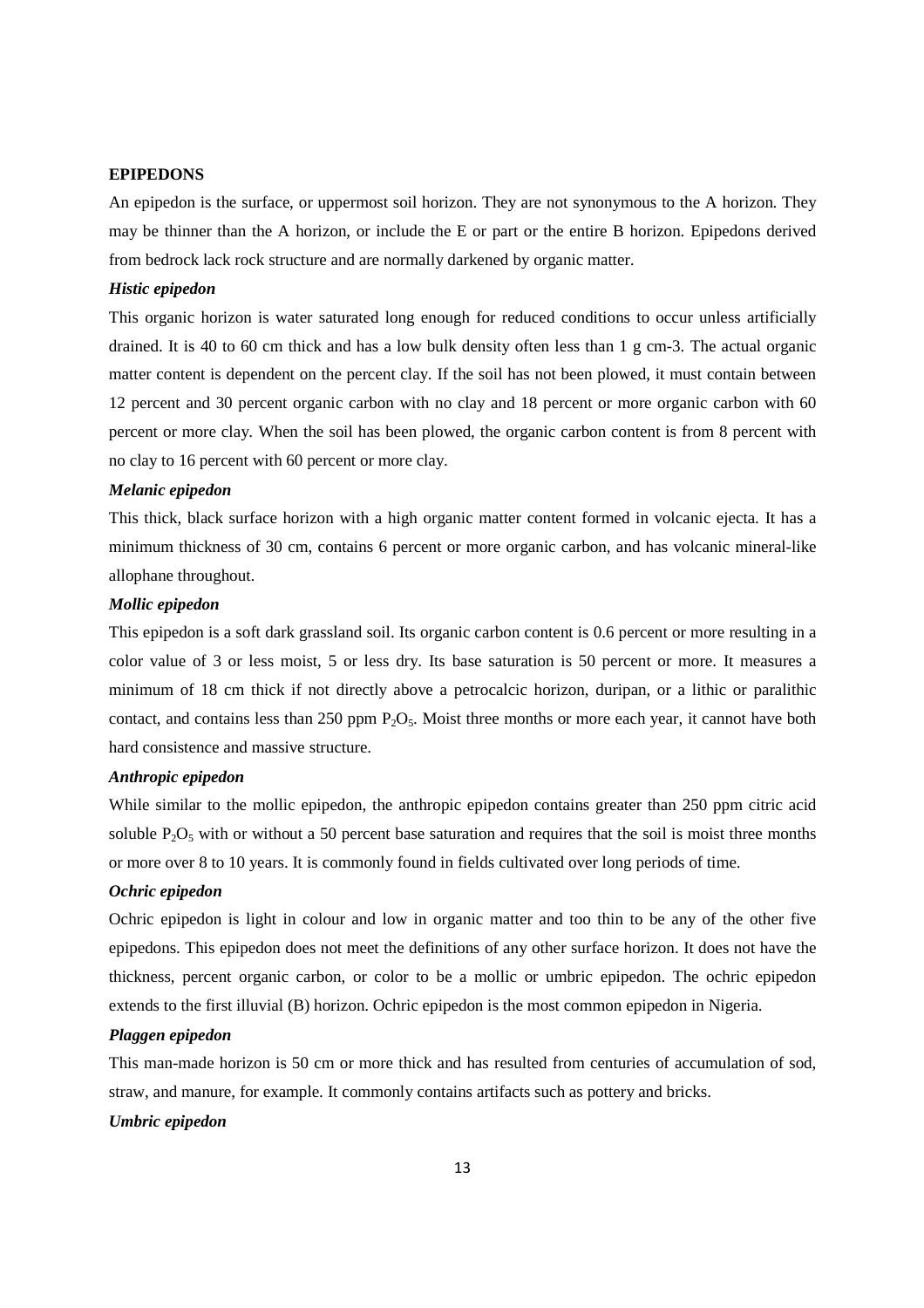Mollic-like in thickness, organic carbon content, color,  $P_2O_5$  content, consistence, and structure, this epipedon has less than 50 percent base saturation.

## **DIAGNOSTIC SUBSURFACE HORIZONS**

Diagnostic subsurface horizons can be categorized as weakly developed horizons, as horizons featuring an accumulation of clay, organic matter, or inorganic salts, as cemented horizons, or as strongly acidic horizons.

## *Agric*

The agric horizon is an illuvial horizon that has formed under cultivation and contains significant amounts of illuvial silt, clay, and humus. It is usually formed after prolonged years of cultivation.

## *Albic*

Albic (L. *albus*, white) materials are soil materials with a color that is largely determined by the color of primary sand and silt particles rather than by the color of their coatings. This definition implies that clay and/or free iron oxides have been removed from the materials or that the oxides have been segregated to such an extent that the color of the materials is largely determined by the color of the primary particles. Clay, humus, and other coatings have been leached from this eluvial horizon, leaving light-colored sand and silt particles.

#### *Argillic*

An argillic horizon is normally a subsurface horizon with a significantly higher percentage of phyllosilicate clay than the overlying soil material. It shows evidence of clay illuviation. The argillic horizon forms below the soil surface, but it may be exposed at the surface later by erosion.

This illuvial horizon of mostly high-charged layer silicate clay has clay films on the faces of peds or some indication of clay movement. It is at least one-tenth the thickness of all overlying horizons. If the overlying horizon has less than 15 percent clay, the argillic has 3 percent more clay than the eluvial horizon above. If the overlying horizon has 15 to 40 percent clay, the argillic has 1.2 times that amount. If the overlying horizon has over 40 percent clay, the argillic has 8 percent more clay.

## *Calcic*

The calcic horizon is an illuvial horizon in which secondary calcium carbonate or other carbonates have accumulated to a significant extent.

Measuring 15 cm or more thick, this horizon is not indurated or cemented, and has evidence of calcium carbonate movement. It has a 15 percent or more  $CaCO<sub>3</sub>$  equivalent unless there is below 18 percent clay, and then the requirement is a 5 percent or more CaCO3 equivalent. If the horizon is cemented, it is classified as petrocalcic.

## *Cambic*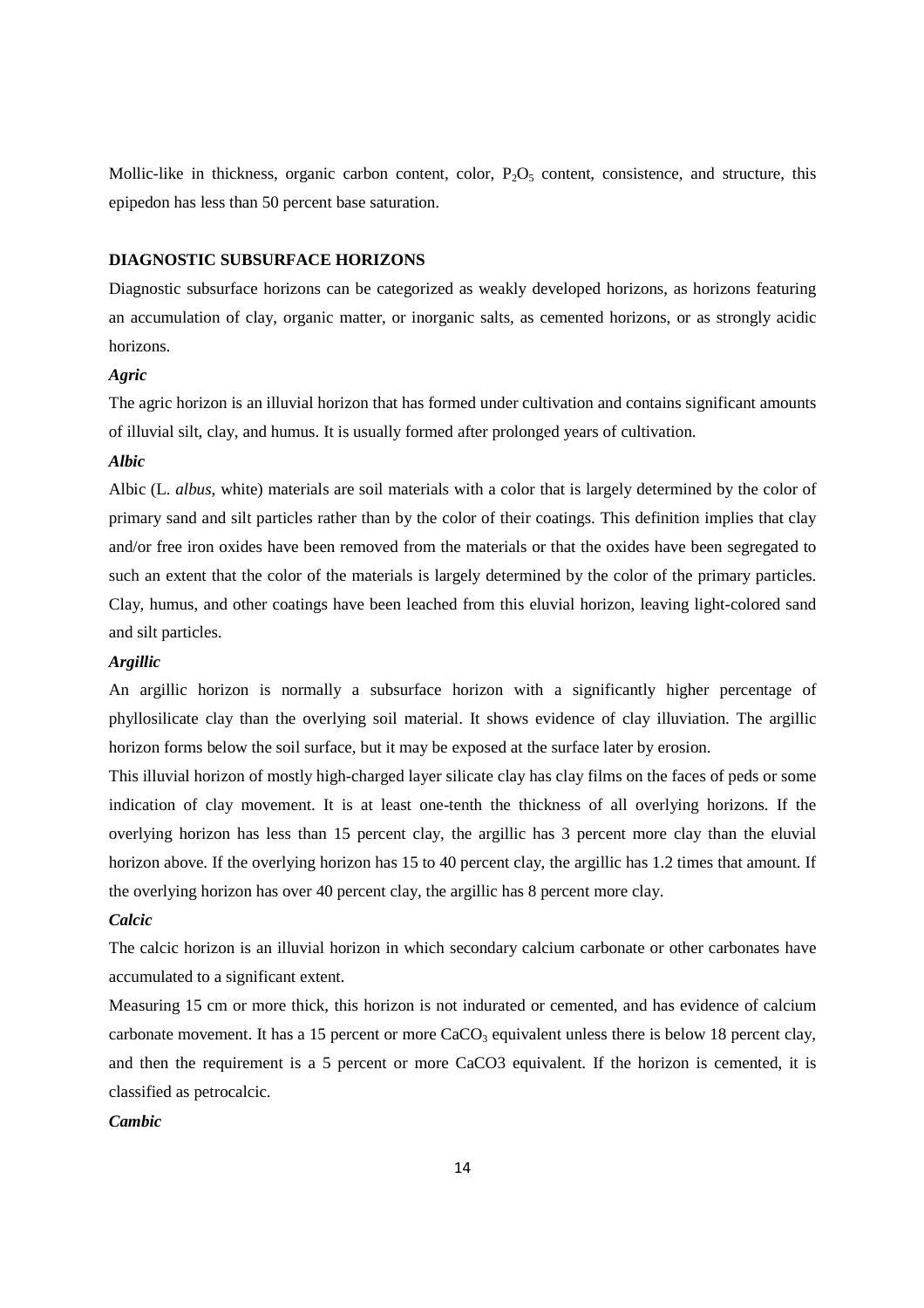This horizon shows some evidence of alterations but is very weakly developed between A and C horizons. The cambic horizon has less illuviation evidence than found in the argillic and spodic horizons. *Kandic* 

The Kandic horizon is a vertically continuous subsurface horizon that underlies a coarser textured surface horizon. The minimum thickness of the surface horizon is 18 cm after mixing or 5 cm if the textural transition to the kandic horizon is abrupt and there is no densic, lithic, paralithic, or petroferric contact within 50 cm of the mineral soil surface. The kandic is a horizon with an illuvial accumulation of 1:1 (kaolinite-like) clay. It has a clay increase of 4 percent or more within 15 cm of the overlying horizon if the surface has less than 20 percent clay; 20 percent or more if the surface has 20 to 40 percent clay; or 8 percent or more if the surface has greater than 40 percent clay. The horizon is 30 cm thick unless there is a lithic, paralithic, or petroferric contact, in which case minimum thickness is 15 cm.

Has an apparent CEC of 16 cmol(+) or less per kg clay (by 1N NH4OAc pH 7) and an apparent ECEC of 12 cmol(+) or less per kg clay (sum of bases extracted with 1N NH4OAc pH 7 plus 1N KClextractable Al) in 50 percent or more of its thickness between the point where the clay increase requirements are met and either a depth of 100 cm below that point or a densic, lithic, paralithic, or petroferric contact if shallower. (The percentage of clay is either measured by the pipette method or estimated to be 2.5 times [percent water retained at 1500 kPa tension minus percent organic carbon], whichever is higher, but no more than 100). It has a regular decrease in organic-carbon content with increasing depth, no fine stratification, and no overlying layers more than 30 cm thick that have fine stratification and/or an organic-carbon content that decreases irregularly with increasing depth.

## *Natric*

The natric horizon is similar to the argillic horizon with the additional characteristics of columnar structure. It has an exchangeable sodium percentage of 15 percent or more.

## *Oxic*

The oxic horizon contains highly weathered 1: 1 clays and sesquioxides. It is 30 cm or more thick and has a CEC of less than  $16 - 24$  cmol<sub>c</sub> kg-1 of clay (by NH<sub>4</sub>OAC method). Less than 10 percent of the minerals are weatherable. Within a distance of 15 cm, there is an increase in clay of 4 percent or less if the surface horizon contains less than 20 percent clay; less than 20 percent if the surface contains 20 to 40 percent clay; or 8 percent or less if the surface contains 40 percent or more clay.

#### *Glossic*

This transitional horizon has parts of an eluvial horizon and the remnants of a degrading argillic, kandic, or natric horizon.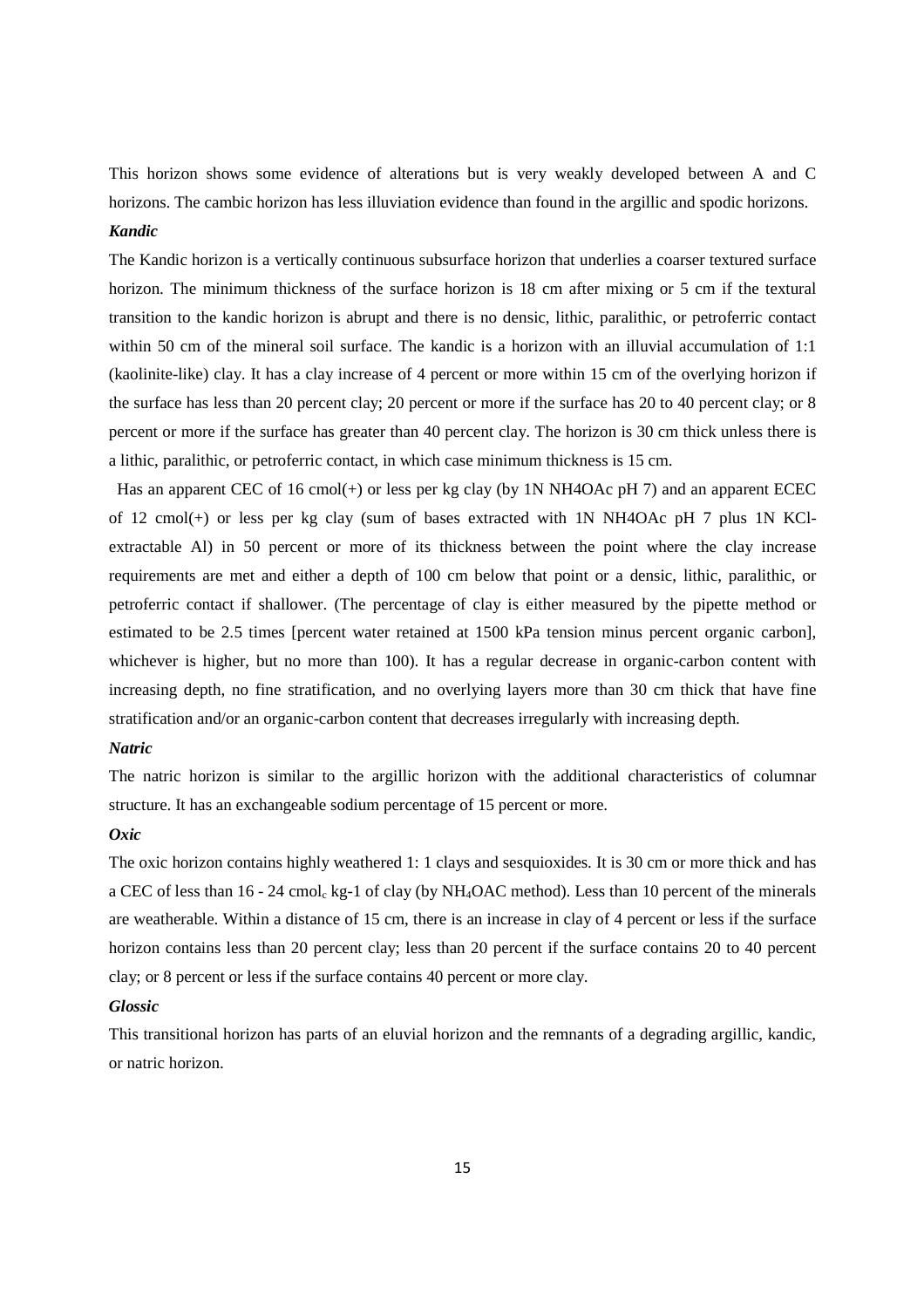## *Gypsic*

An illuvial horizon, the gypsic is 15 cm or more thick with 5 percent or more gypsum and at least 1 percent by volume of visible gypsum than the underlying horizon. It is a horizon of accumulation of calcium sulphate. If the horizon is cemented, it is classified as petrogypsic.

## *Placic*

This subsurface horizon is cemented by iron, iron and manganese, or iron and organic matter.

## *Salic*

Measuring 15 cm or more thick, the salic horizon contains at least 2 percent soluble salt. A 1:1 soil to water extract has an electrical conductivity of 30 dS/m-1 (decisiemens per meter) or more.

## *Sombric*

The sombric horizon has an illuvial accumulation of humus that is not associated with aluminum (spodic) or sodium (natric).

## *Spodic*

This illuvial horizon contains high pH dependent charge material. A sandy-textured horizon, it has an accumulation of humus with aluminum and/or iron.

## *Sulfuric*

The sulfuric horizon forms as a result of draining soil with a high sulfide content that is oxidized to sulfates, drastically reducing the pH. It is at least 15 cm thick and has a pH of 3.5 or less. This type of horizon is common in acid-sulfate soils.

## **PEDOLOGICAL FEATURES**

## *Fragipan*

A fragipan is a brittle horizon situated at some depth below an eluvial horizon. It has a low organic matter content, lower bulk density than overlying horizons, and hard or very hard consistence when dry.

## *Duripan*

This subsurface horizon is cemented by silica in more than 50 percent of its volume. It dissolves in concentrated basic solution or alterating acid and then basic solutions, but does not slake in HCl.

## **Plinthite**

Plinthite (Gr. *plinthos*, brick) is an iron-rich, humu spoor mixture of clay with quartz and other minerals. It commonly occurs as dark red redox concentrations that usually form platy,polygonal, or reticulate patterns. Plinthite changes irreversibly to an ironstone hardpan or to irregular aggregates on exposure to repeated wetting and drying, especially if it is also exposed to heat from the sun. The lower boundary of a zone in which plinthite occurs generally is diffuse or gradual, but it may be abrupt at a lithologic discontinuity.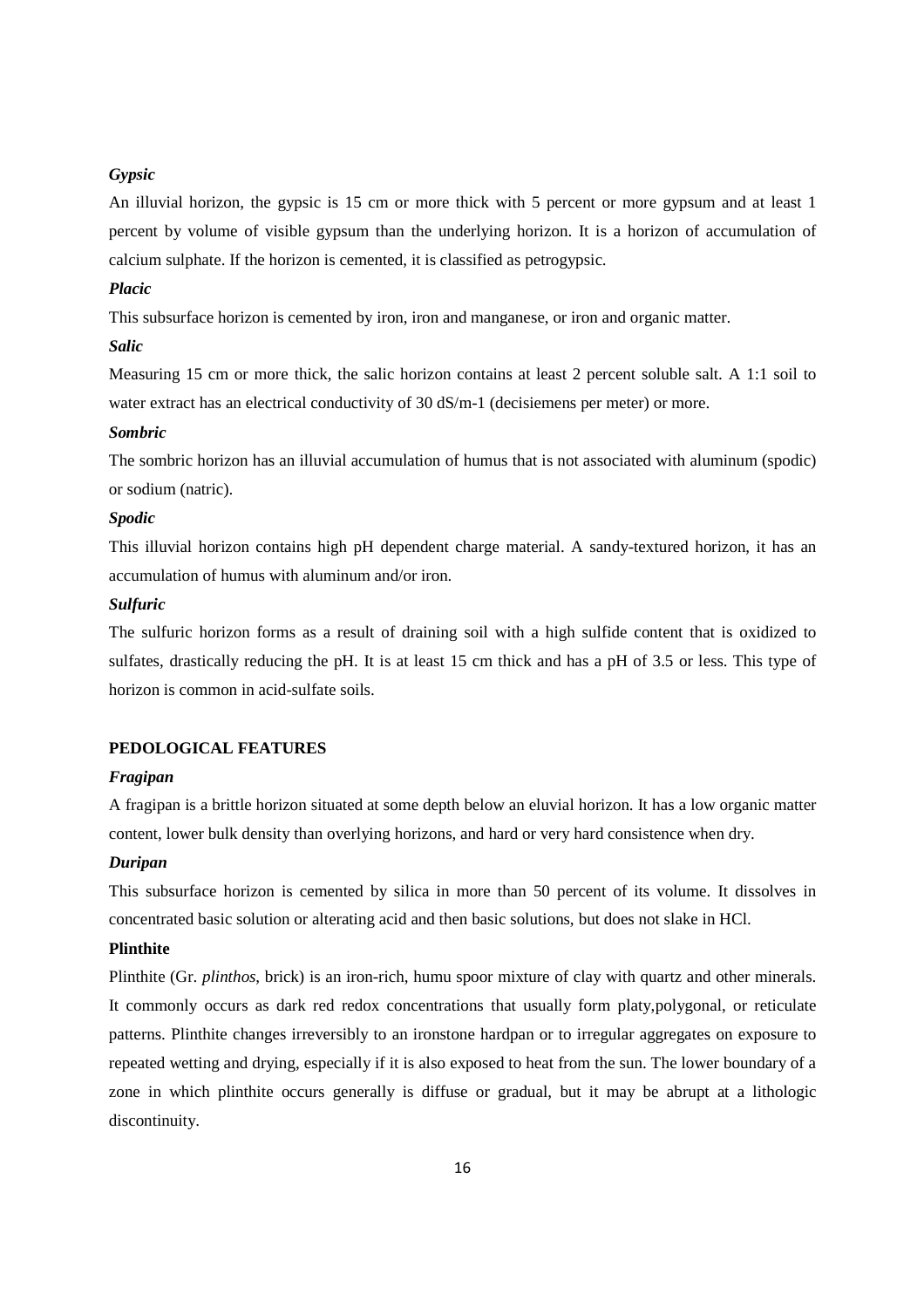Generally, plinthite forms in a horizon that is saturated with water for some time during the year. Initially, iron is normally segregated in the form of soft, more or less clayey, red or dark red redox concentrations. These concentrations are not considered plinthite unless there has been enough segregation of iron to permit their irreversible hardening on exposure to repeated wetting and drying. Plinthite is firm or very firm when the soil moisture content is near field capacity and hard when the moisture content is below the wilting point. Plinthite does not harden irreversibly as a result of a single cycle of drying and rewetting. After a single drying, it will remoisten and then can be dispersed in large part if one shakes it in water with a dispersing agent.

In a moist soil, plinthite is soft enough to be cut with a spade. After irreversible hardening, it is no longer considered plinthite but is called ironstone. Indurated ironstone materials can be broken or shattered with a spade but cannot be dispersed if one shakes them in water with a dispersing agent.

## **Slickensides**

Slickensides are polished and grooved surfaces and generally have dimensions exceeding 5 cm. They are produced when one soil mass slides past another. Some slickensides occur at the lower boundary of a slip surface where a mass of soil moves downward on a relatively steep slope. Slickensides result directly from the swelling of clay minerals and shear failure. They are very common in swelling clays that undergo marked changes in moisture content.

## **Gilgai**

Gilgai

## **Lithic Contact**

A lithic contact is the boundary between soil and a coherent underlying material. Except in Ruptic-Lithic subgroups, the underlying material must be virtually continuous within the limits of a pedon. Cracks that can be penetrated by roots are few, and their horizontal spacing is 10 cm or more. The underlying material must be sufficiently coherent when moist to make hand-digging with a spade impractical, although the material may be chipped or scraped with a spade. The material below a lithic contact must be in a strongly cemented or more cemented rupture-resistance class. Commonly, the material is indurated. The underlying material considered here does notinclude diagnostic soil horizons, such as a duripan or a petrocalcic horizon.

A lithic contact is diagnostic at the subgroup level if it is within 125 cm of the mineral soil surface in Oxisols and within 50 cm of the mineral soil surface in all other mineral

soils. In organic soils the lithic contact must be within the control section to be recognized at the subgroup level.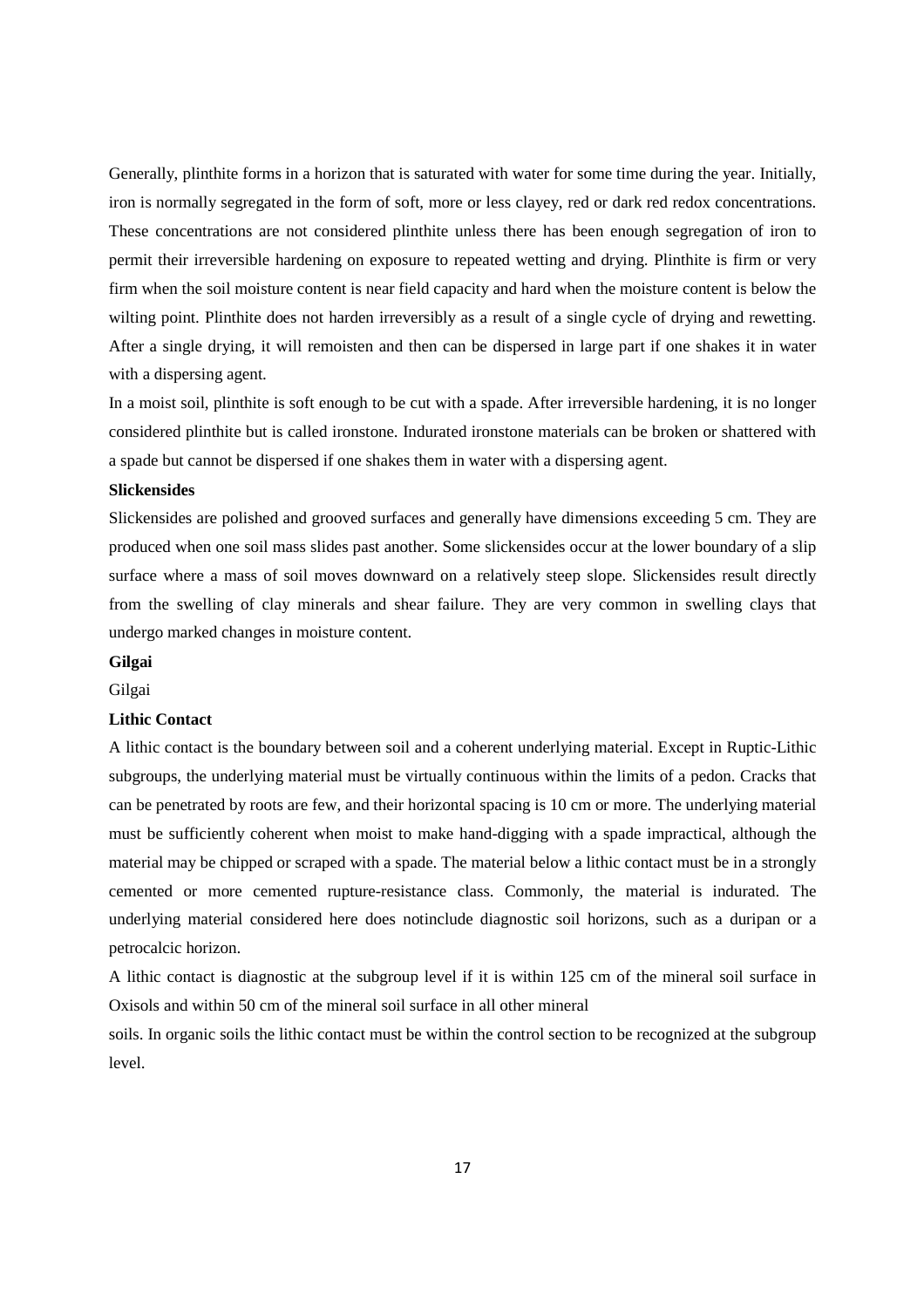## **Paralithic Contact**

A paralithic (lithiclike) contact is a contact between soil and paralithic materials (defined below) where the paralithic materials have no cracks or the spacing of cracks that roots can enter is 10 cm or more.

## **Paralithic Materials**

Paralithic materials are relatively unaltered materials (do not meet the requirements for any other named diagnostic horizons or any other diagnostic soil characteristic) that have an extremely weakly cemented to moderately cemented rupture resistance

class. Cementation, bulk density, and the organization are such that roots cannot enter, except in cracks. Paralithic materials have, at their upper boundary, a paralithic contact if they have no cracks or if the spacing of cracks that roots can

enter is 10 cm or more. Commonly, these materials are partially weathered bedrock or weakly consolidated bedrock, such as sandstone, siltstone, or shale. Paralithic materials can be used to differentiate soil series if the materials are within the series

control section. Fragments of paralithic materials 2.0 mm or more in diameter are referred to as pararock fragments.

## **Petroferric Contact**

A petroferric (Gr. *petra*, rock, and L. *ferrum*, iron; implying ironstone) contact is a boundary between soil and a continuous layer of indurated material in which iron is an important cement and organic matter is either absent or present only in traces. The indurated layer must be continuous within the limits of each pedon, but it may be fractured if the average lateral distance between fractures is 10 cm or more. The fact that this ironstone layer contains little or no organic matter distinguishes it from a placic horizon and an indurated spodic horizon (ortstein), both of which contain organic matter.

Several features can aid in making the distinction between a lithic contact and a petroferric contact. First, a petroferric contact is roughly horizontal. Second, the material directly below a petroferric contact contains a high amount of iron (normally 30 percent or more Fe2O3). Third, the ironstone sheets below a petroferric contact are thin; their thickness ranges from a few centimeters to very few meters. Sandstone, on the other hand, may be thin or very thick, may be level-bedded or tilted, and may contain only a small percentage of Fe2O3. In the Tropics, the ironstone is generally more or less vesicular.

## **Lithologic discontinuities**

Lithologic discontinuities are significant changes in particle size distribution or mineralogy that represent differences in lithology within a soil. A lithologic discontinuity can also denote an age difference. For information on using horizon designations for lithologic discontinuities, see the *Soil Survey Manual*  (USDA, SCS, 1993).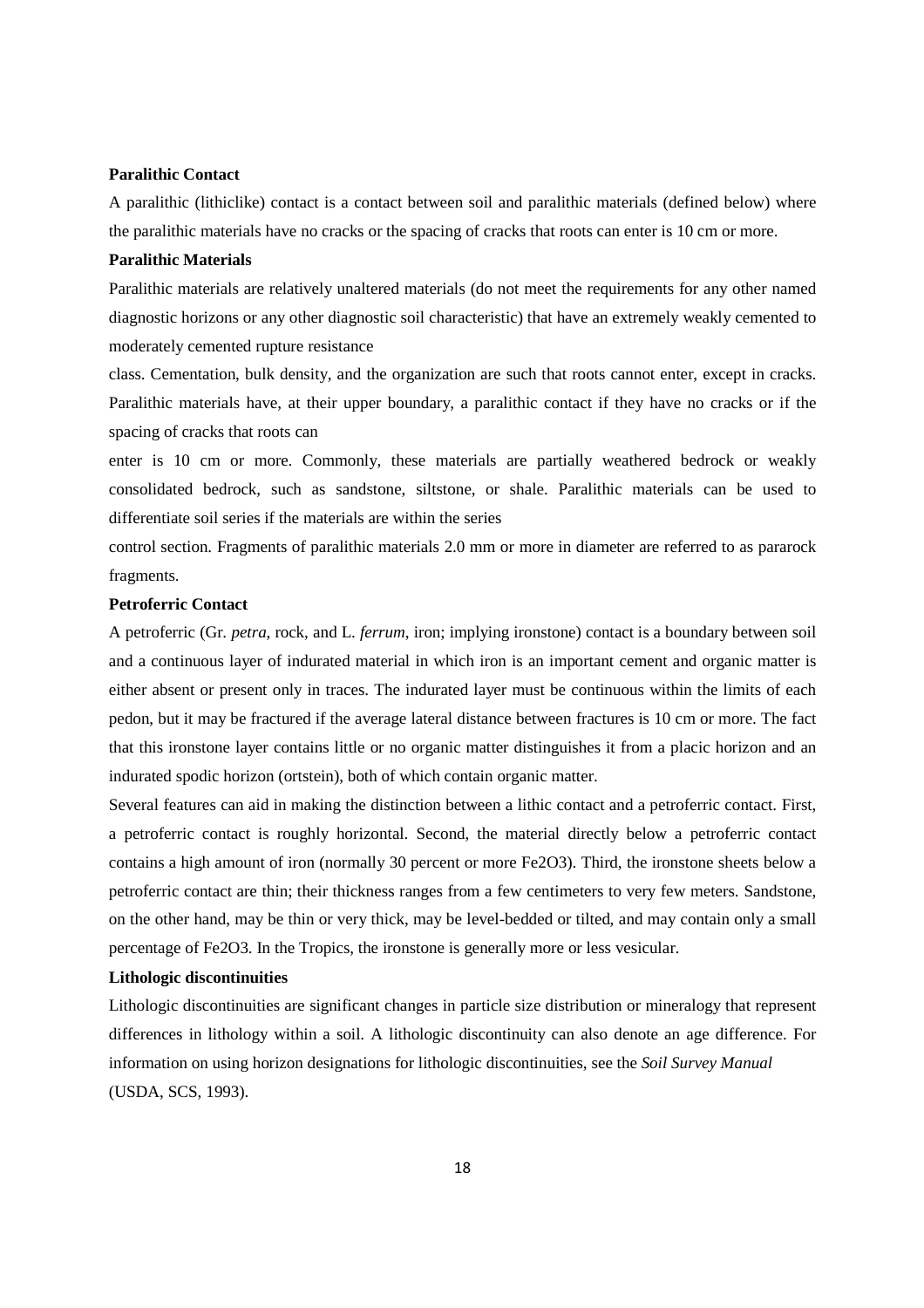Not everyone agrees on the degree of change required for a lithologic discontinuity. No attempt is made to quantify lithologic discontinuities. The discussion below is meant to serve as a guideline.

Several lines of field evidence can be used to evaluate lithologic discontinuities. In addition to mineralogical and textural differences that may require laboratory studies, certain observations can be made in the field. These include but are not limited to the following:

**1. Abrupt textural contacts.**—An abrupt change in particle-size distribution, which is not solely a change in clay content resulting from pedogenesis, can often be observed.

**2. Contrasting sand sizes.**—Significant changes in sand size can be detected. For example, if material containing mostly medium sand or finer sand abruptly overlies material containing mostly coarse sand and very coarse sand, one can assume that

there are two different materials. Although the materials may be of the same mineralogy, the contrasting sand sizes result from differences in energy at the time of deposition by water and/or wind.

**3. Bedrock lithology vs. rock fragment lithology in the soil.**—If a soil with rock fragments overlies a lithic contact, one would expect the rock fragments to have a lithology similar to that of the material below the lithic contact. If many of the rock fragments do not have the same lithology as the underlying bedrock, the soil is not derived completely from the underlying bedrock.

**4. Stone lines.**—The occurrence of a horizontal line of rock fragments in the vertical sequence of a soil indicates that the soil may have developed in more than one kind of parent material. The material above the stone line is most likely transported, and the material below may be of different origin.

**5. Inverse distribution of rock fragments.**—A lithologic discontinuity is often indicated by an erratic distribution of rock fragments. The percentage of rock fragments decreases with increasing depth. This line of evidence is useful in areas of soils that have relatively unweathered rock fragments.

**6. Rock fragment weathering rinds.**—Horizons containing rock fragments with no rinds that overlie horizons containing rocks with rinds suggest that the upper material is in part depositional and not related to the lower part in time and perhaps in lithology.

**7. Shape of rock fragments.**—A soil with horizons containing angular rock fragments overlying horizons containing well rounded rock fragments may indicate a discontinuity. This line of evidence represents different mechanisms of transport (colluvial vs. alluvial) or even different transport distances.

**8. Soil color.**—Abrupt changes in color that are not the result of pedogenic processes can be used as indicators of discontinuity.

**9. Micromorphological features.**—Marked differences in the size and shape of resistant minerals in one horizon and not in another are indicators of differences in materials.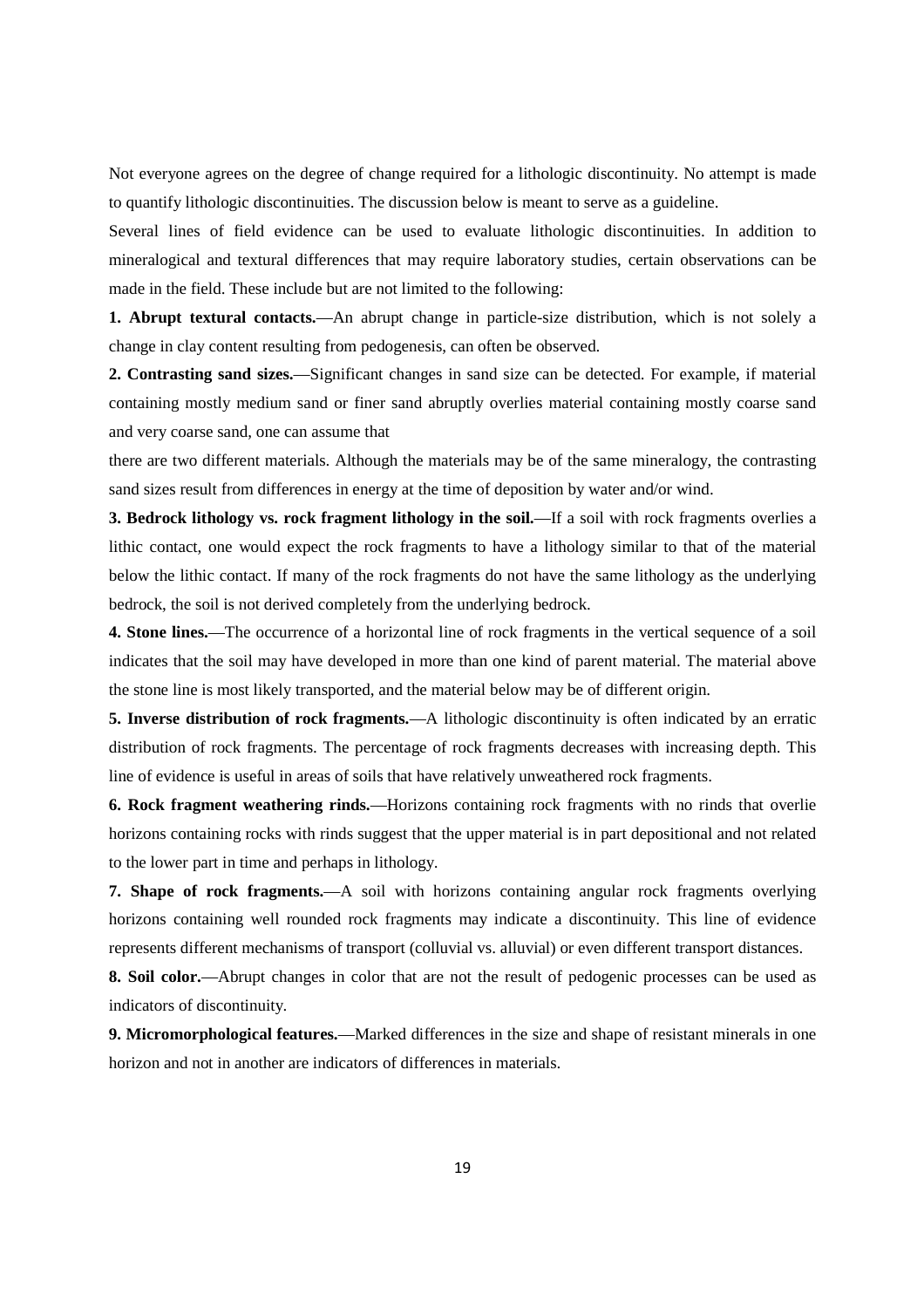#### **Use of Laboratory Data**

Discontinuities are not always readily apparent in the field. In these cases laboratory data are necessary. Even with laboratory data, detecting discontinuities may be difficult. The decision is a qualitative or perhaps a partly quantitative judgment. General concepts of lithology as a function of depth might include:

**1. Laboratory data—visual scan.**—The array of laboratory data is assessed in an attempt to determine if a field designated discontinuity is corroborated and if any data show evidence of a discontinuity not observed in the field. One must sort changes in lithology from changes caused by pedogenic processes. In most cases the quantities of sand and coarser fractions are not altered significantly by soil-forming processes. Therefore, an abrupt change in sand size or sand mineralogy is a

clue to lithologic change. Gross soil mineralogy and the resistant mineral suite are other clues.

**2. Data on a clay-free basis.**—A common manipulation in assessing lithologic change is computation of sand and silt separates on a carbonate-free, clay-free basis (percent fraction, e.g., fine sand and very fine sand, divided by percent sand plus silt, times 100). Clay distribution is subject to pedogenic change and may either mask inherited lithologic differences or produce differences that are not inherited from lithology. The numerical array computed on a clay-free basis can be inspected visually or plotted as a function of depth.

Another aid used to assess lithologic changes is computation of the ratios of one sand separate to another. The ratios can be computed and examined as a numerical array, or they can be plotted. The ratios work well if sufficient quantities of the two fractions are available. Low quantities magnify changes in ratios, especially if the denominator is low.

#### **Soil Moisture Regimes**

The term "soil moisture regime" refers to the presence or absence either of ground water or of water held at a tension of less than 1500 kPa in the soil or in specific horizons during periods of the year. Water held at a tension of 1500 kPa or more is not available to keep most mesophytic plants alive. The availability of water is also affected by dissolved salts. If a soil is saturated with water that is too salty to be available to most plants, it is considered salty rather than dry. Consequently, a horizon is considered dry when the moisture tension is 1500 kPa or more and is considered moist if water is held at a tension of less than 1500 kPa but more than zero. A soil may be continuously moist in some or all horizons either throughout the year or for some part of the year. It may be either moist in winter or dry in summer or the reverse. In the Northern Hemisphere, summer refers to June, July, and August and winter refers to December, January, and February.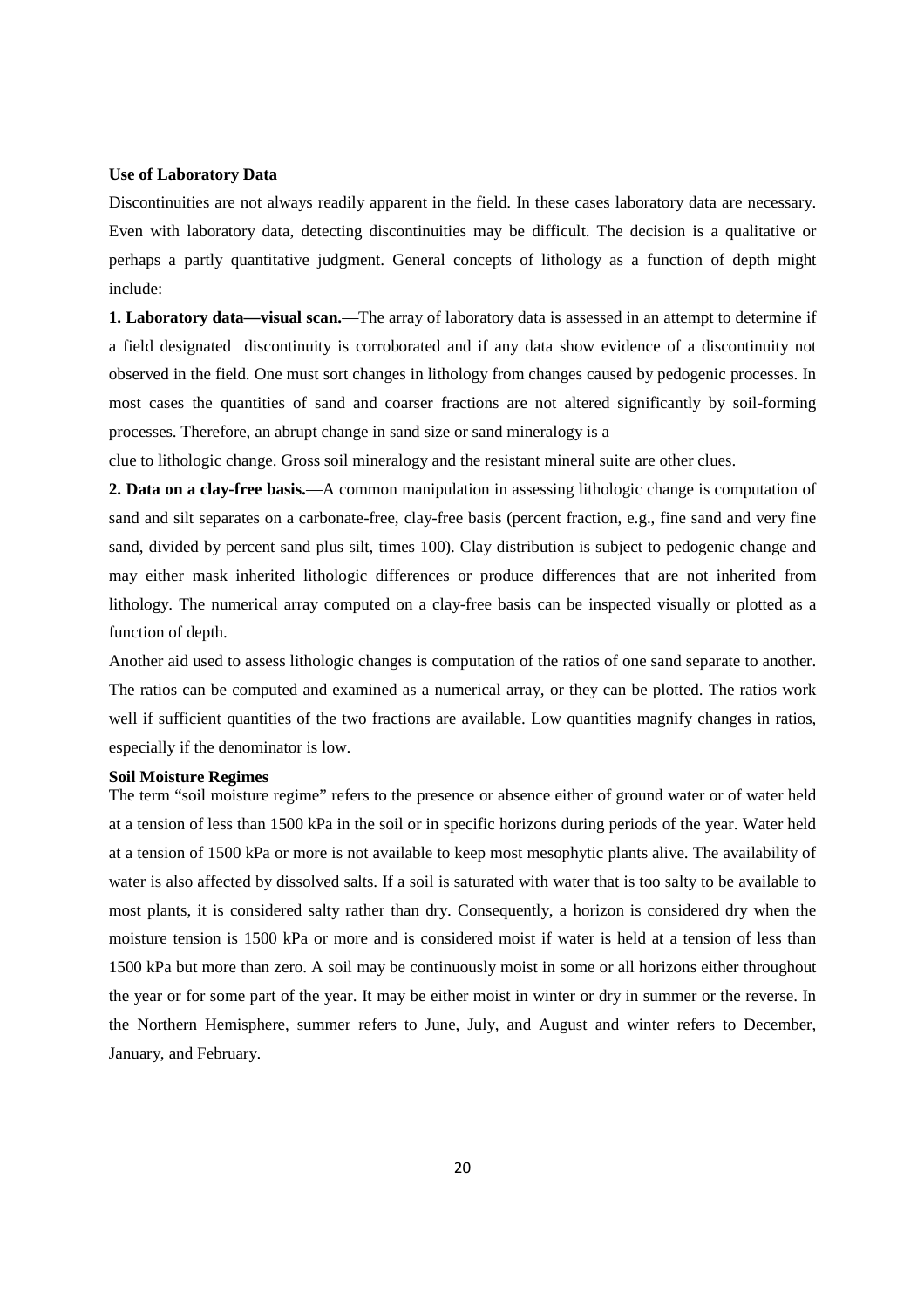## **Normal Years**

In the discussions that follow and throughout the keys, the term "normal years" is used. A normal year is defined as a year that has plus or minus one standard deviation of the long-term mean annual precipitation. (Long-term refers to 30 years or more.) Also, the mean monthly precipitation during a normal year must be plus or minus one standard deviation of the long term monthly precipitation for 8 of the 12 months. For the most part, normal years can be calculated from the mean annual precipitation. When catastrophic events occur during a year, however, the standard deviations of the monthly means should also be calculated. The term "normal years" replaces the terms "most years" and "6 out of 10 years," which were used in the 1975 edition of *Soil taxonomy* (USDA, SCS, 1975).

## **Soil Moisture Control Section**

- 1. The intent in defining the soil moisture control section is to facilitate estimation of soil moisture regimes from climatic data. The upper boundary of this control section is the depth to which a dry (tension of more than 1500 kPa, but not air-dry) soil will be moistened by 2.5 cm of water within 24 hours. The lower boundary is the depth to which a dry soil will be moistened by 7.5 cm of water within 48 hours. These depths do not include the depth of moistening along any cracks or animal burrows that are open to the surface. If 7.5 cm of water moistens the soil to a densic, lithic, paralithic, or petroferric contact or to a petrocalcic or petrogypsic horizon or a duripan, the contact or the upper(1) from 10 to 30 cm below the soil surface if the particle-size class of the soil is fine-loamy, coarse-silty, fine-silty, or clayey;
- 2. (2) from 20 to 60 cm if the particle-size class is coarse-loamy;
- 3. and (3) from boundary of the cemented horizon constitutes the lower boundary of the soil moisture control section. If a soil is moistened to one of these contacts or horizons by 2.5 cm of water, the soil moisture control section is the boundary or the contact itself. The control section of such a soil is considered moist if the contact or upper boundary of the cemented horizon has a thin film of water. If that upper boundary is dry, the control section is considered dry.

The moisture control section of a soil extends approximately

30 to 90 cm if the particle-size class is sandy. If the soil contains rock and pararock fragments that do not absorb and release water, the limits of the moisture control section are deeper. The limits of the soil moisture control section are affected not only by the particle-size class but also by differences in soil structure or pore-size distribution or by other factors that influence the movement and retention of water in the soil.

## **Classes of Soil Moisture Regimes**

The soil moisture regimes are defined in terms of the level of ground water and in terms of the seasonal presence or absence of water held at a tension of less than 1500 kPa in the moisture control section. It is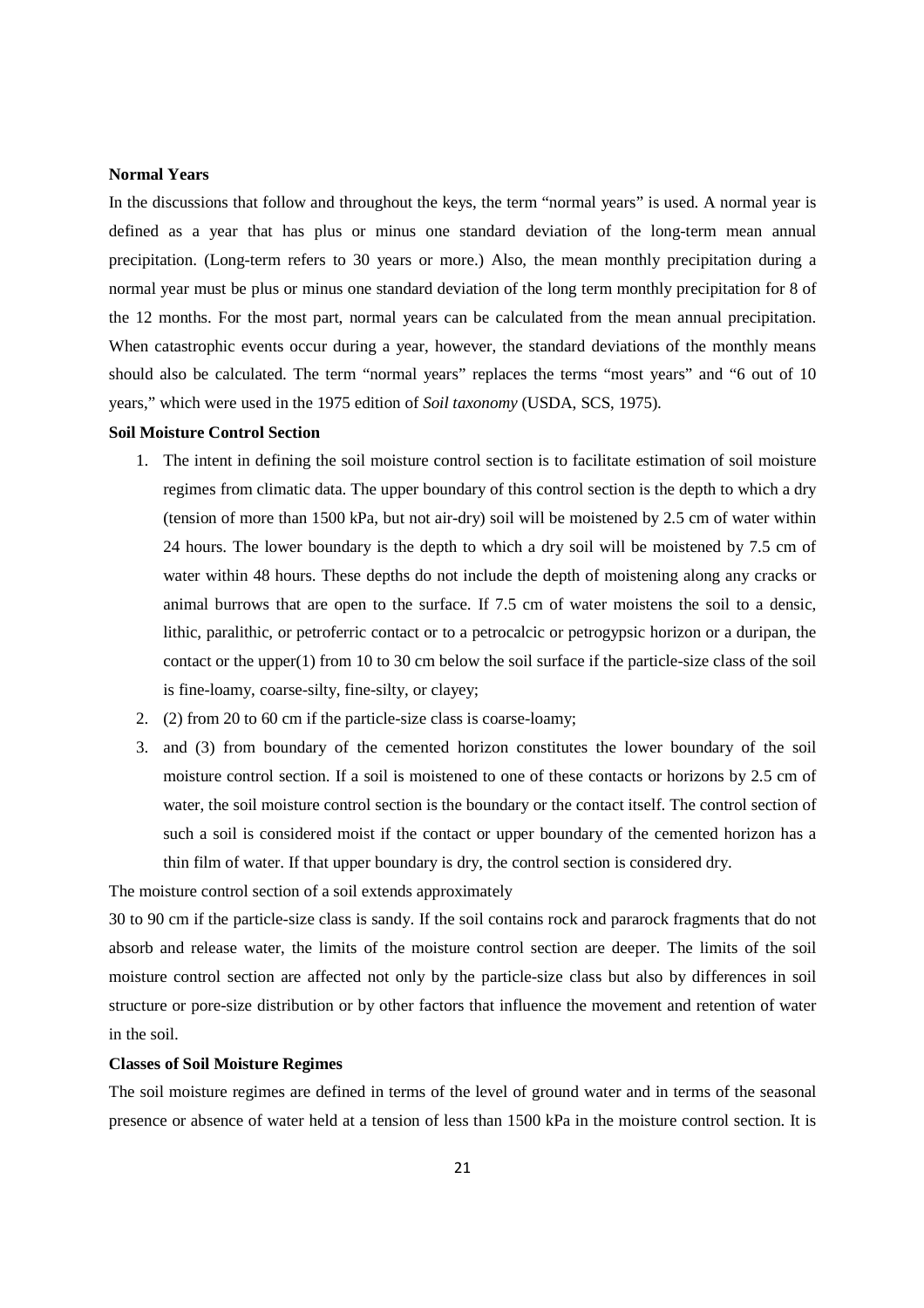assumed in the definitions that the soil supports whatever vegetation it is capable of supporting, i.e., crops, grass, or native vegetation, and that the amount of stored moisture is not being increased by irrigation or fallowing. These cultural practices affect the soil moisture conditions as long as they are continued.

**Aquic moisture regime.**—The aquic (L. *aqua*, water) moisture regime is a reducing regime in a soil that is virtually free of dissolved oxygen because it is saturated by water. Some soils are saturated with water at times while dissolved oxygen is present, either because the water is moving or because the environment is unfavorable for micro-organisms (e.g., if the temperature is less than  $1^{\circ}$ C); such a regime is not considered aquic.

It is not known how long a soil must be saturated before it is said to have an aquic moisture regime, but the duration must be at least a few days, because it is implicit in the concept that dissolved oxygen is virtually absent. Because dissolved oxygen is removed from ground water by respiration of microorganisms, roots, and soil fauna, it is also implicit in the concept that the soil temperature is above biologic zero for some time while the soil is saturated. Biologic zero is defined as  $5<sup>oC</sup>$  in this taxonomy. In some of the very cold regions of the world, however, biological activity occurs at temperatures below 5 <sup>oC</sup>. Very commonly, the level of ground water fluctuates with the seasons; it is highest in the rainy season or in fall, winter, or spring if cold weather virtually stops evapotranspiration. There are soils, however, in which the ground water is always at or very close to the surface. Examples are soils in tidal marshes or in closed, landlocked depressions fed by perennial streams.

Such soils are considered to have a peraquic moisture regime.

**Aridic and torric (L.** *aridus***, dry, and L.** *torridus***, hot and dry) moisture regimes.**—These terms are used for the same moisture regime but in different categories of the taxonomy. In the aridic (torric) moisture regime, the moisture control section is, in normal years:

- 1. Dry in all parts for more than half of the cumulative days per year when the soil temperature at a depth of 50 cm from the soil surface is above 5<sup>oC</sup>; and
- 2. Moist in some or all parts for less than 90 consecutive days when the soil temperature at a depth of 50 cm is above 8  $\mathrm{^{oc}}$ .

Soils that have an aridic (torric) moisture regime normally occur in areas of arid climates. A few are in areas of semiarid climates and either have physical properties that keep them dry, such as a crusty surface that virtually precludes the infiltration of water, or are on steep slopes where runoff is high. There is little or no leaching in this moisture regime, and soluble salts accumulate in the soils if there is a source.

The limits set for soil temperature exclude from these moisture regimes soils in the very cold and dry Polar Regions and in areas at high elevations. Such soils are considered to have anhydrous conditions (defined earlier).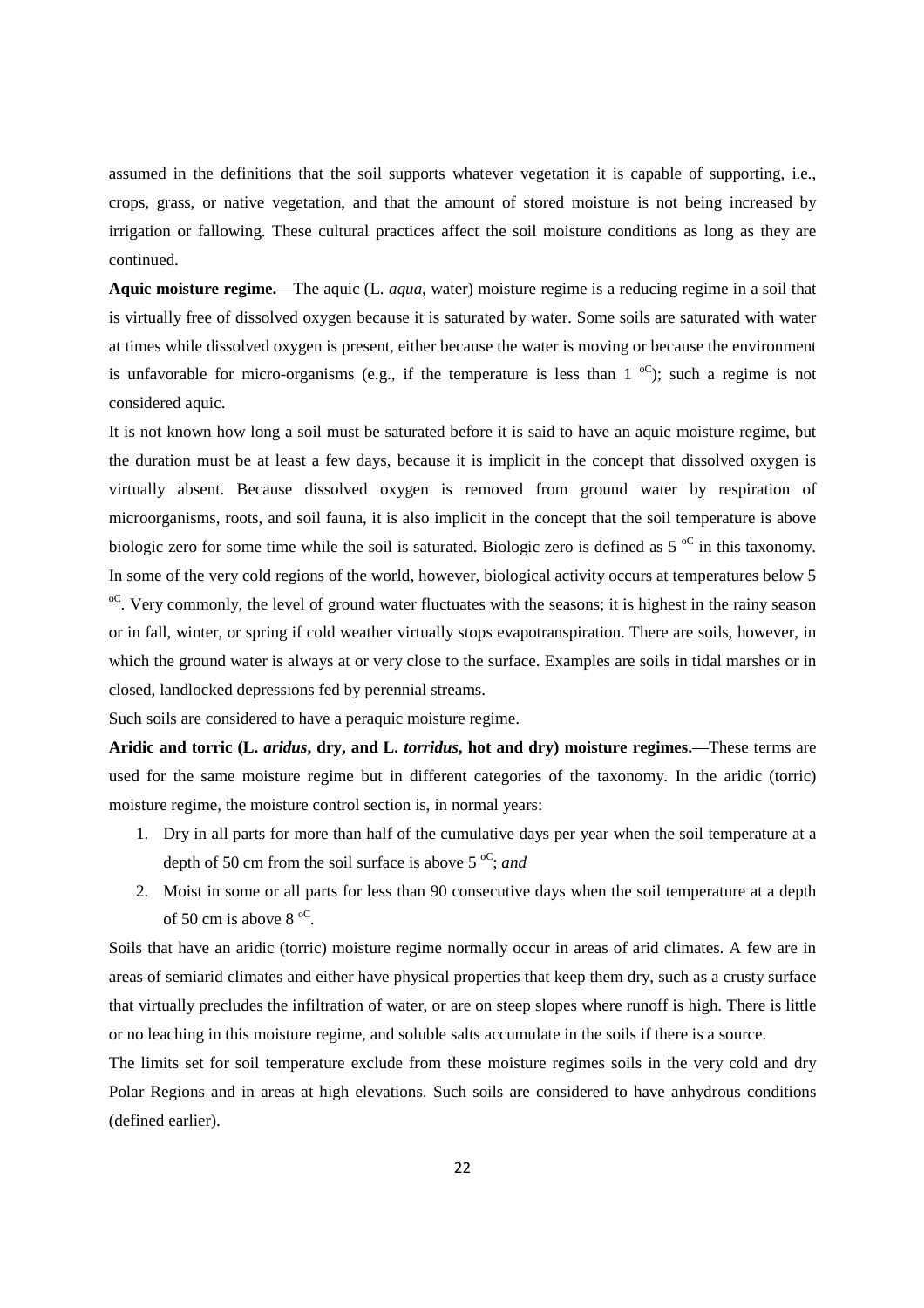**Udic moisture regime.**—The udic (L. *udus*, humid) moisture regime is one in which the soil moisture control section is not dry in any part for as long as 90 cumulative days in normal years. If the mean annual soil temperature is lower than 22 $^{\circ}$  and if the mean winter and mean summer soil temperatures at a depth of 50 cm from the soil surface differ by  $6^{oC}$  or more, the soil moisture control section, in normal years, is dry in all parts for less than 45 consecutive days in the 4 months following the summer solstice. In addition, the udic moisture regime requires, except for short periods, a three-phase system, solid-liquidgas, in part or all of the soil moisture control section when the soil temperature is above  $5^{\circ}$ .

The udic moisture regime is common to the soils of humid climates that have well distributed rainfall; have enough rain in summer so that the amount of stored moisture plus rainfall is approximately equal to, or exceeds, the amount of evapotranspiration; or have adequate winter rains to recharge the soils and cool, foggy summers, as in coastal areas. Water moves downward through the soils at some time in normal years.

In climates where precipitation exceeds evapotranspiration in all months of normal years, the moisture tension rarely reaches 100 kPa in the soil moisture control section, although there are occasional brief periods when some stored moisture is used. The water moves through the soil in all months when it is not frozen.

Such an extremely wet moisture regime is called perudic (L. *per*, throughout in time, and L. *udus*, humid). In the names of most taxa, the formative element "ud" is used to indicate either a udic or a perudic regime; the formative element "per" is used in

selected taxa.

**Ustic moisture regime.**—The ustic (L. *ustus*, burnt; implying dryness) moisture regime is intermediate between the aridic regime and the udic regime. Its concept is one of moisture that is limited but is present at a time when conditions are suitable for plant growth. The concept of the ustic moisture regime is not applied to soils that have permafrost or a cryic soil temperature regime (defined below).

If the mean annual soil temperature is 22 $^{\circ}$ C or higher or if the mean summer and winter soil temperatures differ by less than  $6^{oC}$  at a depth of 50 cm below the soil surface, the soil moisture control section in areas of the ustic moisture regime is dry in some or all parts for 90 or more cumulative days in normal years. It is moist, however, in some part either for more than 180 cumulative days per year or for 90 or more consecutive days.

If the mean annual soil temperature is lower than 22 $^{\circ}$  c and if the mean summer and winter soil temperatures differ by  $6^{oC}$  or more at a depth of 50 cm from the soil surface, the soil moisture control section in areas of the ustic moisture regime is dry in some or all parts for 90 or more cumulative days in normal years, but it is not dry in all parts for more than half of the cumulative days when the soil temperature at a depth of 50 cm is higher than  $5^{\circ}$ . If in normal years the moisture control section is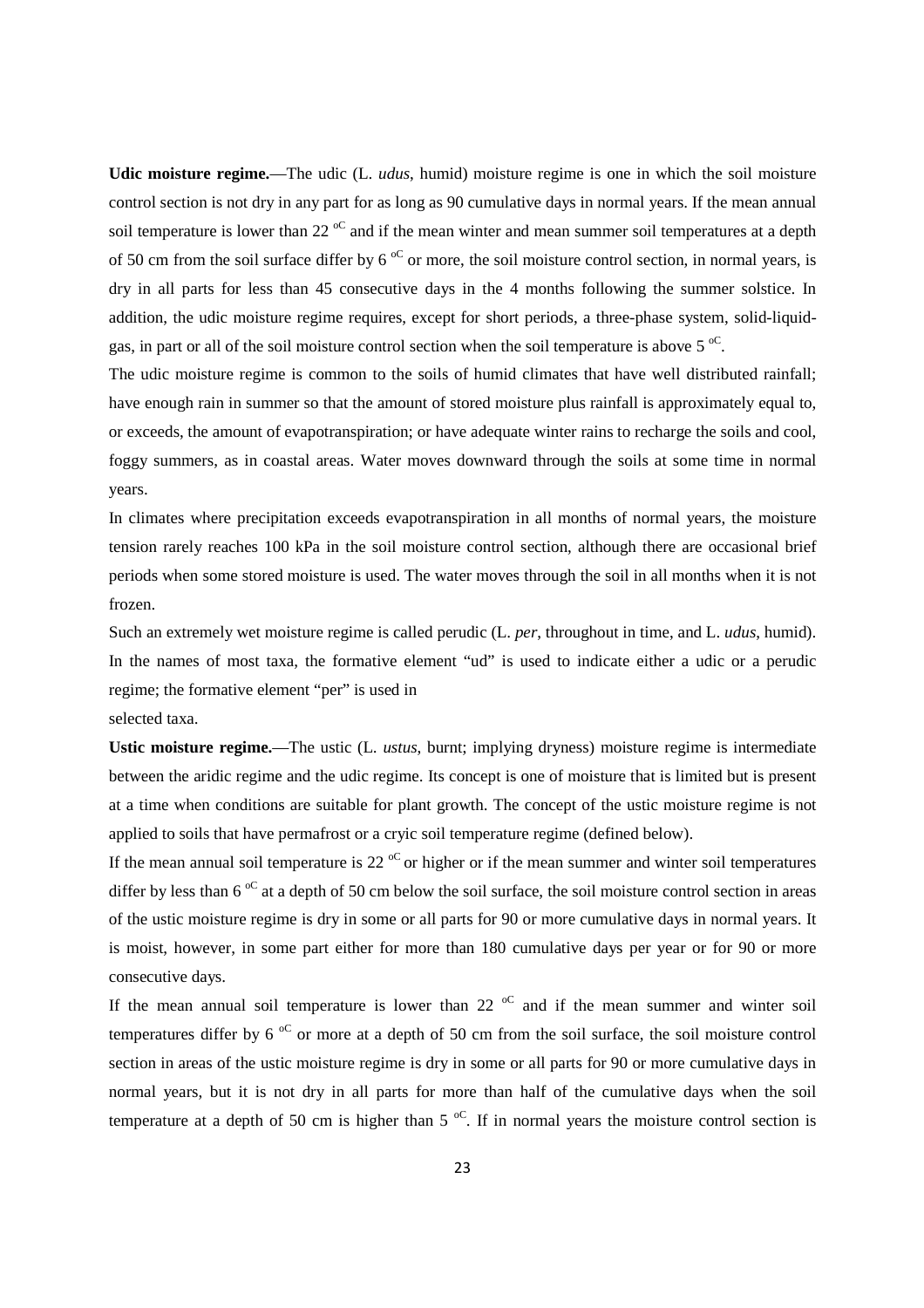moist in all parts for 45 or more consecutive days in the 4 months following the winter solstice, the moisture control section is dry in all parts for less than 45 consecutive days in the 4 months following the summer solstice.

In tropical and subtropical regions that have a monsoon climate with either one or two dry seasons, summer or winter seasons have little meaning. In those regions the moisture regime is ustic if there is at least one rainy season of 3 months or more. In temperate regions of subhumid or semiarid climates, the rainy seasons are usually spring and summer or spring and fall, but never winter. Native plants are mostly annuals or plants that have a dormant period while the soil is dry.

**Xeric moisture regime.**—The xeric (Gr. *xeros*, dry) moisture regime is the typical moisture regime in areas of Mediterranean climates, where winters are moist and cool and summers are warm and dry. The moisture, which falls during the winter, when potential evapotranspiration is at a minimum, is particularly effective for leaching. In areas of a xeric moisture regime, the soil moisture control section, in normal years, is dry in all parts for 45 or more consecutive days in the 4 months following the summer solstice and moist in all parts for 45 or more consecutive days in the 4 months following the winter solstice.

Also, in normal years, the moisture control section is moist in some part for more than half of the cumulative days per year when the soil temperature at a depth of 50 cm from the soil surface is higher than  $6^{oC}$  or for 90 or more consecutive days when the soil temperature at a depth of 50 cm is higher than  $8^{\circ}$ . The mean annual soil temperature is lower than 22 $^{\circ}$ C, and the mean summer and mean winter soil temperatures differ by  $6^{\circ}$  or more either at a depth of 50 cm from the soil surface or at a densic, lithic, or paralithic contact if shallower.

## **SOIL TEMPERATURE REGIMES**

## **Classes of Soil Temperature Regimes**

Following is a description of the soil temperature regimes used in defining classes at various categoric levels in this taxonomy.

**Cryic (Gr.** *kryos***, coldness; meaning very cold soils).**— Soils in this temperature regime have a mean annual temperature lower than  $8<sup>oC</sup>$  but do not have permafrost.

1. In mineral soils the mean summer soil temperature (June, July, and August in the Northern Hemisphere and December, January, and February in the Southern Hemisphere) either at a depth of 50 cm from the soil surface or at a densic, lithic, or

paralithic contact, whichever is shallower, is as follows:

- a. If the soil is not saturated with water during some part of the summer and
- (i) If there is no O horizon: lower than  $15<sup>°</sup>$ ; *or*
- (ii) If there is an O horizon: lower than  $8^{\circ}$  or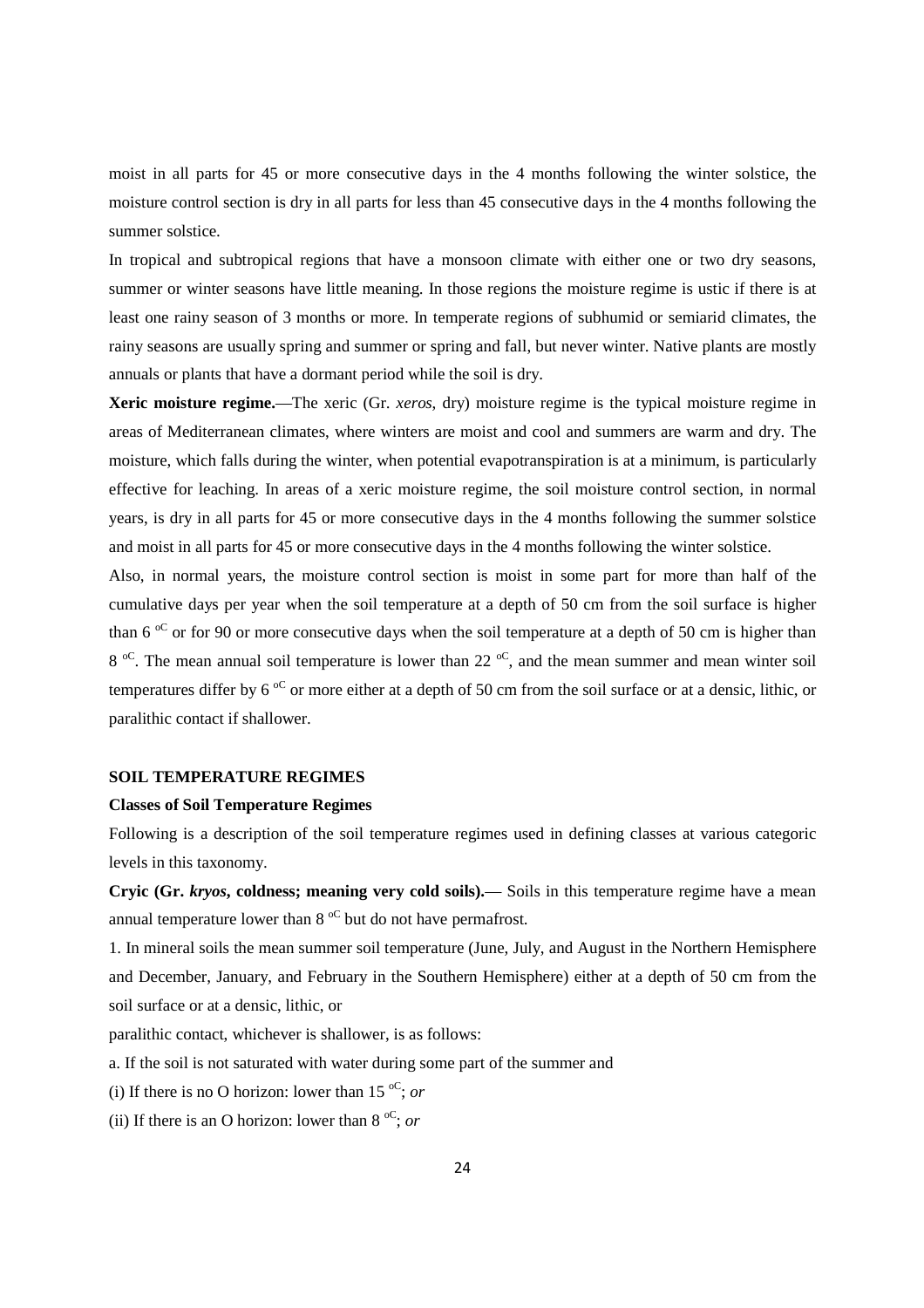b. If the soil is saturated with water during some part of the summer and

(i) If there is no O horizon: lower than 13  $\mathrm{^{oC}}$ ; *or* 

(ii) If there is an O horizon or a histic epipedon: lower than  $6^{\circ}$ .

2. In organic soils the mean annual soil temperature is lower than  $6^{\circ}$ .

Cryic soils that have an aquic moisture regime commonly are churned by frost.

Isofrigid soils could also have a cryic temperature regime. A few with organic materials in the upper part are exceptions.

The concepts of the soil temperature regimes described below are used in defining classes of soils in the low categories.

**Frigid.**—A soil with a frigid temperature regime is warmer in summer than a soil with a cryic regime, but its mean annual temperature is lower than 8 $^{oC}$  and the difference between mean summer (June, July, and August) and mean winter (December, January, and February) soil temperatures is more than 6 $\mathrm{^{oc}}$  either at a depth of 50 cm from the soil surface or at a densic, lithic, or paralithic contact, whichever is shallower.

**Mesic.**—The mean annual soil temperature is 8<sup>oC</sup> or higher but lower than 15<sup>oC</sup>, and the difference between mean summer and mean winter soil temperatures is more than  $6^{oC}$  either at a depth of 50 cm from the soil surface or at a densic, lithic, or paralithic contact, whichever is shallower.

**Thermic.**—The mean annual soil temperature is 15<sup>oC</sup> or higher but lower than 22<sup>oC</sup>, and the difference between mean summer and mean winter soil temperatures is more than  $6^{oC}$  either at a depth of 50 cm from the soil surface or at a densic, lithic, or paralithic contact, whichever is shallower.

**Hyperthermic.**—The mean annual soil temperature is 22<sup> $\degree$ </sup> or higher, and the difference between mean summer and mean winter soil temperatures is more than  $6<sup>o</sup>C$  either at a depth of 50 cm from the soil surface or at a densic, lithic, or paralithic contact, whichever is shallower.

If the name of a soil temperature regime has the prefix *iso*, the mean summer and mean winter soil temperatures differ by less than 6  $^{\circ}$  at a depth of 50 cm or at a densic, lithic, or paralithic contact, whichever is shallower.

**Isofrigid.**—The mean annual soil temperature is lower than 8 oC.

**Isomesic.**—The mean annual soil temperature is  $8^{\circ\text{C}}$  or higher but lower than 15<sup> $\circ\text{C}$ </sup>.

**Isothermic.**—The mean annual soil temperature is 15<sup>oC</sup> or higher but lower than 22<sup>oC</sup>.

**Isohyperthermic.**—The mean annual soil temperature is 22 $\degree$ °C or higher.

## **SOIL CLASSIFICATION**

This is a process whereby soils are grouped on the basis of their properties. These properties include among others, the epipedon and diagnostic subsurface horizon, the nature of the profile, the soil texture, structure, mineralogy and the nature of the climate including rainfall, temperature and relief.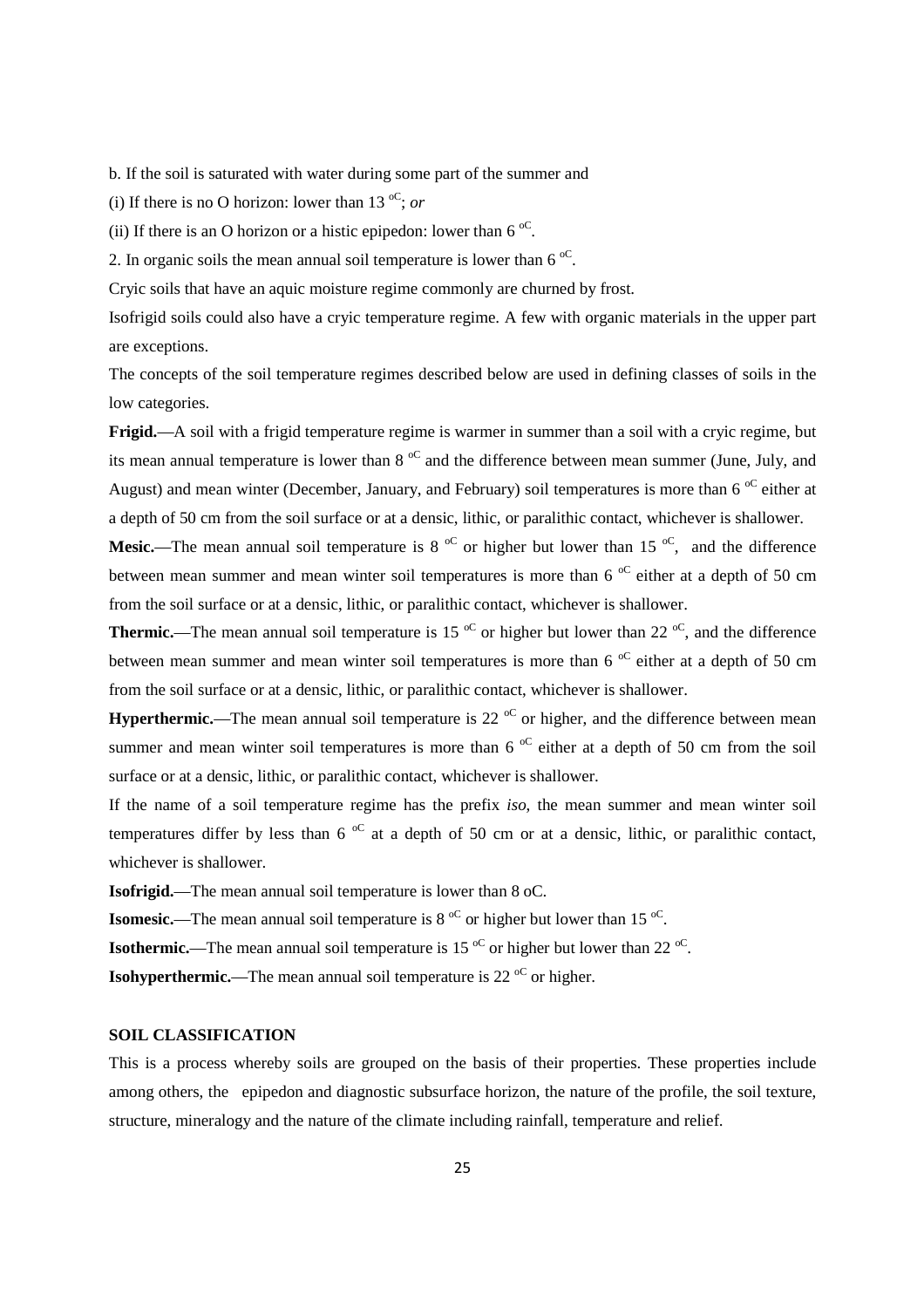The reasons for classifying soils are the same as enumerated under the general principles of classification.

## **Major ways of classifying soils**

There are various ways to organise a soil classification. A major distinction is between **natural** and **technical** approaches:

*•* **Natural** soil classifications group soils by some intrinsic property, behaviour, or genesis of the soils themselves, without reference to use

*•* **Technical** soil classifications group soils by some properties or functions that relate directly to a proposed use or group of uses.

## **Natural classifications:**

*•* Group by **ecologic region**, e.g. "prarie soils", "boreal soils". Geographically-compact but may have diverse properties and function.

*•* Group by **presumed genesis**, i.e. the development pathway of the soil profile. These are called **genetic**  soil classifications. The soil individual is considered as a natural body with its own history and ecology. This depends on the interpretation of landscape and soil genesis.

*•* Group by **similar properties**, working **bottom-up** from a set of individuals, to a set of classes, and then grouping the classes into super-classes. This can be done by:

**–** Subjective judgment of the classifier

**–** Numerical classification, usually multivariate

## **Technical classifications:**

- Hydrologic response
- Suitability classes (FAO Framework for Land Evaluation)
- Land Use Capability (USDA LCC)
- Fertility Capability Classification (FCC)
- Engineering group

It would be very nice if the groups formed in these ways corresponded. For example, it might be expected that soils that had similar genesis would have similar properties and behaviour. The early soil classifiers thought that soils in an ecological region all had the same genesis and properties. But that is not always so.

## **International Soil Classification Systems**

There are two major world soil classification systems. These are the United State Department of Agriculture (UDSA) taxonomic system and the World Food and Agricultural Organization (FAO) World Reference Base System (USDA, 2003; FAO, 2006). These are systems designed for universal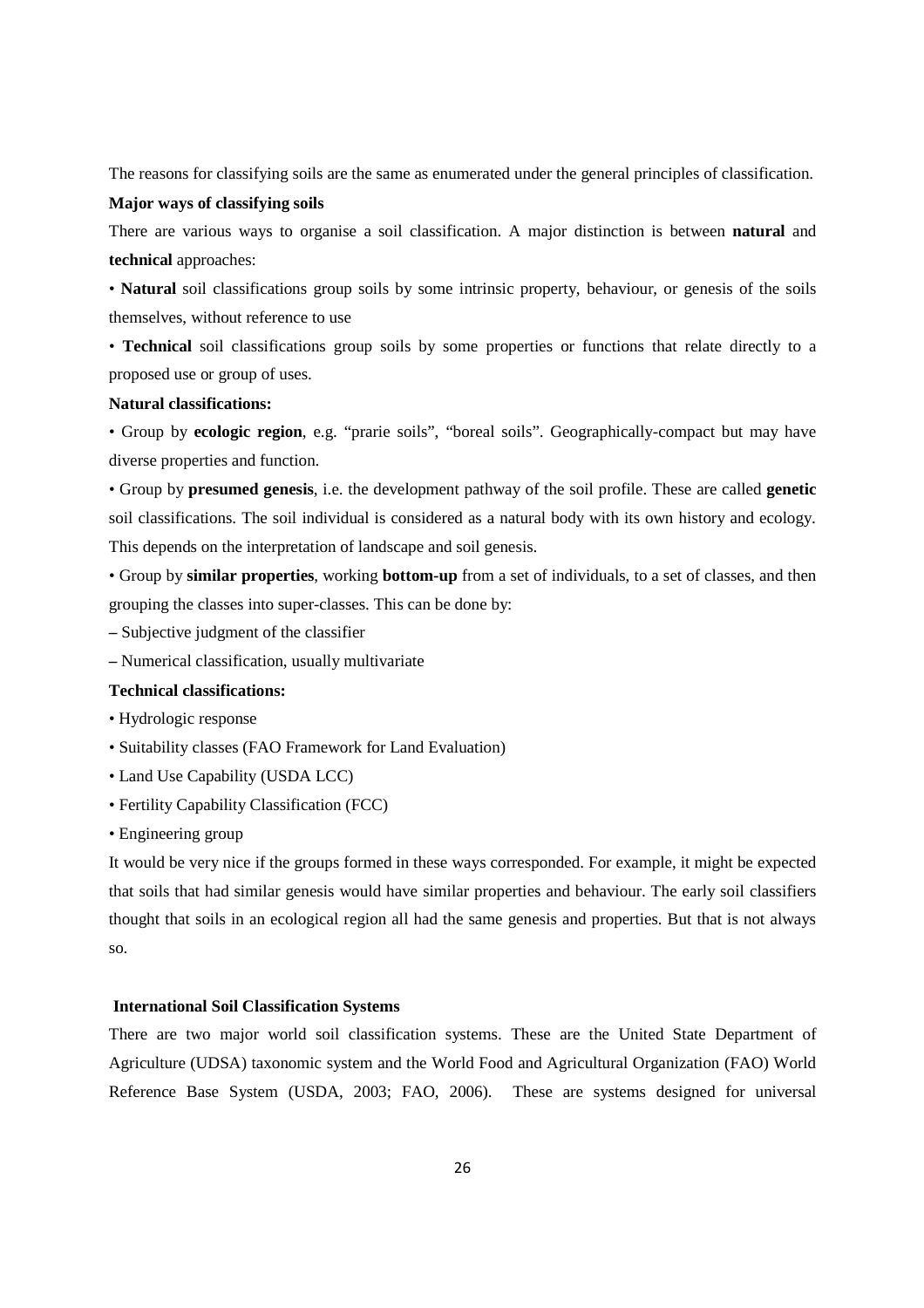application. They should classify any soil, and serve to **correlate** experiences on similar soils all over the world.

## **USDA SYSTEM OF SOIL CLASSIFICATION**

As the name implies, this classification system was original developed for America. Its origin can be traced back to 1938 by Marbut. From Marbut the system has undergone series of approximations. The  $7<sup>th</sup>$ approximation was published in 1960. The 2003 edition is the 9<sup>th</sup> approximation. Although the system was developed for American soils, it has become an internationally accepted system of classification been used all over the world.

The USDA classification system is a multi- categorical and hierarchical system. Thus the classes in the highest categories are divided into smaller classes in the lower one and continue to the lowest level, which is the soil series.

**Soil Order:** There are twelve orders namely Alfisols, Andisols, Aridisols, Entisols, Gelisols, Histosols, Inceptisols, Mollisols, Oxisols, Spodosols, Ultisols, and Vertisols. The most common soil orders in Nigeria are Alfisols, Entisols, Inceptisols, Oxisols and Ultisols. These soil orders are differentiated from each other on the basis of diagnostic horizons and pedogenic processes that are responsible for the soil formation. The formative name for each order is usually a two or three letter prefix use in combination with other prefixes from the different category level to form the soil name. The prefixes are: Alfisols  $=$ ALF, Andisols = AND, Aridisol = ID, Entisols = ENT, Gelisols = EL, Histosils = IST, Inceptisols = EPT,  $Mollisols = OLL$ ,  $Oxisols = OX$ ,  $Spodosols = OD$ , Ultisols  $=ULT$ , Vertisols  $= ERT$ .

## **Alfisols:**

Alfisols refers to soils with either an argillic B or textural B horizon, kandic, or natric horizon and with a base saturation by sum of cation greater than 35%. It also does not have a plaggen epipedon and may contain fragipan that has clay films 1 mm or more thick in some part.

#### **Inceptisols:**

Soils with cambic B horizons and with textures finer than loamy fine sands *or more* of the following:

- A cambic horizon with its upper boundary within 100 cm of the mineral soil surface and its lower boundary at a depth of 25 cm or more below the mineral soil surface; *or*
- A calcic, petrocalcic, gypsic, petrogypsic, or placic horizon or a duripan with an upper boundary within a depth of 100 cm of the mineral soil surface; *or*
- A fragipan or an oxic, sombric, or spodic horizon with an upper boundary within 200 cm of the mineral soil
- surface; *or*
- A sulfuric horizon that has its upper boundary within 150 cm of the mineral soil surface; *or*
- A cryic temperature regime and a cambic horizon; *or*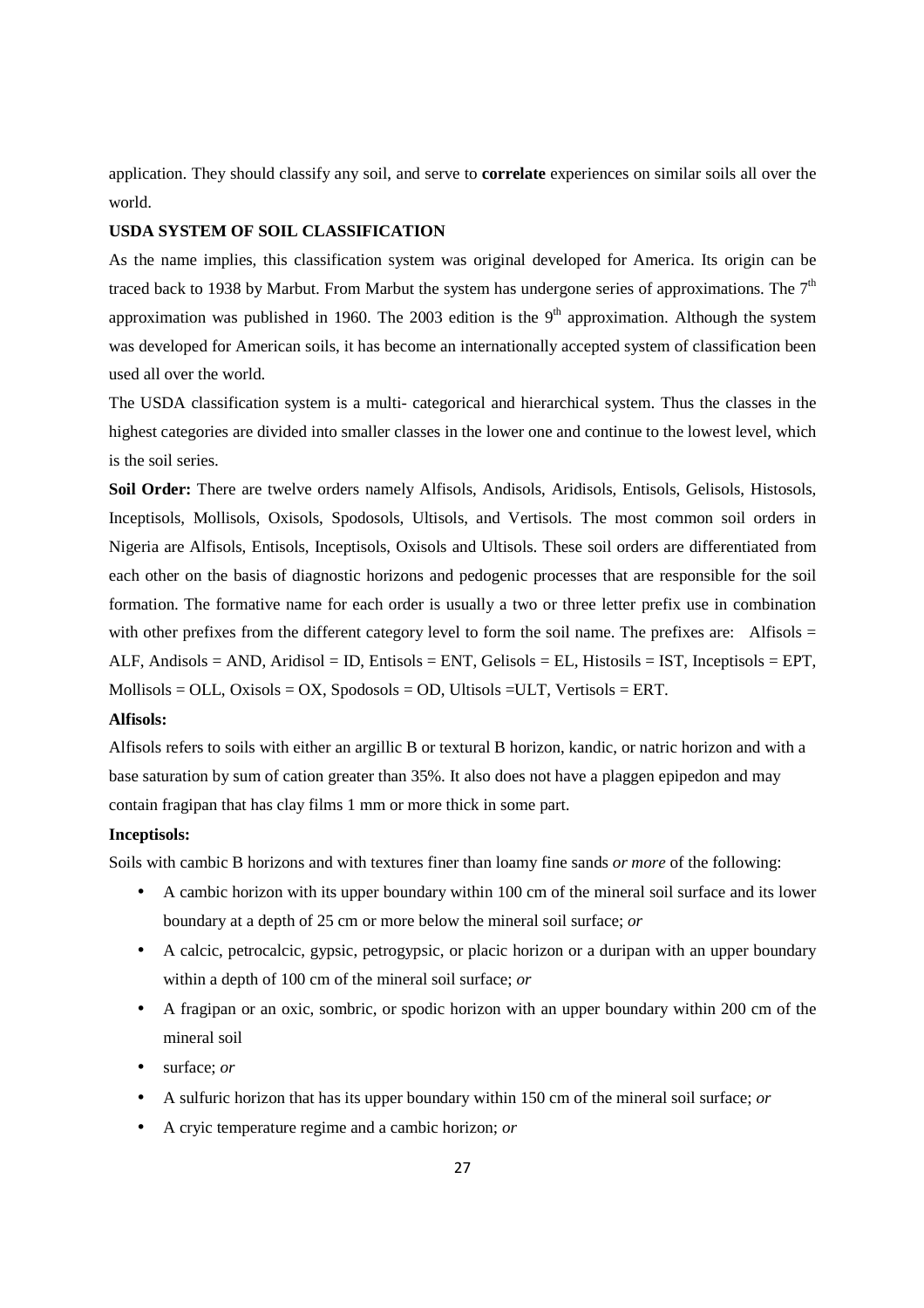2. No sulfidic materials within 50 cm of the mineral soil surface; *and both*:

- In one or more horizons between 20 and 50 cm below the mineral soil surface, either an *n* value of 0.7 or less or less than 8 percent clay in the fine-earth fraction; *and*
- *One or both* of the following:
- (1) A salic horizon or a histic, mollic, plaggen, or umbric epipedon; *or*
- (2) In 50 percent or more of the layers between the mineral soil surface and a depth of 50 cm, an exchangeable sodium percentage of 15 or more (or a sodium adsorption ratio of 13 or more), which decreases with increasing depth below 50 cm, *and* also ground water within 100 cm of the mineral soil surface at some time during the year when the soil is not frozen in any part.

## **Oxisols**

They are soils with oxic B horizon. Usually they are highly weathered and lacking minerals other than quartz, kaolinite and sesquioxides. They may also be defined as stated below

- (1) An oxic horizon that has its upper boundary within 150 cm of the mineral soil surface and no kandic horizon that has its upper boundary within that depth; *or*
- (2) 40 percent or more (by weight) clay in the fine-earth fraction between the mineral soil surface and a depth of 18 cm (after mixing) *and* a kandic horizon that has the weatherable-mineral properties of an oxic horizon and has its upper boundary within 100 cm of the mineral soil surface.

## **Ultisols**

These are soils with argillic B horizons but with base saturation by sum of cation less than 35% at one of the following depths:

- (a.) If the epipedon has a sandy or sandy-skeletal particle size class throughout, *either*:
- *1.* 125 cm below the upper boundary of the argillic horizon (but no deeper than 200 cm below the mineral soil surface) or 180 cm below the mineral soil surface, whichever is deeper; *or*
- *2.* At a densic, lithic, paralithic, or petroferric contact if shallower; *or*
- (b.) The shallowest of the following depths:
	- (1) 125 cm below the upper boundary of the argillic or kandic horizon; *or*
	- (2) 180 cm below the mineral soil surface; *or*
	- (3) At a densic, lithic, paralithic, or petroferric contact; *or*
- (2.) A fragipan and *both* of the following:
	- a. Either an argillic or a kandic horizon above, within, or below it or clay films 1 mm or more thick in one or more of its sub horizons; *and*
	- b. A base saturation (by sum of cations) of less than 35 percent at the shallowest of the following depths: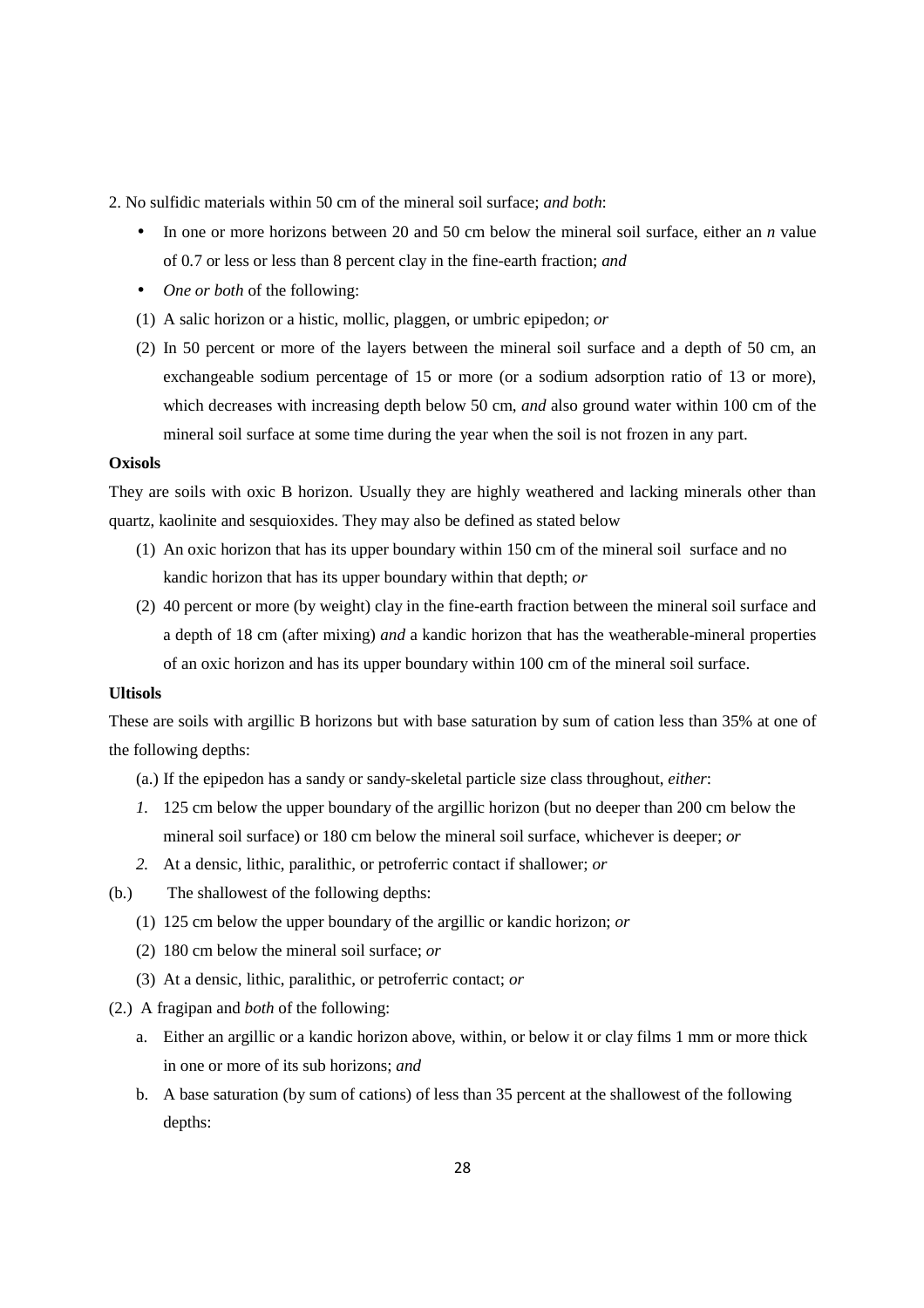(1) 75 cm below the upper boundary of the fragipan; *or* 

(2) 200 cm below the mineral soil surface; *or* 

(3) At a densic, lithic, paralithic, or petroferric contact.

## **Vertisols**

Vertisols are heavy clay soils containing swelling and shrinking montmorillonite or smectite type of clay. The common feature of this soil is cracking but these cracks must be as wide as 1cm and must progress as far as 50cm depth to qualify as a true vertisol. Other noticeable features of vertisols are gilgai and slickensides.

## **Aridisols**

Aridisols are primarily soils of the arid region occurring in area where there is no water in the soil as long as 90 consecutive days when soil temperature is greater than 6°C.

## **Entisols**

They are young soils recently developed and their main characteristic is the lack of any diagnostic horizon.

## **Histosols**

These are soils with high organic matter containing between 20% to 30% organic matter within 80cm of the soil surface.

#### **Assignment**

Write short notes on

- 1. Mollisols
- 2. Spodosols
- 3. Gelisols
- 4. Andisols

**Sub-Order:** The sub-orders are the next categories to the soil order and are differentiated from each other within the order on basis of characteristics of great generic significance. These include moisture and temperature regimes, diagnostic surface horizon (epipedon), parent material, drainage and vegetation effects. Formative elements used at the sub-order level includes:  $-$  UD = udic moisture regime; UST = ustic moisture regime;  $XER = X$ eric moisture regime;  $AQU =$  aquic moisture regime,  $HUM =$  presence of humus etc. Example ustalf =  $UST + ALF$ ;  $ALF= Alfisol$ , UST = Ustic moisture regime; Ustalf= Alfisol under ustic moisture regime.

**Great Group:** Sub orders are divided into great groups on the basis of characteristics affecting the whole profile. It includes the following main characteristics and other accessory properties.

- (a) Close similarities in the kind, arrangement and degree of expression of horizon.
- (b) Close similarities in soil temperature and moisture regimes.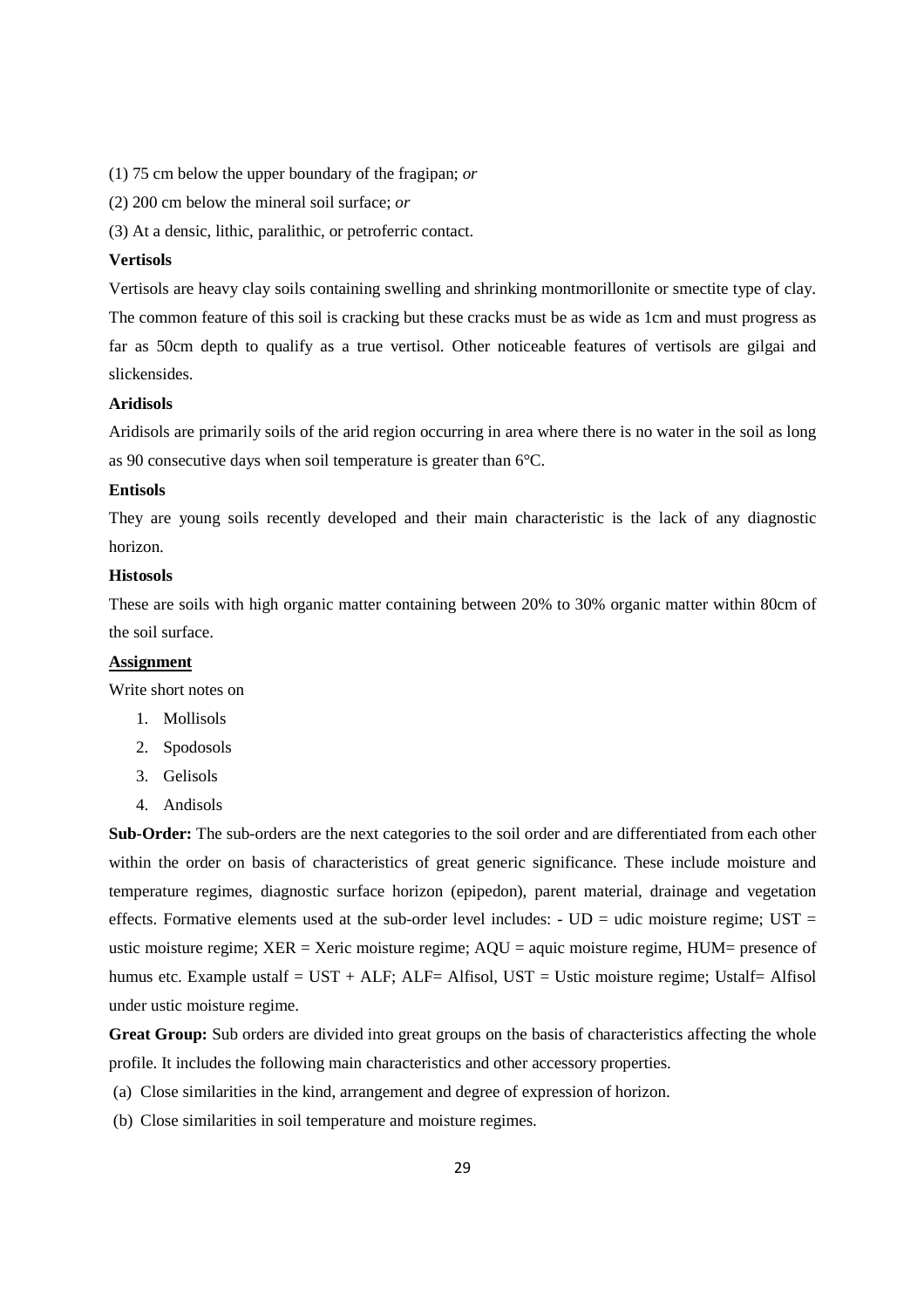(c) Similarities in the base status.

Common formative element used at the level of great group includes: Plinth = Plinthite,  $Cry = cryic$ temperature regim, Dur = Duripan, Natr = Natric horizon, etc. Example Plinthaqualf = PLINTH + AQU +  $ALF =$  Plinthite + Aquic moisture regime + Alfisol. Thus plinthaqualf is an alfisol under aquic moisture regime and has a plinthic horizon.

**Sub-group:** Sub-groups are sub – division of the great group. Criteria for differentiating the sub groups are:

- (a) presence of diagnostic horizons or features
- (b) properties that are subordinate to those used in differentiating great groups
- (c) properties that tend towards other great groups

The sub group name is derived from the great group name to which an adjective is attached indicating the major property of the sub group; e.g. calcic Rhodxeralf = Calcic + Rhod + Xer + Alf. Calcic = calcic horizon; Rhod = Red colour (hue  $2.5YR$  or redder); Xer = xeric moisture regime; Alf = Alfisol; Thus, calcic rhoxeralf means a red coloured alfisols having a calcic horizon under xeric moisture regime.

**Family:** This is a user oriented category. Thus the criteria for separation are soil properties that influence the response of soil to management and manipulation. These include:

- (a) particle size distribution
- (b) mineralogy of the horizon
- (c) temperature regime
- (d) the thickness of the soil penetrable by plant root
- (e) cation exchange capacity
- (f) presence of cutans
- (g) presence of vertic property
- (h) A few other definitive soil properties.

For example clayey calcic rhodxeralfs means calcic rhodxeralfs with clayey soil texture

Series: It is a sub division of the soil family and is a more user oriented class than the family. Separation of the family into series involves more detailed properties of the soil profile. Soil series is given name after the place where it was first encountered. For example, Ibadan series, Iwo series, Apomu series etc.

## **FAO/UNESCO CLASSIFICATION SYSTEM**

The FAO/UNESCO system was developed by a panel set up by UNESCO for providing the basic unit for the soil map of the world. This classification was compiled from diverse systems in term of category and nomenclature. Therefore the panel has to reconcile and correlate these diverse systems into a unified system with well defined category without ambiguity.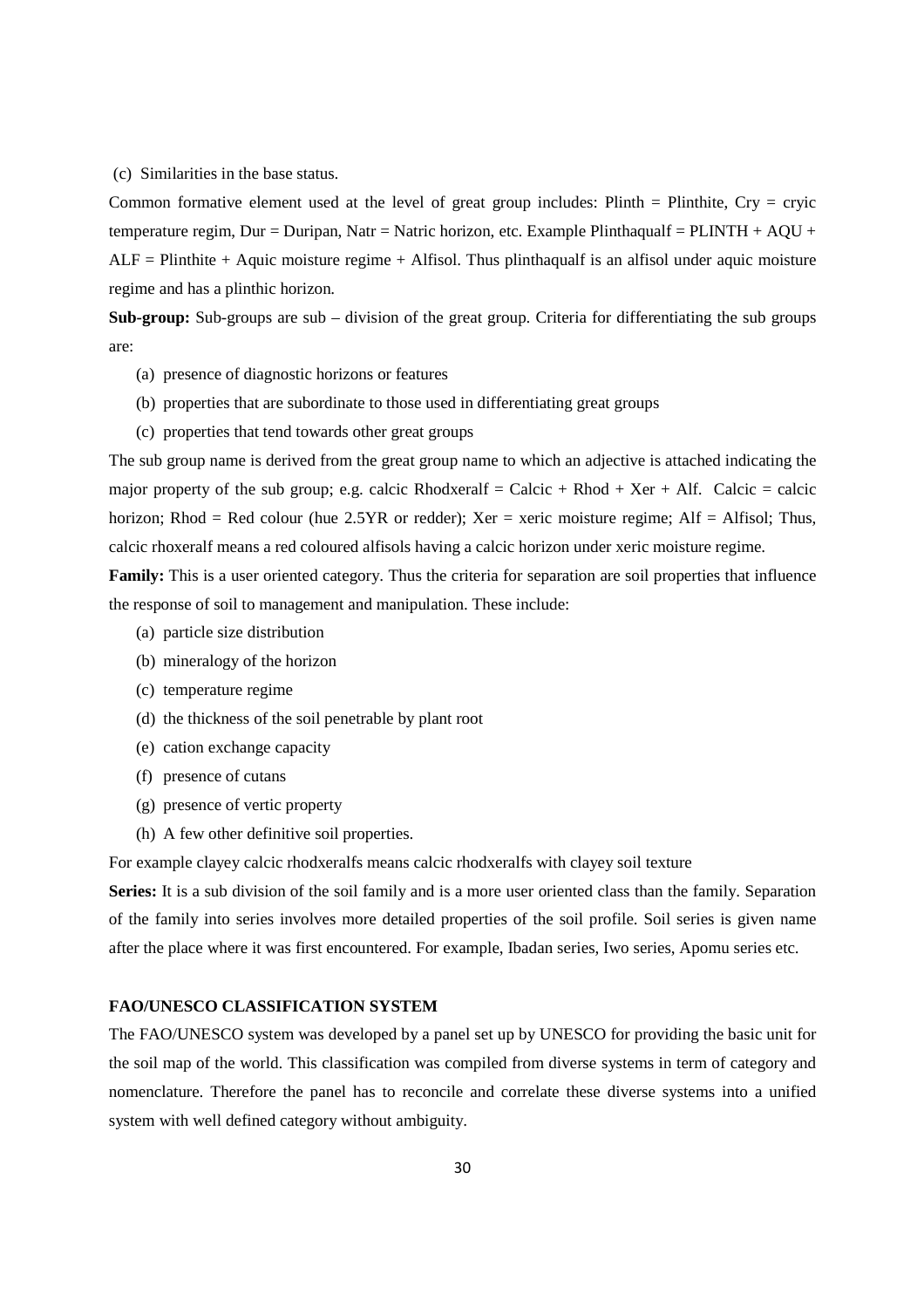The FAO system has two categories, a higher and a lower one. These categories have not been given name. From their definition, the higher category is equivalent to the great group of the USDA taxonomy while the lower category cannot be fitted into any category of the USDA.

The criteria for classification are similar to those of great group and sub group in the USDA taxonomy and include diagnostic horizon, pedogenic processes, soil depth, drainage characteristics and physical and chemical properties of the soil. However, the definition of diagnostic horizons in the FAO system is different from that of the USDA system, although there are many equivalent definitions. For example, argillic horizon in the USDA is the same as argic horizon in the FAO, while Albic, calcic, cambic, duric, histic, melanic, gypsic and nitric horizons has definition similar to those horizons bearing the same nomenclature in the USDA system. Other diagnostic horizons defined in the FAO system include anthraquic, anthric, cryic, ferralic, ferric, folic, fragic, fluvic, hortic,hydragric, irragric etc.

The following are the soil in the higher category class of the FAO (WRB, 2006) system:- ACRISOLS, ALBELUVISOLS, ALISOLS, ANDOSOLS, ANTHROSOLS, ARENOSOLS, CALCISOLS, CAMBISOLS, CHERNOZEMS, CRYOSOLS, DURISOLS, FERRALSOLS, FLUVISOLS, GLEYSOLS, CYPSISOLS, HISTOSOLS, KASTANOZEMS, LEPTOSOLS, LIXISOLS, LUVISOLS, NITOSOLS, PHAEOZEMS, PLANOSOLS, PLINTHOSOLS, PODZOLS, REGOSOLS, SOLONCKAK, SOLONETZ, STAGNOSOLS, TECHNOSOLS, UMBRISOLS and VERTISOLS. In all there are 32 reference groups in the FAO system. The names of soils are indicated by adding prefix and suffix adjectives from the qualifier lists to the reference group, for example Gleyic Luvisol oxyaquic.

Common group in Nigeria soils are Plinthosols, ferralsols, stagnosols (mangrove soils), alisols (ultisols), acrisols (ultisols), luvisols, lixisols (alfisols), arenosols, cambisols and regosols.

## **Acrisols**

Acrisols are soils that have a higher clay content in the subsoil than in the top soil as a result of pedogenic processes (especially clay migration) leading to an argic (argillic) subsoil horizon. Acrisols have in certain depths a low base saturation and low activity clays. Acrisols correlates with Ultisols with low activity clays (USDA).

## **Alisols**

Alisols are soils that have a higher clay content in the subsoil than in the top soil as a result of pedogenic processes (especially clay migration) leading to an argic (argillic) subsoil horizon. Alisols have in certain depths a low base saturation and high activity clays throughout the argic horizon. They occur predominantly in humid tropical, humid subtropical and warm temperate regions. Alisols correlates with Ultisols with high activity clays (USDA).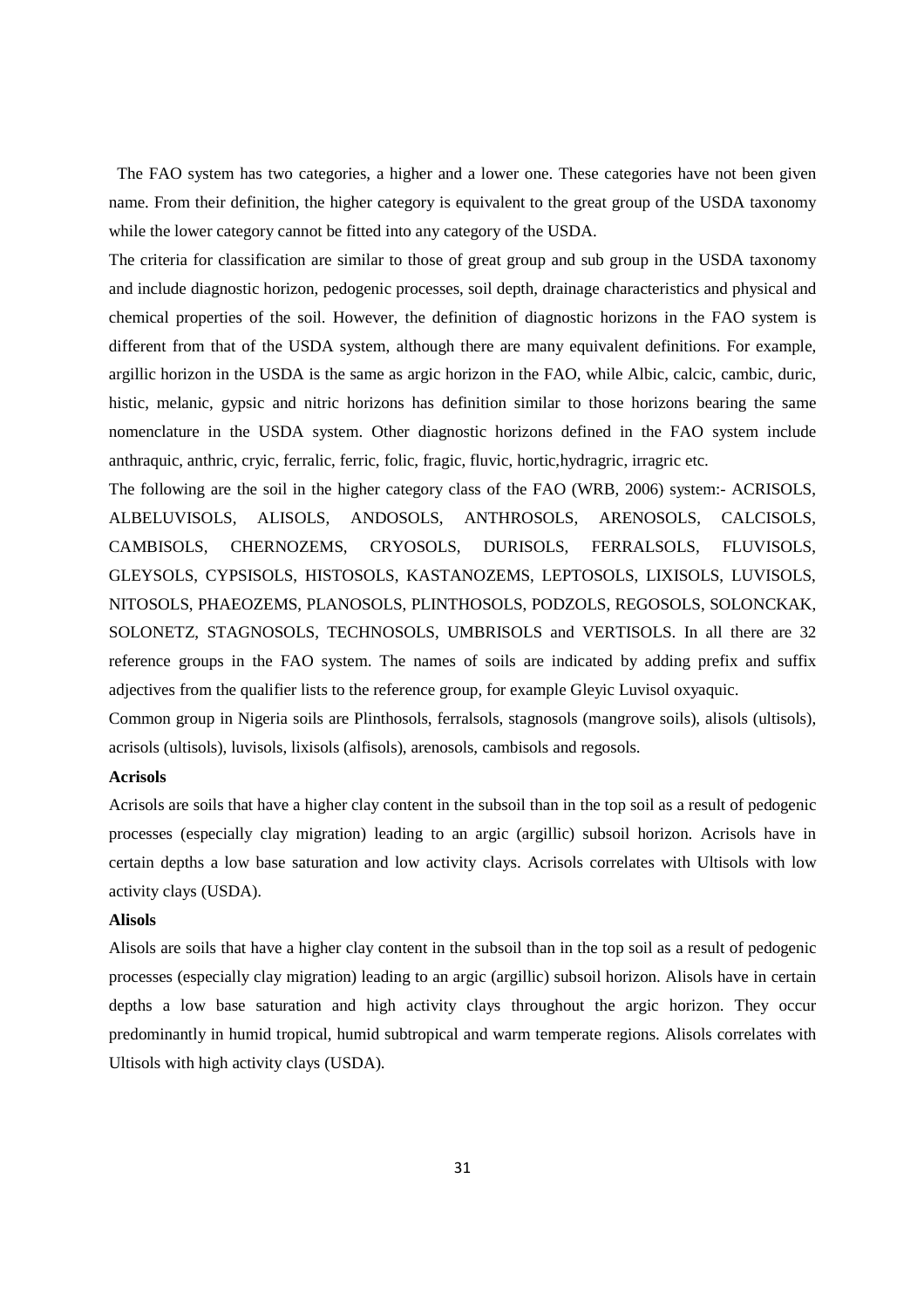#### **Arenosols**

Arenosols comprise sandy soils, including both soils developed on residual sand after in situ weathering of usually quartz-rich sediments or rocks, and soils developed in recent deposited sands such as dunes in deserts and beach lands.

## **Cambisols**

Cambisols combine soils with at least an incipient subsurface soil formation. Transformation of parent material is evident from structure formation and mostly brownish discoloration, increase clay percentage, and /or carbonate removal. US taxonomy classifies most of these soils as Inceptisols.

## **Gleysols**

Gleysols are wetland soils that, unless drained, are saturated with ground water for long enough periods to develop a characteristic gleyic colour pattern. This pattern is essentially made up of reddish, brownish or yellowish colours at ped surfaces and/or in the upper soil layer or layers, in combination with grayish/bluish colours inside the peds and/or deeper in the soil. Many of the WRB Gleysols correlate with the aquic suborder in the USDA taxonomy (Aqualfs, Aquents, Aquepts, aquolls etc).

## **Lixisols**

Lixisols comprise of soils that have a higher clay content in the subsoil than in the topsoil as a result of pedogenic processes (especially clay migration) leading to an argic (argillic) subsoil horizon. Lixisols have a high base saturation and low activity clays at certain depths. Lixisols correlates with Alfisols with low activity clays (USDA).

#### **Luvisols**

Luvisols comprise of soils that have a higher clay content in the subsoil than in the topsoil as a result of pedogenic processes (especially clay migration) leading to an argic (argillic) subsoil horizon. Luvisols have high activity clays throughout the argic horizon and a high base saturation at certain depths. Luvisols correlates with Alfisols with low activity clays (USDA).

#### **Local soil classification Systems**

A number of soil classification systems exist within the country that is native of the country. These includes:-

- (1) Smith and Montgomery (1962)
- (2) Moss (1957)
- (3) Jungerius (1964)
- (4) Klinkenberg and Higgins (1968)

However, non of these classification can be said to be national, i.e. they are not nationally acceptable and cannot be apply to the nation because each of the system was either developed for the soils of a given locality or of a given parent material.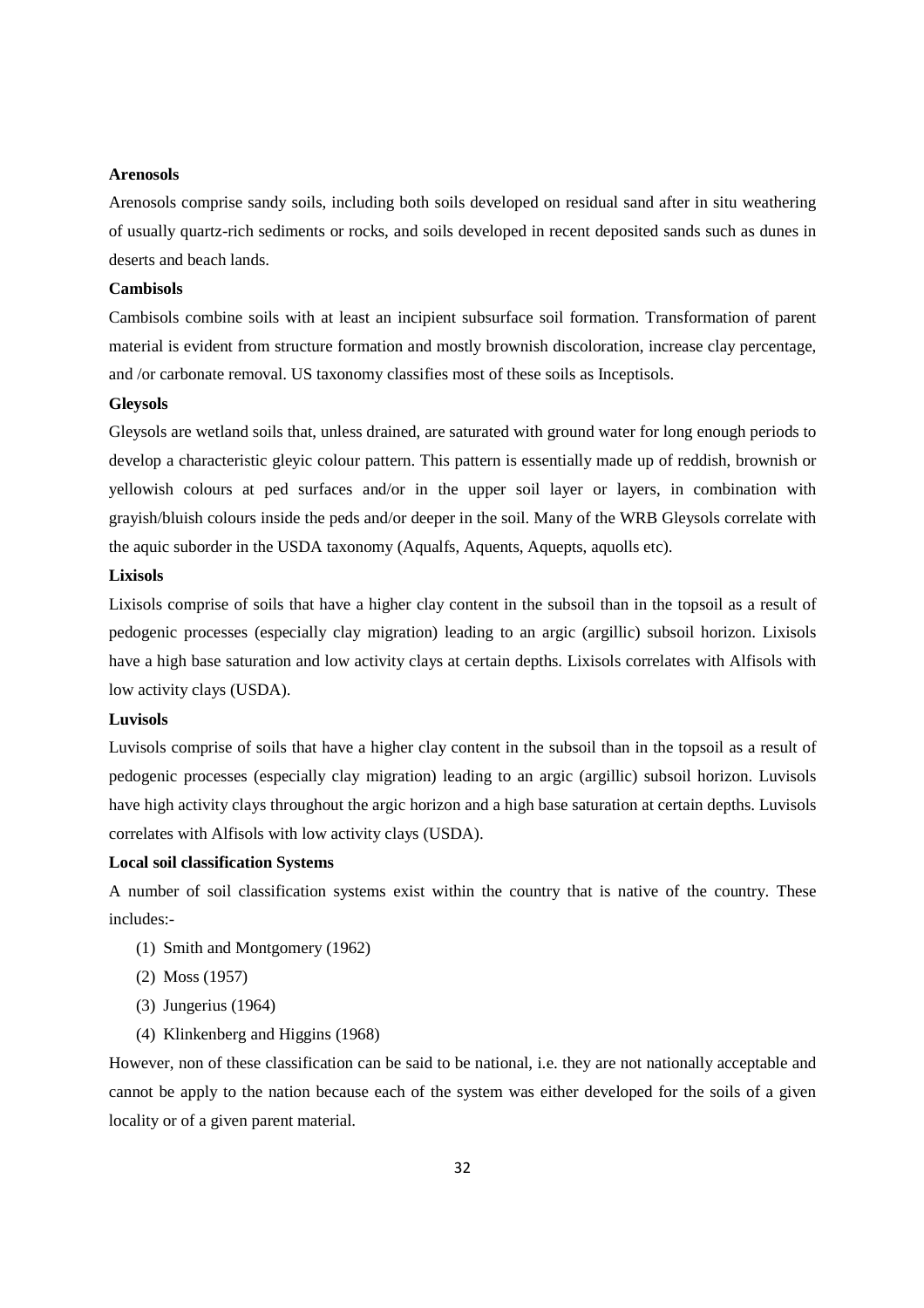While the classification by Smith and Montgomery was developed for the soils of central southern part of Nigeria that of Moss was for the soils on sedimentary deposits. The classification by Jungerius was for the eastern part of the country while that of Klinkenberg and Higgins was for the northern part of the country.

## **Soil Classificaation by Smith and Montgomery**

All the soils classified by Smith and Montgomery are within the central southern part of Nigeria. These soils are formed from igneous and metamorphic rocks. The classification of Smith and Montgomery was carried out to identify soils within the central southern part of Nigeria that were suitable for the production of cocoa.

In the taxonomic classification, the basic unit of classification is the soil series. However, they had two other categories at the drainage level and the association level. The associations are further broken down on the basis of parent material. The schematic diagramme below depicts the classification pattern adopted by Smith and Montgomery.



In the classification of Smith and Montgomery, the only association that has impeded drainage is the Origo association developed from gneiss.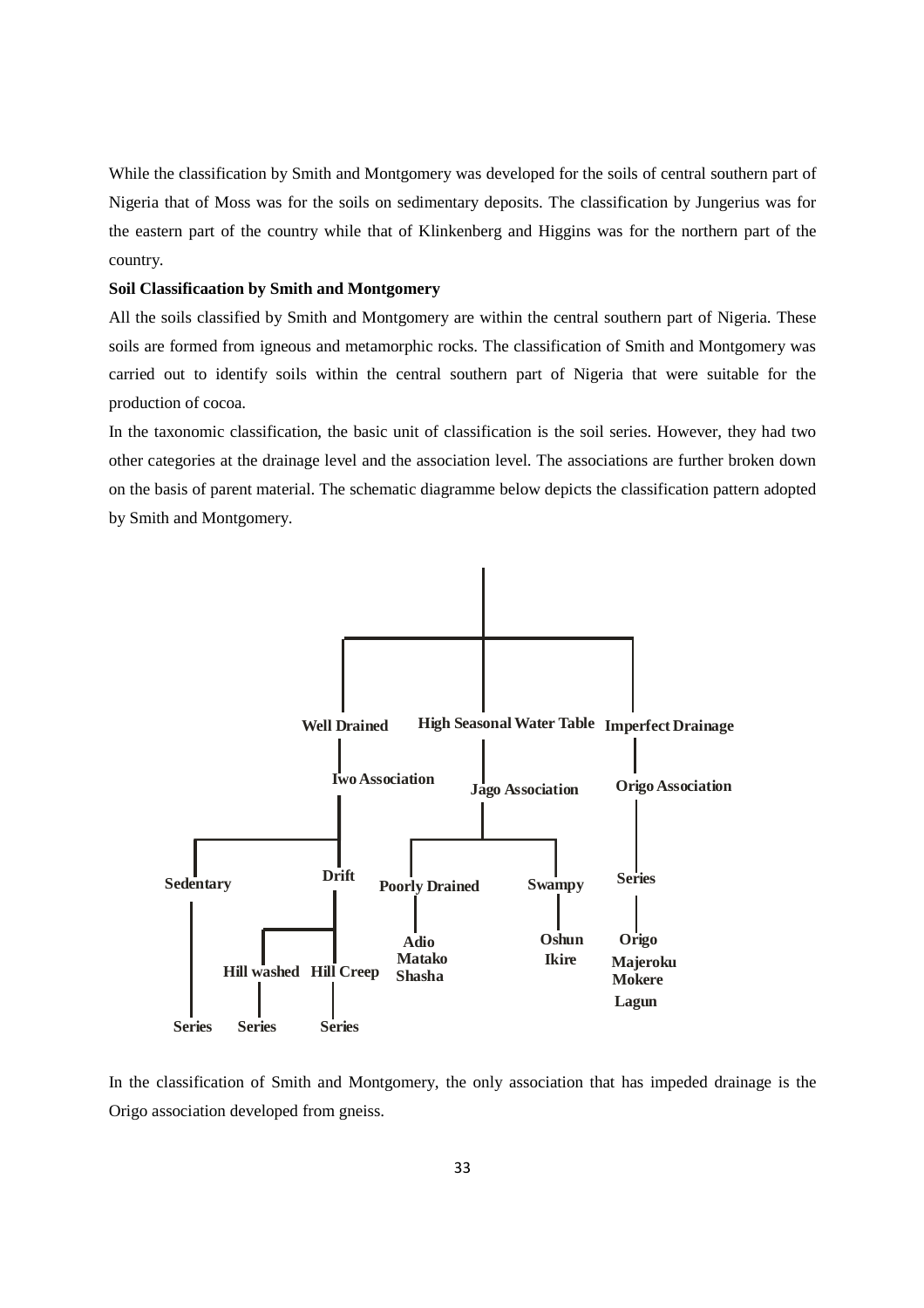In the well drained category are Iwo series developed from coarse grained granitic rocks and gneiss; Ondo series developed from medium grained granitic rocks; Egbeda series developed from fine grained biotite, gneiss and schist, while other series like Itagunmodi is formed from amphibiolites; Okemesi from quartz, schist and massive quartzites and Mamu from sericite schist.

The hill washed series in all the association are said to be the same. These are Oba, Iregun and Apomu series.

### **SOIL SURVEY**

Soil survey is a branch of soil science which involves the identification of the different types of soil in a given landscape and the location of their distribution to scale on a map. In addition, soil survey provides information on the quality of the land in terms of their response to management and manipulation.

From this definition, it is clear that soil classification is a branch of soil survey and the unit of classification is the taxonomic unit or mapping unit or pedon. A taxonomic class depicts the properties of a soil profile as given in the profile description and analyses.

## *Mapping Unit*

A mapping unit is a geographical unit and it is an area of land within which the greater proportion is occupied by the taxonomic class after which it is named. For example, if about 85% of the soil within a mapping unit is occupied by a soil whose property is that of Ibadan series, the soil will be named as Ibadan series.

## **Purity of Mapping**

The degree of uniformity or heterogeneity in term of kinds of soils within a mapping unit is a measure of its purity. Purity is the proportion of the mapping unit occupied by the profile class after which it is named. It is usually estimated in percentage and different soil survey organizations have different acceptable purity standards. For example, USDA standard is 85% while the Soil survey of England and Wales is 70%.

In accessing the purity of a map, the point used for mapping cannot be used for estimating purity.

## **Kind of mapping units**

Mapping units have been distinguished based on the amount of inclusion or impurity they contain. Five kind of mapping units have thus been distinguished and these are consociation, association, complex, undifferentiated and miscellaneous/unvisited.

## **Consociation**

A consociation is a mapping unit with very little inclusion or impurity. It is assumed to contain the profile class after which it is named but in practice the purity of such class may range from 70% to 85%.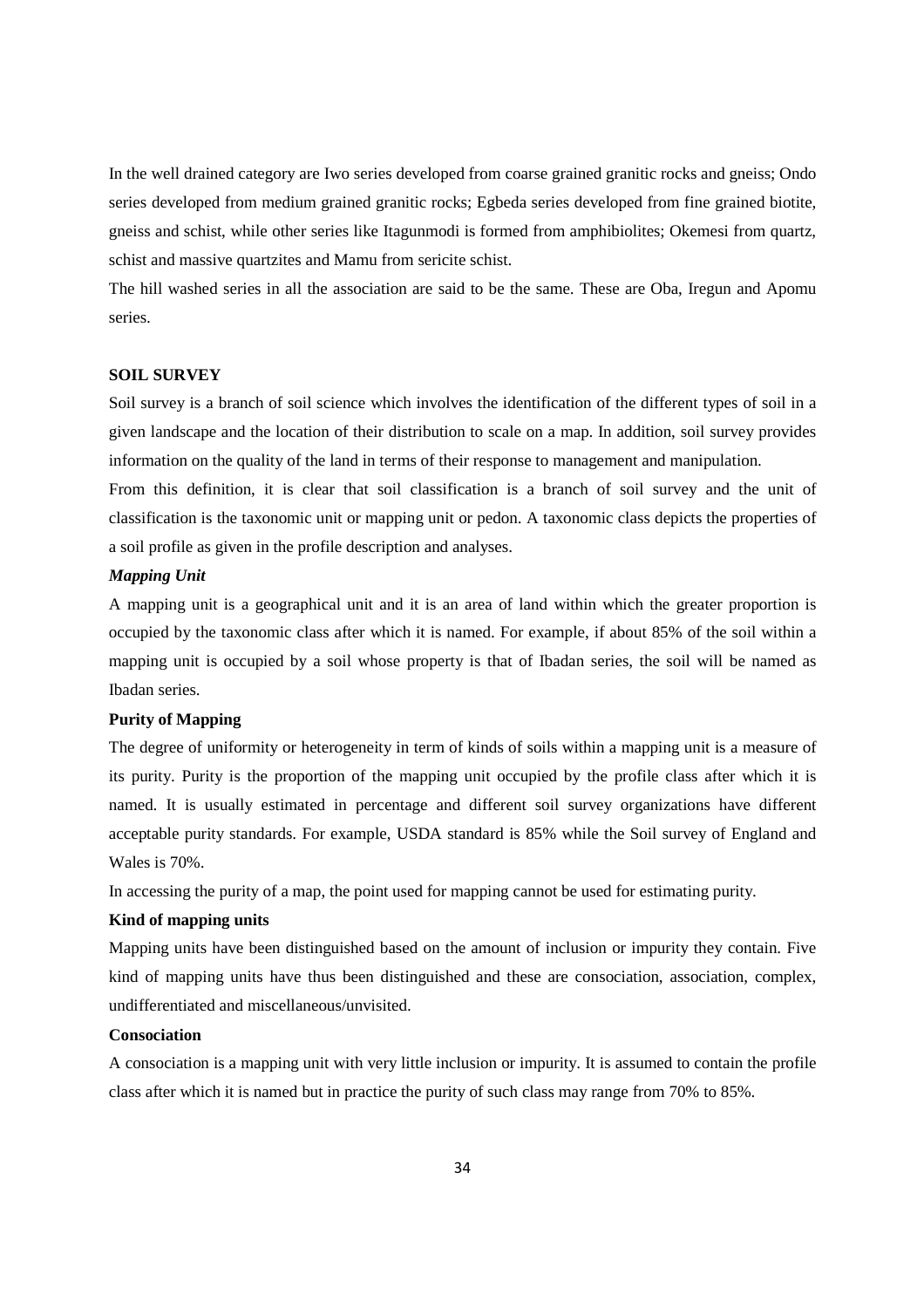## **Association**

An association is a mapping unit that contain two or more taxonomic class that are nearly equally represented and in which it is very easy to separate one profile class from the other.

## **Complex**

Complex is a mapping unit where more than two taxonomic classes are equally represented and the components are intricately interwoven so that separation, even at large scale is difficult.

## **Undifferentiated**

This is a mapping unit consisting of a number of taxonomic units that are so intricately interwoven that separation into different units are impossible at any reasonable mapping scale.

## **Miscellaneous/unvisited**

This is a loosely used term by some survey organization. It refers mainly to areas that cannot be mapped because of rock outcrops, thick forests or other impediments.

## **Principles of soil survey**

The principles of survey can be discussed under five points

## *A soil survey must have an objective*

The objective or aim of soil survey must be defined before the commencement of the survey. It may be wide ranging such as to provide a relatively stable data base that will last for many years and be useable for a variety of purposes, or it may be narrow and specific such as to delineate the land suitable for irrigation in a particular area.

## *A soil survey is not the only basis for decision on land use and management, it is only an aid*

Decisions on land management are usually influenced by economic considerations, social and institutional factors, often by existing legal land rights and sometimes by political constraints. Even on the more limited sphere of the physical environment, the soil is only one factor. Slope angle, frequently has a dominant effect on the choice between arable and non-arable use and climate is the main determinant in the choice of crop. The findings of soil survey and land evaluation are usually guides to land use.

## *Land resources do not consist of soils alone*

The potential of land to support crops depends on climate as much as on soils, and whenever soil-water relationship can be advantageously modified. Also, applied ecological surveys are more important than soils as a basis for livestock production and extractive forestry. Landform and characteristics of the deeper regolith are frequently more important to the engineers than the upper 1-2 meters studied by the soil surveyor. Therefore, when commissioning or considering a soil survey, one should bear in mind the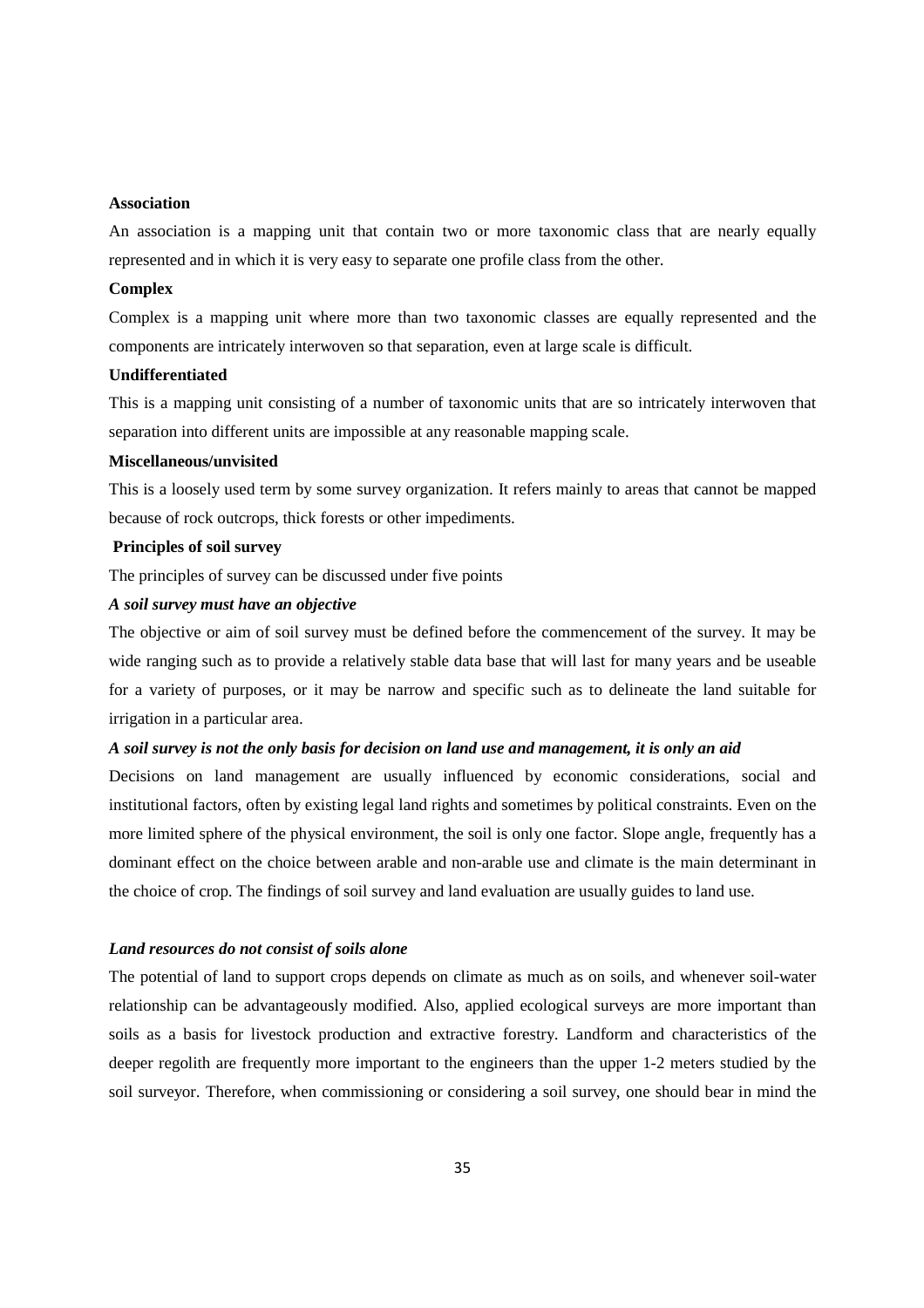other kinds of natural resources information that may be necessary and whether these can be incorporated into the soil survey or will require other specialist's investigations.

## *A soil map must show soils*

The map produced by a survey is a soil map if mapping units are based specifically on soil profile. Many surveys rightly include features of land forms in the description of the mapping units. A map based on classes such as "soil-land form association" is a soil map if it is directed towards showing the distribution of soils; the land forms being used as a means to an end. If on the other hand, it is primarily a map of land form units with soils being added to the legend, then it is a geomorphological map.

## *Soil map and report are complementary*

The products of a soil survey include a soil map and survey report; neither is more important than the other because they are mutually indispensible. The amount of information that can be printed on the face of a map is limited and must be supported by data given in the soil survey memoir or report. The report is however, more than just an amplified legend. It contains in addition, background information on other environmental factors, information on land potential and probable response to various alternative forms of management. And sometimes also land use management recommendation. One soil survey report may serve several map sheets.

## **Kinds of Soil Survey**

Soil survey have been distinguished on the basis of three criteria:- purpose of survey, regularity of observation and scale of mapping (intensity).

**Based the purpose** of the survey (What do you want to do want to do with the soil survey report?), there are two (2) types of surveys:- special purpose and general purpose surveys.

**A general purpose soil survey** is one that is done mainly to add to the already existing inventory of soil information. This commonly found in the national survey of each country, e.g. the USDA, FMAWR. The information may not be needed at the time of survey but such a survey is done for record purpose. Such survey usually employs many differentiating properties so that it may be found useful for several purposes that may arise in the future.

**A special purpose soil survey** is done for specific purpose in mind, e.g. survey for irrigation or survey for citrus plantation. In such survey, the properties (differentiating characteristics) of the land which is important for the purpose are emphasized. Special purpose surveys are usually done at large scale or semi-detailed. This has to be so because the area covered are smaller and also the intensity of observation also need to be higher.

**Based on regularity of observation**, three kinds of surveys have been distinguished: - free survey, rigid grid and flexible grid.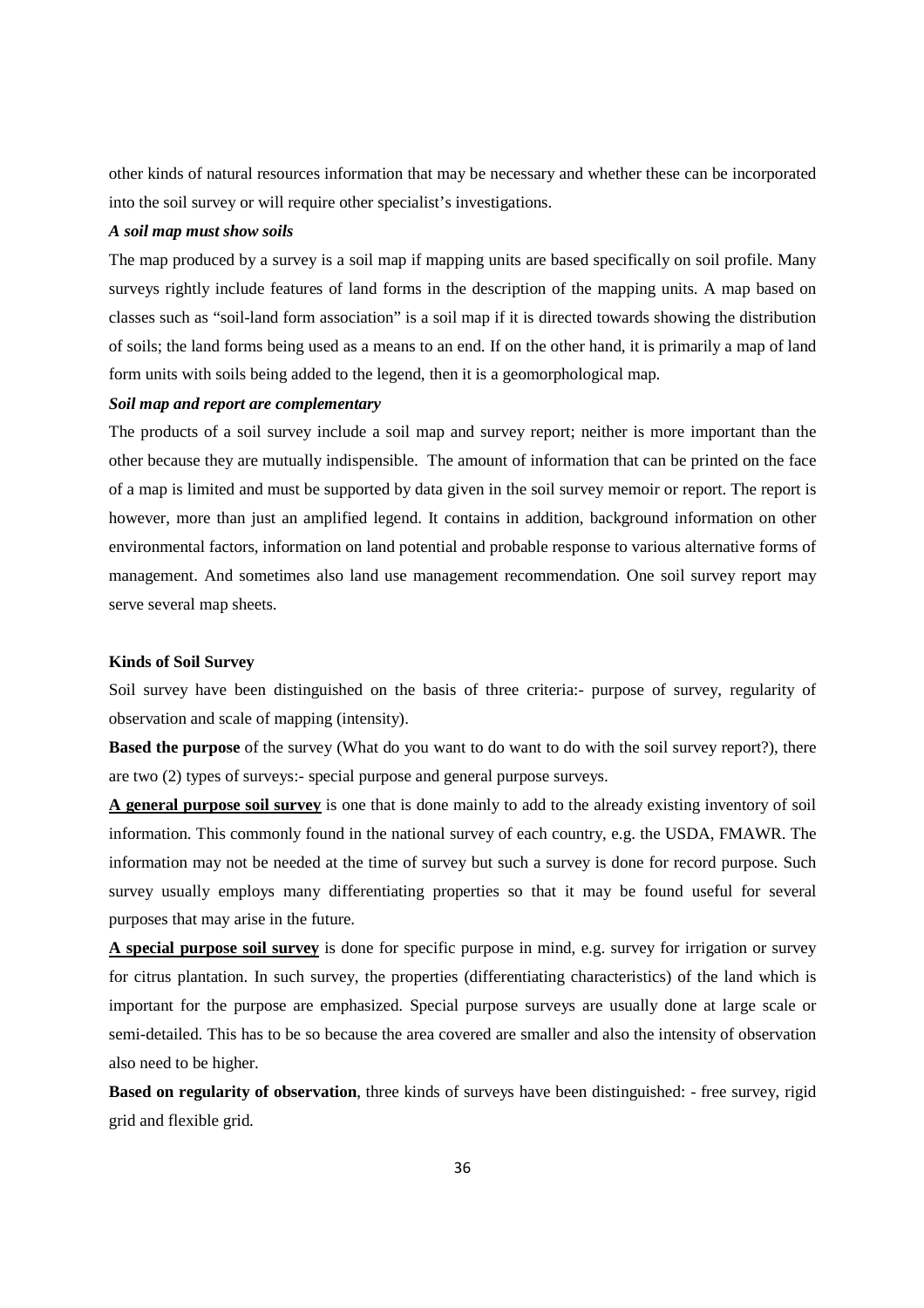In **free survey**, there is no rigid pattern of observation. The surveyor uses the field features such as change in vegetation, topography, slope and even change in sound to movement to observe soil and to locate soil boundaries. Usually there is a lot of remote sensing methodology involved in free survey. And in most modern soil survey involving 5000 ha and above, this is usually the type of survey methodology adopted. The advantage is that it is cheaper because there is less number of observation points. However, because it depends largely on the experience of the surveyor, it can be very inaccurate with an amateur, since boundary placement is more difficult.

In **rigid grid survey**, examinations of the soil are done at regular and pre-determined interval. It is normally used when detailed information is required, e. g. mapping the soil of a research station or mapping for irrigation. Usually, the points of observation are at the intersection of the two regularly placed vertical and horizontal lines.

It has an advantage in thickly forested area where visibility of the terrain is poor. It is usually not used or recommended in large areas as it is expensive and the accuracy may not deserve the extra cost. It is the best method of survey for amateurs.

**Flexible grid survey method** is a compromise between the free and rigid grid methods of survey. In this system of survey, the number of observation is fixed but the location of the observation points are not predetermined and can be fixed at will.

Based on the scale of mapping, there are seven kinds of surveys:- compilation, integrated survey, exploratory survey, reconnaissance survey, semi-detailed survey, detailed survey and intensive survey.

**Compilation:** These are soil maps produced by abstraction from other soil surveys. And where they exist they are filled by inferences. The scale is usually at 1: 100,000 or smaller. Many national soil maps of many countries are produced in this way.

**Integrated survey:** This is also known as land system survey. It is based on mapping the total physical environment and in fact land forms are mapping unit. Soils are an important but usually not a defining property of the mapping unit. The scale is 1: 250,000 or smaller.

**Exploratory survey:** Exploratory surveys are not survey proper. They are usually rapid road traverse made to provide modicum of information about the area that are otherwise unknown. Scale of exploratory survey varies from 1: 2,000,000 to 1,500,000.

**Reconnaissance survey:** These are mostly based on remote sensing especially Area Photo Imagery (API). They are the smallest scale of survey where the whole area is still covered. The scale is usually 1:250,000 although smaller scales have been used.

**Semi-Detailed survey:** In a semi-detailed survey, we have a combination of remote sensing and field work. Mapping units are usually soil association. Scale of mapping varies from 150,000 to 100, 000.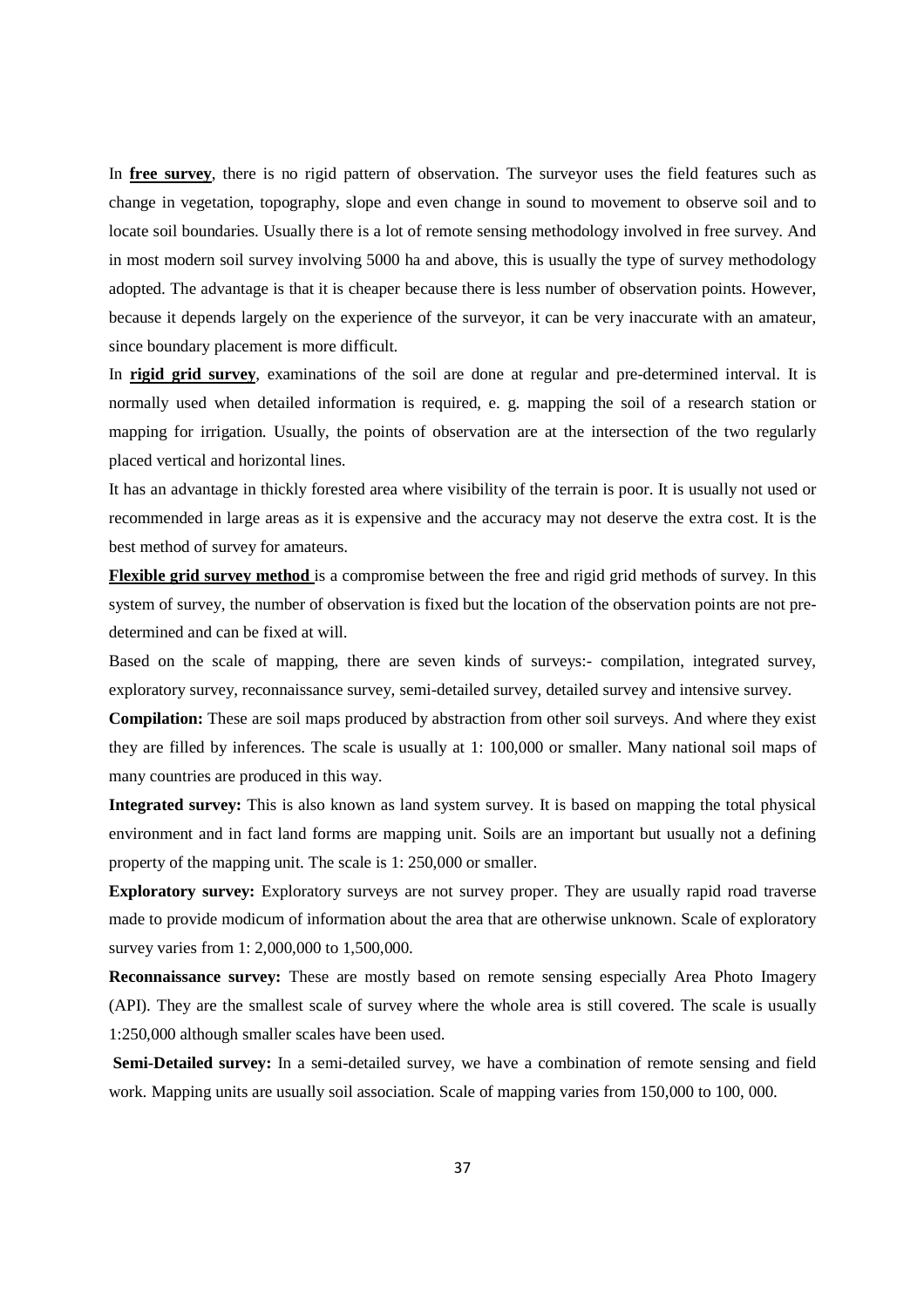**Detailed survey:** Detailed surveys are executed through field examination with pre-determined numbers of observation points and or spacing. These kinds of surveys are usually employed for small area and for special purposes. Scale of observation varies between 1: 10,000 and 1: 25,000. Mapping unit are usually soil series.

**Intensive survey:** Intensive survey rigid grid approach, i.e. number of observation and spacing of observation are pre-determined. Mapping units are soil series and phase of soil series. Scale of mapping varies from 1: 1,000 to 1: 10,000 or even larger. They are usually experimental station surveys.

## **Producing soil survey report**

Soil survey reports take different forms because of the variation in the purpose of the survey and the interest of the client. However, some basic items are common to all soil survey reports. These are:

- (a) The physical environment
- (b) Methodology of the survey
- (c) Description of the soils in terms of mapping unit and classification
- (d) Land evaluation

## *The physical environment*

In the physical environment, the aspects usually discussed are the location and extent, the climate, regional and local relief and topography, geology of the parent materials, vegetation and land use pattern (including mining and agriculture).

**Location:** The location is given in longitude and latitude or the Eastings and Northings (when using GPS). The site is also indicated by small area on a large map where the area of the project is shaded. The approximate area of the land is also given in hectares.

**Climate:** Full information is given on the climatic condition of the area. Data on Rainfall, temperature, relative humidity, wind speed and direction are collected and presented either as tables or as graphs.

**Relief and topography**: Because of the influence of relief on soil formation, the information on it is very vital. Beside, it also affects decision on land uses even after survey. For example, the topography or relief of a land can be an important factor in determining the suitability of a land for arable cropping, irrigation agriculture or pastoral agriculture.

**Geology or parent material:** Knowledge of the parent rock from which the soil is formed is necessary. The difference between geology and parent material become important where the transported material and the geology are different from each other.

## **Vegetation**

 Experience has shown that there is a close association between vegetation and kind of soils. Therefore, information on the vegetation of the project area is important. It is therefore necessary to mention the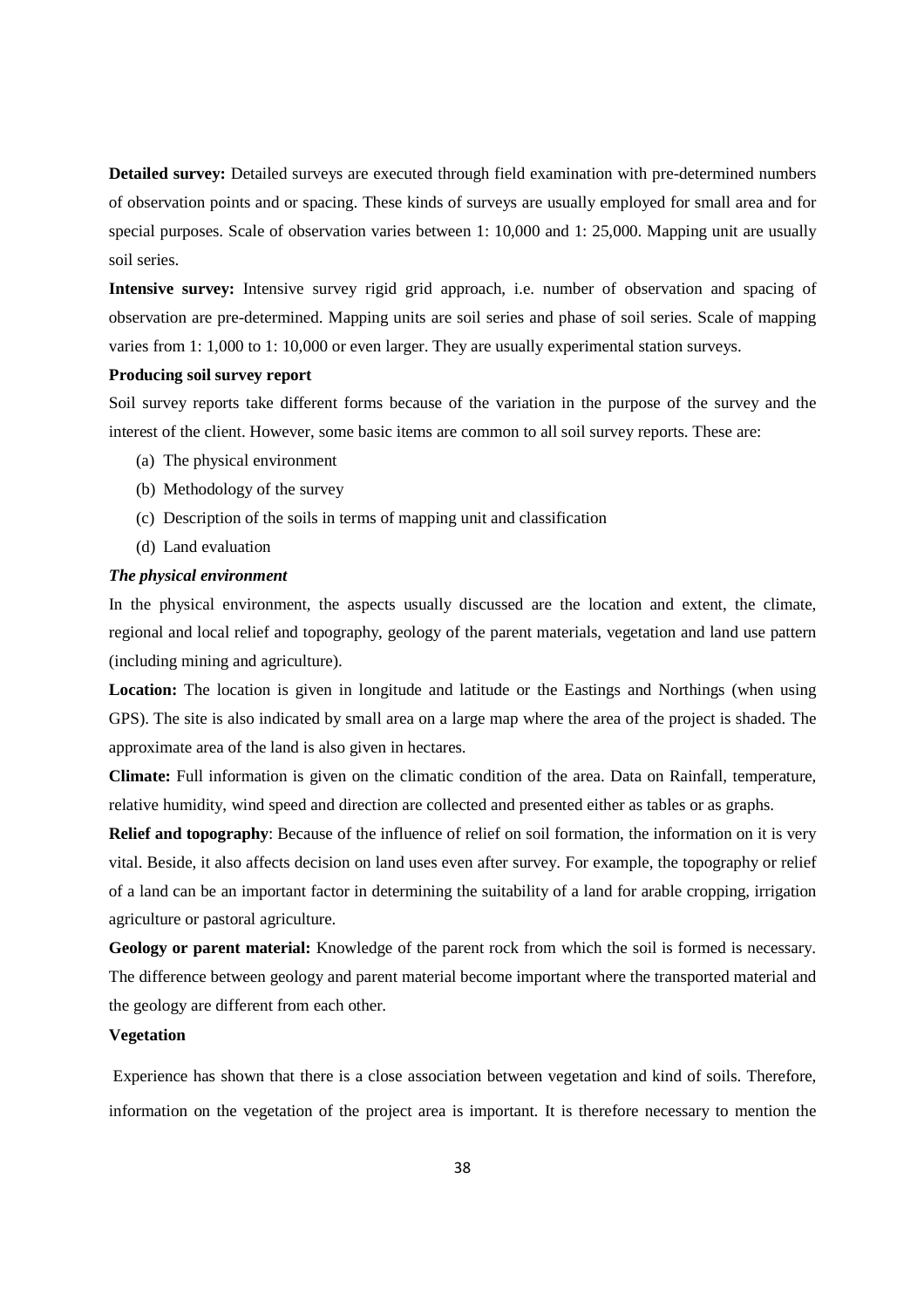type, subtype and identification of vegetation. For example, the land use and vegetation may be described as grassland with shrub and abundant vegetation cover. Woody species, broad leaves and grasses dominate the vegetation. The woody species occupy about 60% of the total ground surface. The predominant woody species are *Daniellia oliverii* (Iya), *Chloris excelsa* (Iroko), *Anogysus leocarpus*  (Ayin)*, Terminalia glaucesccens* (Idi); while the dominant broad leaf is *Chromolaena odorata* (Siam

#### weed or Akintola weed).

## **Land Use**

The kind and pattern of land use in the project area must be fully discussed. This include the type of crop cultivated, irrigation practices, area covered, mining activities, constructions if any, and some peculiar characteristics of farming systems e.g. land conservation practices.

## **Social Economic activities**

The social economic environment of the project area also needs to be mentioned. The presence or absence of market and the marketing potentials of the available markets should be described.

## **Methodology of the survey**

Here the method used in carrying out the soil survey is spelt out

## **The soils**

This is the main part of the report. In it a full account of the soils, their properties and distribution over the landscape studied are given. Specifically, the aspect of the soils to be mentioned includes:-

- (1) Soil classification: The soil classification systems used are discussed and the criteria of classification are well spelt out. In addition, the categorical level at which the classification was stopped should be mentioned. Any problem or problems encountered should be mentioned here and a summary should be given. This may include both the classification and mapping.
- (2) Description of the mapping units: The mapping units are described fully in terms of their extent and major soil properties. Also for each mapping unit, the representative profile class is given and the extent of coverage (purity). The other profile classes mapped as inclusions in the mapping unit must also be indicated and the extent mentioned.

## **Soil Survey interpretation and land evaluation**

Land evaluation is the main point most land users are interested in. This is the stage where the potentials of the soils in that area is accessed and their response to management are accessed. The soils can be grouped into:

- 1. Capability classes (Land capability classification)
- 2. Land suitability evaluation classes (FAO framework)
- 3. Irrigation capability classification (US Bureau of land reclamation)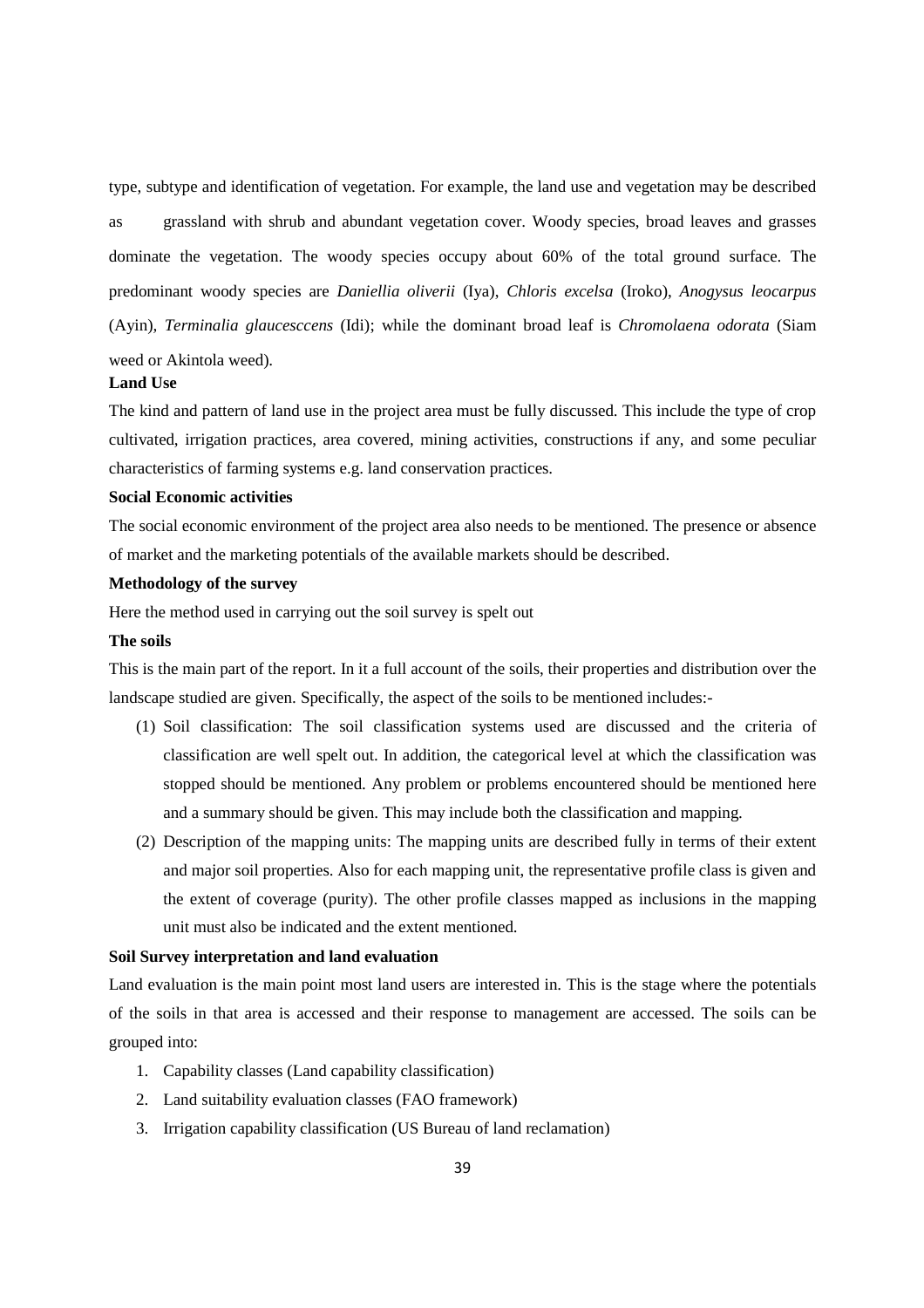#### 4. Fertility capability classification

## **Text figures**

Here the legend of the soil map and land evaluation map are presented. Each map must have its own legend and this must correlate with the map.

## **Appendix**

Various information from which the report has been summarized but which are too voluminous to be included in the main report are presented here. The data presented here include data on profile description and analyzed data.

## **REMOTE SENSING**

## **What is Photogrammetry and Remote Sensing:**

Photogrammetry and Remote Sensing is officially defined by the International Society for Photogrammetry and Remote Sensing (ISPRS) as "the art, science, and technology of obtaining reliable information from noncontact imaging and other sensor systems about the Earth and its environment, and other physical objects and processes through recording, measuring, analyzing and representation".

Simply speaking, photogrammetry and remote sensing are sciences concerned with the acquisition of information from images. In photogrammetry the emphasis is acquisition of geometric information through measurement, while in remote sensing the emphasis is on the acquisition of thematic information through interpretation. Both measurement and interpretation could be achieved either manually or automatically.

In remote sensing, a wide range of sensors (sensing devices) is in use to acquire images, sensitive to a large range of wavelengths of the electromagnetic spectrum. On the other hand, imaging cameras are the normal sensors which are sensitive to only the (near-) visible part of the electromagnetic spectrum. Imaging sensors are normally mounted either in a satellite or in an aircraft. Photogrammetry and remote sensing have found wide applications.

## **Foundations of Remote Sensing**

## **The Electromagnetic Spectrum**

The USGS defines the electromagnetic spectrum in the following manner: "Electromagnetic radiation is energy propagated through space between electric and magnetic fields. The electromagnetic spectrum is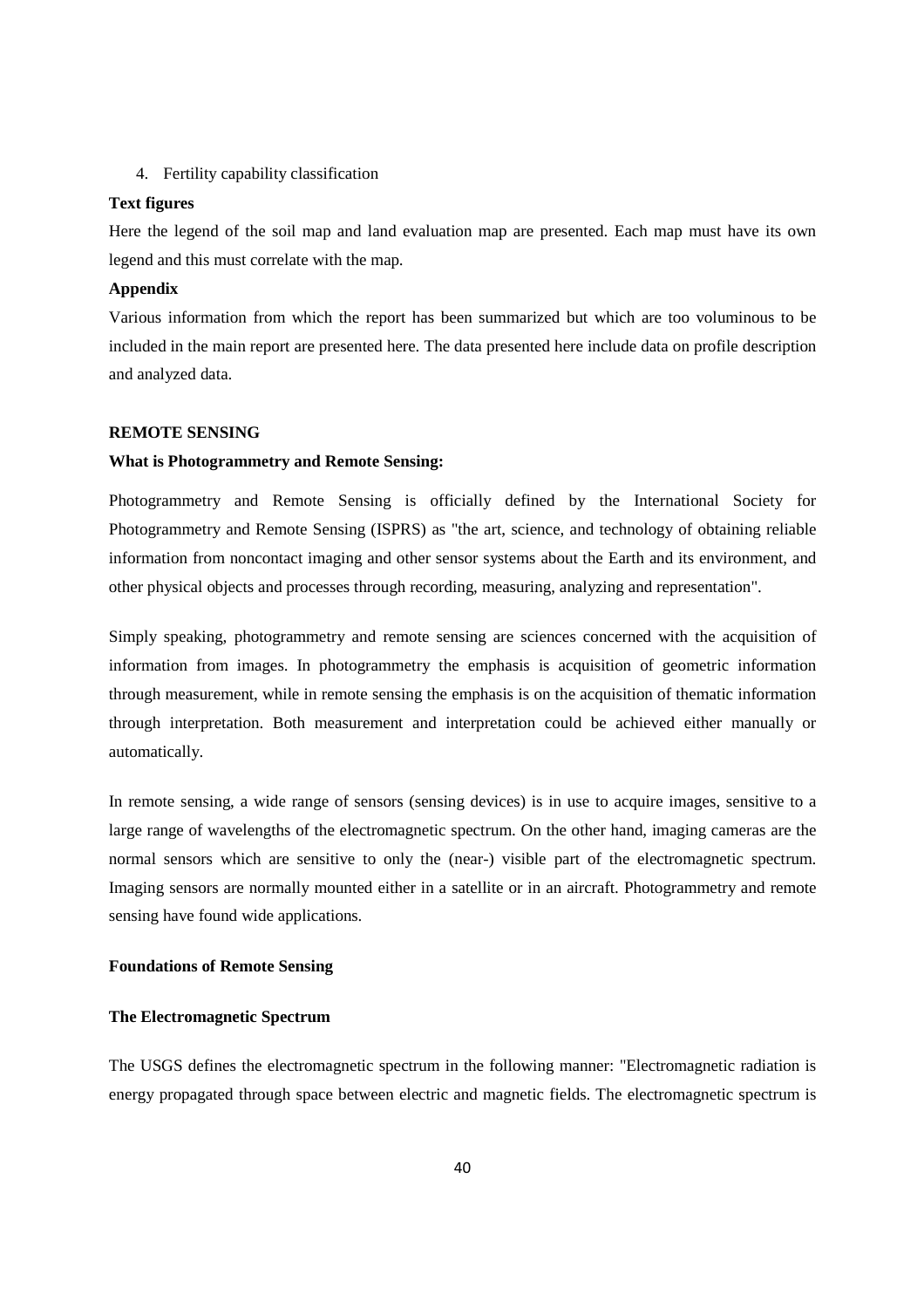the extent of that energy ranging from cosmic rays, gamma rays, X-rays to ultraviolet, visible, and infrared radiation including microwave energy."

## **Electromagnetic Waves**

Electromagnetic waves may be classified by FREQUENCY or WAVELENGTH, and the velocity of ALL electromagnetic waves is equal to the speed of light, which we (along with Einstein) will refer to as  $c$ .

## **Wave Phenomena Concepts**

Electromagnetic waves are *radiated* through space. When the energy encounters an object, even a very tiny one like a molecule of air, one of three reactions occurs. The radiation will either be reflected off the object, absorbed by the object, of transmitted through the object. The total amount of radiation that strikes an object is referred to as the *incident radiation*, and is equal to:

## **reflected radiation + absorbed radiation + transmitted radiation**

In remote sensing, we are largely concerned with REFLECTED RADIATION. This is the radiation that causes our eyes to see colors, causes infrared film to record vegetation, and allows radar images of the earth to be created.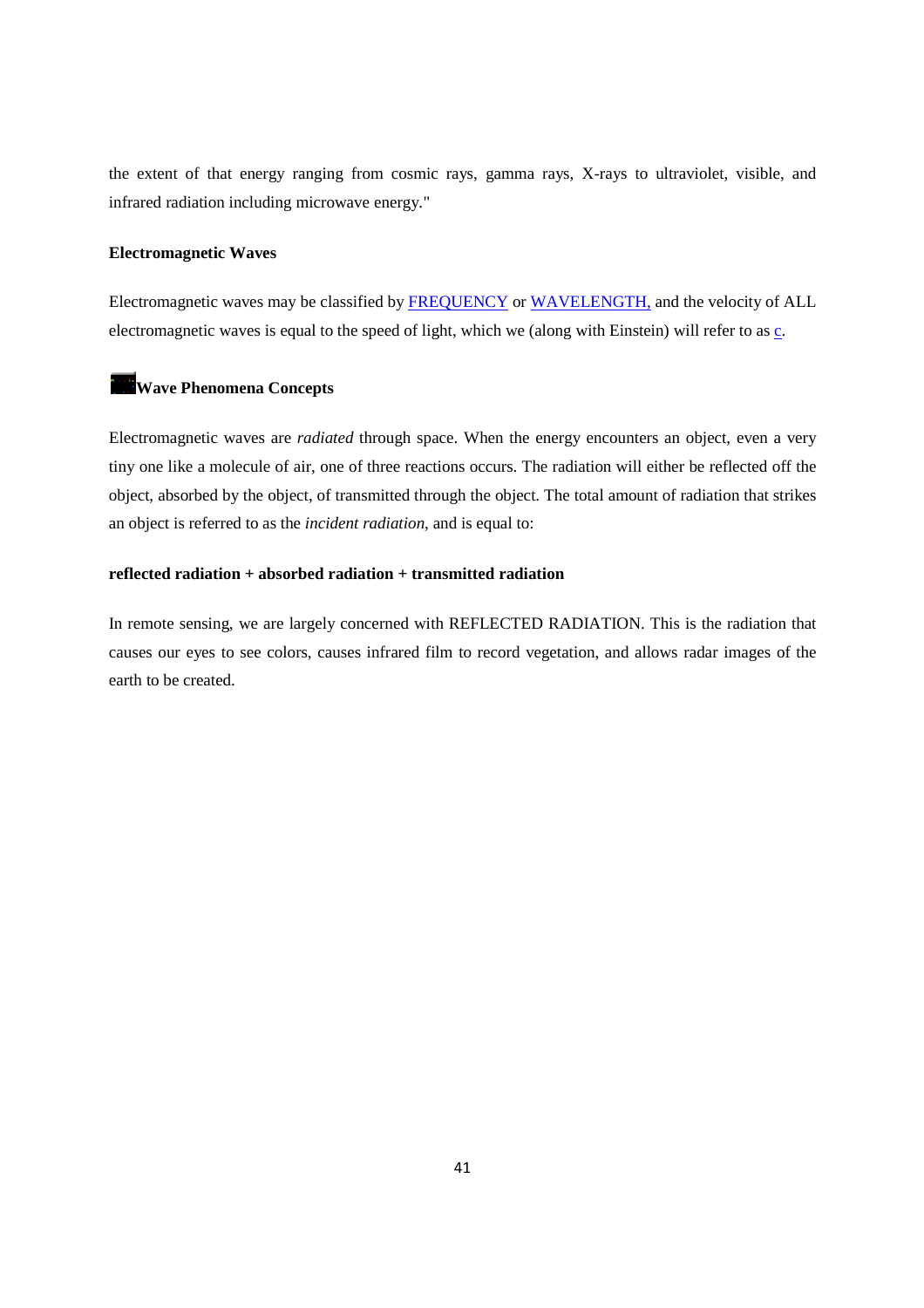

The electric field and the magnetic field are important concepts that can be used to mathematically describe the physical effects of electromagnetic waves.

The electric field vibrates in a direction transverse (i.e. perpendicular) to the direction of travel of the electromagnetic wave.

The magnetic field vibrates in a direction transverse to the direction of the em wave AND transverse to the electric field.

POLARIZATION: Polarization is defined by the orientation of the electrical field E. It is usually described in terms of HORIZONTAL POLARIZATION and VERTICAL POLARIZATION. Polarization is most important when discussing RADAR applications of remote sensing.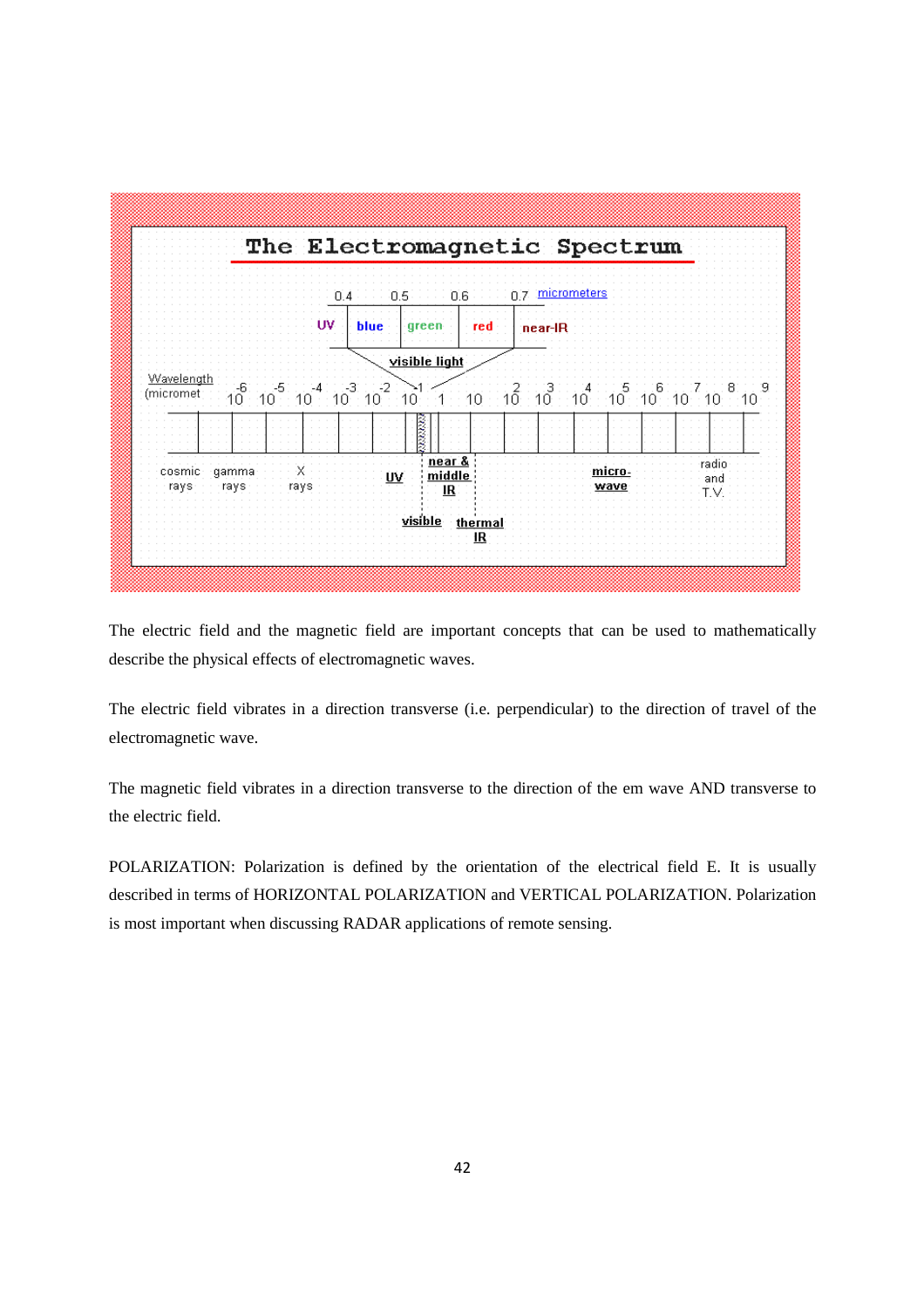#### **Aerial Photography**

## Introduction

Aerial photography has two uses that are of interest within the context of this course:

(1) Cartographers and planners take detailed measurements from aerial photos in the preparation of maps.

(2) Trained interpreters utilize aerial photos to determine land-use and environmental conditions, among other things.

Although both maps and aerial photos present a "bird's-eye" view of the earth, aerial photographs are NOT maps. Maps are orthogonal representations of the earth's surface, meaning that they are directionally and geometrically accurate (at least within the limitations imposed by projecting a 3-dimensional object onto 2 dimensions). Aerial photos, on the other hand, display a high degree of radial distortion. That is, the topography is distorted, and until corrections are made for the distortion, measurements made from a photograph are not accurate. Nevertheless, aerial photographs are a powerful tool for studying the earth's environment.

Because most GISs can correct for radial distortion, aerial photographs are an excellent data source for many types of projects, especially those that require spatial data from the same location at periodic intervals over a length of time. Typical applications include land-use surveys and habitat analysis.

This unit discusses benefits of aerial photography, applications, the different types of photography, and the integration of aerial photographs into GISs.

#### **Basic Elements of Air Photo Interpretation**

Novice photo interpreters often encounter difficulties when presented with their first aerial photograph. Aerial photographs are different from "regular" photos in at least three important ways:

- o objects are portrayed from an overhead (and unfamiliar) position.
- o very often, infrared wavelengths are recorded, and
- o photos are taken at scales most people are unaccustomed to seeing

These "basic elements" can aid in identifying objects on aerial photographs.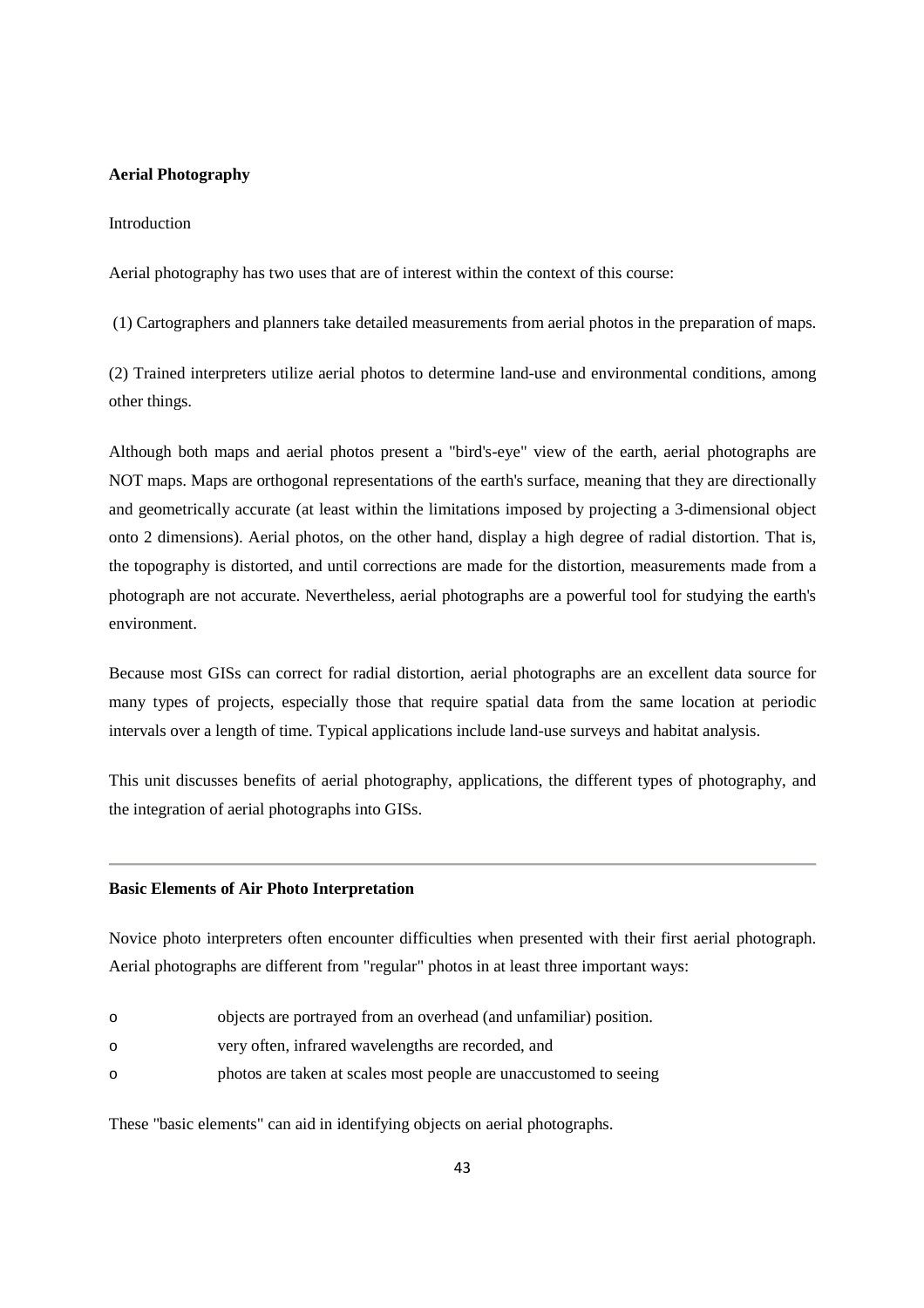**Tone** (also called Hue or Color) -- Tone refers to the relative brightness or color of elements on a photograph. It is, perhaps, the most basic of the interpretive elements because without tonal differences none of the other elements could be discerned.

**Size** -- The size of objects must be considered in the context of the scale of a photograph. The scale will help you determine if an object is a stock pond or Lake Minnetonka.

**Shape** -- refers to the general outline of objects. Regular geometric shapes are usually indicators of human presence and use. Some objects can be identified almost solely on the basis of their shapes.

- the Pentagon Building
- (American) football fields
- cloverleaf highway interchanges

**Texture** -- The impression of "smoothness" or "roughness" of image features is caused by the frequency of change of tone in photographs. It is produced by a set of features too small to identify individually. Grass, cement, and water generally appear "smooth", while a forest canopy may appear "rough".

**Pattern** *(spatial arrangement)* -- The patterns formed by objects in a photo can be diagnostic. Consider the difference between (1) the random pattern formed by an unmanaged area of trees and (2) the evenly spaced rows formed by an orchard.

**Shadow** -- Shadows aid interpreters in determining the height of objects in aerial photographs. However, they also obscure objects lying within them.

**Site** -- refers to topographic or geographic location. This characteristic of photographs is especially important in identifying vegetation types and landforms. For example, large circular depressions in the ground are readily identified as sinkholes in central Florida, where the bedrock consists of limestone. This identification would make little sense, however, if the site were underlain by granite.

**Association** -- Some objects are always found *in association with* other objects. The context of an object can provide insight into what it is. For instance, a nuclear power plant is not (generally) going to be found in the midst of single-family housing.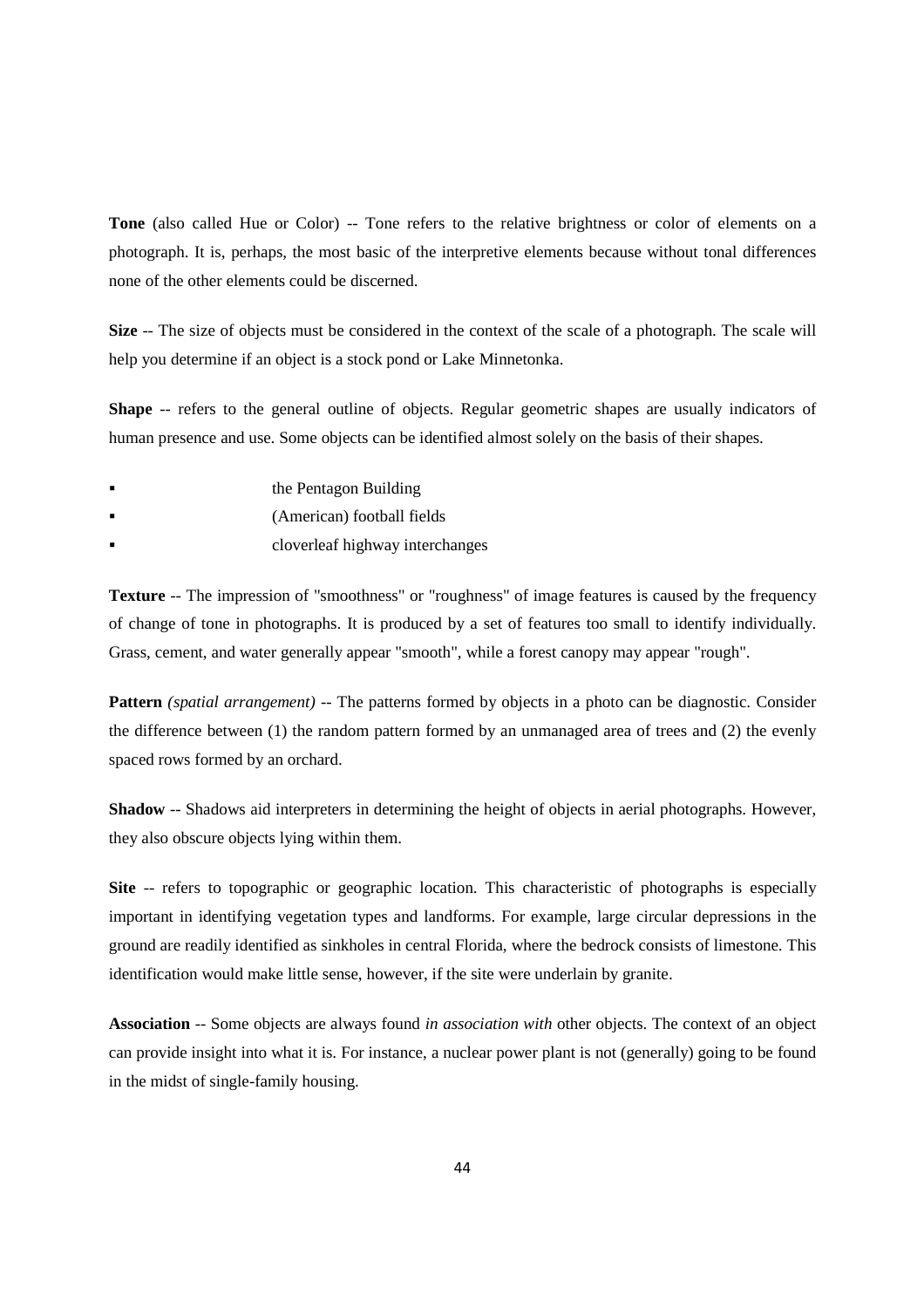### **Advantages of Aerial Photography over Ground-Based Observation**

Aerial photography offers an improved vantage point.

Aerial photography has the capability to stop action.

It provides a permanent recording.

It has broader spectral sensitivity than the human eye.

It has better spatial resolution and geometric fidelity than many ground-based sensing methods.

## **Types of Aerial Photography**

## **Black and White**

**Color**

## **Color Infrared**

In 1903 or 1904 the first reliable black and white infrared film was developed in Germany. The film emulsion was adjusted slightly from regular film to be sensitive to wavelengths of energy just slightly longer than red light and just beyond the range of the human eye. By the 1930s, black and white IR films were being used for landform studies, and from 1930 to 1932 the National Geographic Society sponsored a series of IR photographs taken from hot air balloons.

Throughout the 1930s and 1940s, the military was hard at work developing color infrared film, eager to exploit it for surveillance. By the early 1940s the military was successful in its attempts. It developed a film that was able to distinguish camouflaged equipment from surrounding vegetation. Within months, however, an IR reflecting paint was developed for use on military vehicles, effectively making IR film technology useless to the military. So, they dropped it.

The scientific community, however, has made continuous use of the film technology.

Color infrared film is often called "false-color" film. Objects that are normally red appear green, green objects (except vegetation) appear blue, and "infrared" objects, which normally are not seen at all, appear red.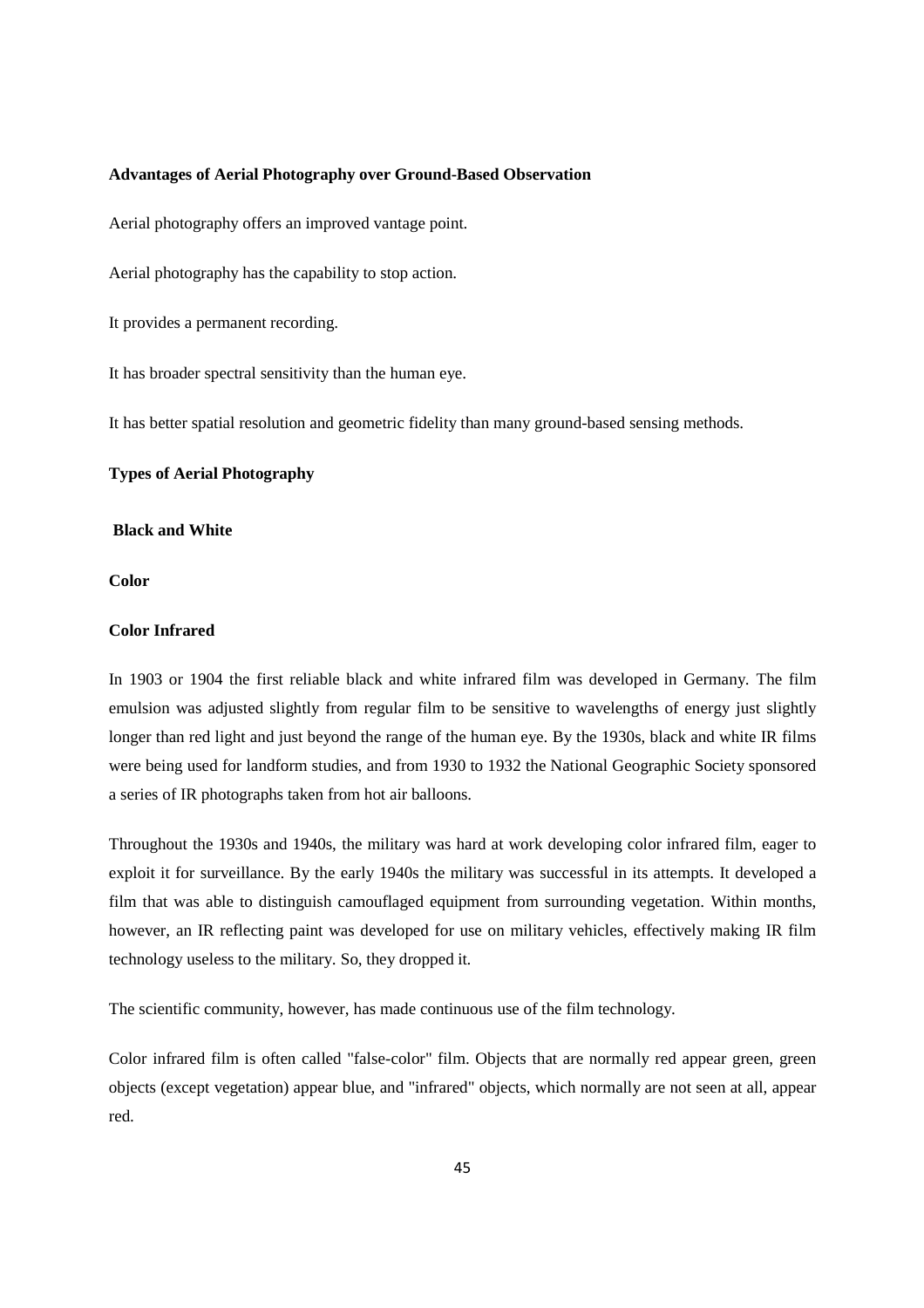The primary use of color infrared photography is vegetation studies. This is because healthy green vegetation is a very strong reflector of infrared radiation and appears bright red on color infrared photographs.

## **LAND USE PLANNING**

## **Concept, Principles and Justification of Land-Use Planning**

Decisions on land use have always been part of the evolution of human society. In the past, land use changes often came about by gradual evolution, as the result of many separate decisions taken by individuals. In the more crowded and complex world of the present they are frequently brought about by the process of land use planning. Such planning takes place in all parts of the world, including both developing and developed countries. It may be concerned with putting environmental resources to new kinds of productive use. The need for land use planning is frequently brought about, however, by changing needs and pressures, involving competing uses for the same land.

The function of land use planning is to guide decisions on land use in such a way that the resources of the environment are put to the most beneficial use for man, whiles at the same time conserving those resources for the future. This planning must be based on an understanding both of the natural environment and of the kinds of land use envisaged. There have been many examples of damage to natural resources and of unsuccessful land use enterprises through failure to take account of the mutual relationships between land and the uses to which it is put. It is a function of land evaluation to bring about such understanding and to present planners with comparisons of the most promising kinds of land use.

Land evaluation is concerned with the assessment of land performance when used for specified purposes. It involves the execution and interpretation of basic surveys of climate, soils, vegetation and other aspects of land in terms of the requirements of alternative forms of land use. To be of value in planning, the range of land uses considered has to be limited to those which are relevant within the physical, economic and social context of the area considered, and the comparisons must incorporate economic considerations.

#### **The aims of land evaluation**

Land evaluation may be concerned with present land performance. Frequently however, it involves change and its effects: with change in the use of land and in some cases change in the land itself.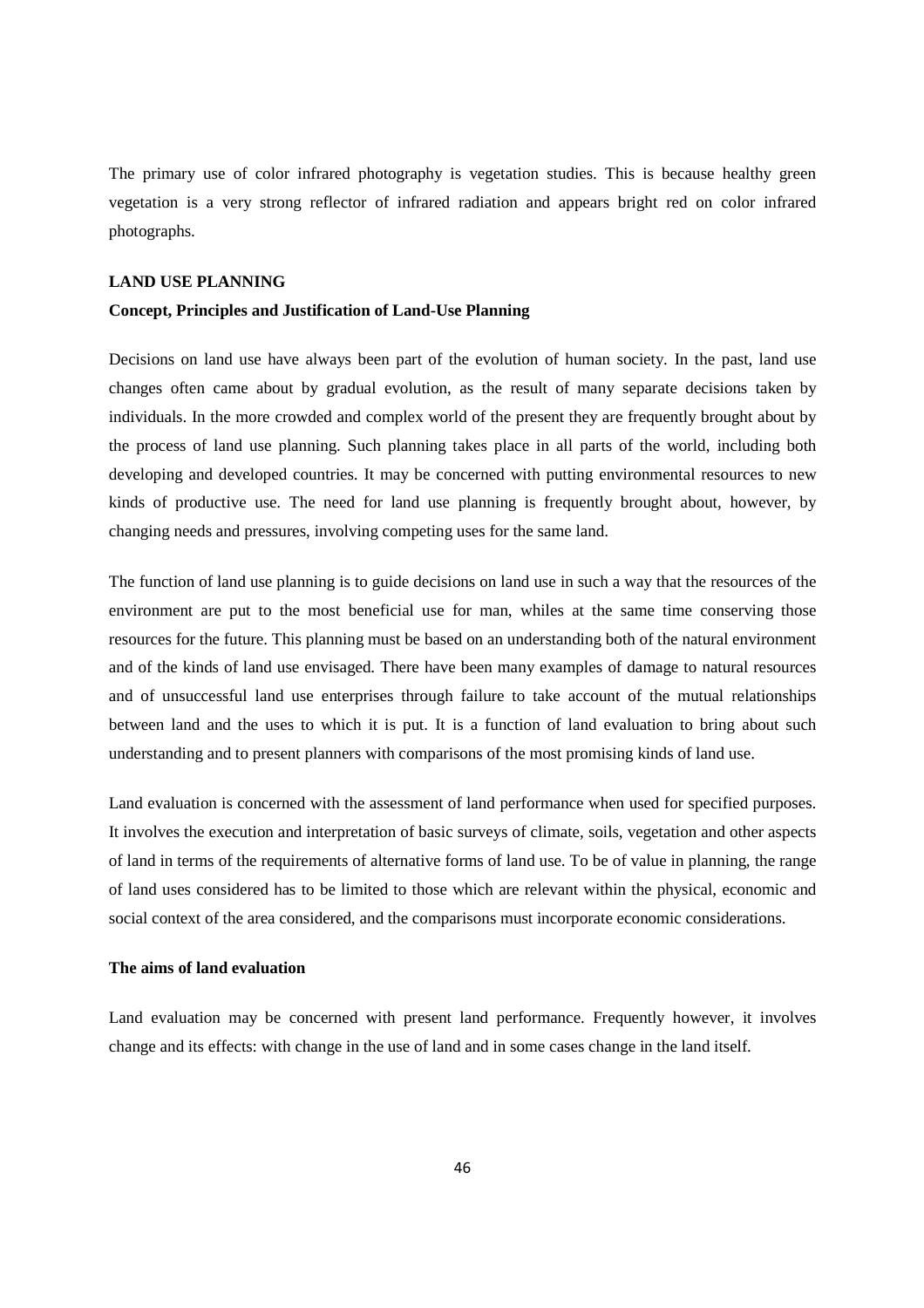Evaluation takes into consideration the economics of the proposed enterprises, the social consequences for the people of the area and the country concerned, and the consequences, beneficial or adverse, for the environment. Thus land evaluation should answer the following questions:

- How is the land currently managed, and what will happen if present practices remain unchanged?

- What improvements in management practices, within the present use, are possible?
- What other uses of land are physically possible and economically and socially relevant?
- Which of these uses offer possibilities of sustained production or other benefits?
- What adverse effects, physical, economic or social, are associated with each use?

- What recurrent input levels are necessary to bring about the desired production and minimize the adverse effects? What are the benefits of each form of use?

If the introduction of a new use involves significant change in the land itself, as for example in irrigation schemes, then the following additional questions should be answered:

- What changes in the condition of the land are feasible and necessary, and how can they be brought about?

- What non-recurrent inputs are necessary to implement these changes?

The evaluation process does not in itself determine the land use changes that are to be carried out, but provides data on the basis of which such decisions can be taken. To be effective in this role, the output from an evaluation normally gives information on two or more potential forms of use for each area of land, including the consequences, beneficial and adverse, of each.

## **Land evaluation and land use planning**

Land evaluation is only part of the process of land use planning. Its precise role varies in different circumstances. In the present context it is sufficient to represent the land use planning process by the following generalized sequence of activities and decisions:

i. recognition of a need for change;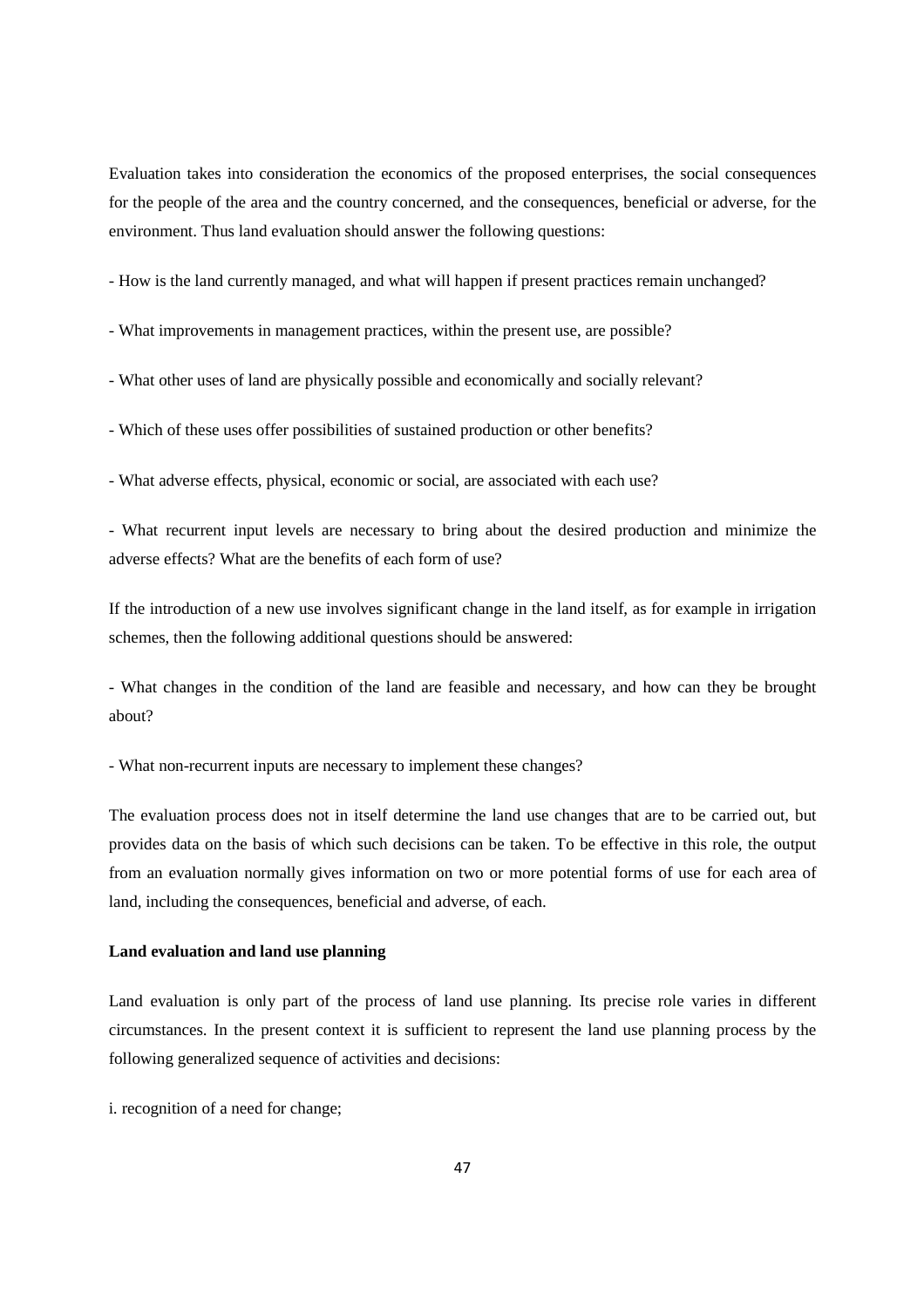ii. identification of aims;

iii. formulation of proposals, involving alternative forms of land use, and recognition of their main requirements;

iv. recognition and delineation of the different types of land present in the area;

v. comparison and evaluation of each type of land for the different uses;

vi. selection of a preferred use for each type of land;

vii. project design, or other detailed analysis of a selected set of alternatives for distinct parts of the area; This, in certain cases, may take the form of a feasibility study.

viii. decision to implement;

ix. implementation;

x. monitoring of the operation.

Land evaluation plays a major part in stages iii, iv and v of the above sequence, and contributes information to the subsequent activities. Thus land evaluation is preceded by the recognition of the need for some change in the use to which land is put; this may be the development of new productive uses, such as agricultural development schemes or forestry plantations, or the provision of services, such as the designation of a national park or recreational area.

Recognition of this need is followed by identification of the aims of the proposed change and formulation of general and specific proposals. The evaluation process itself includes description of a range of promising kinds of use, and the assessment and comparison of these with respect to each type of land identified in the area. This leads to recommendations involving one or a small number of preferred kinds of use. These recommendations can then be used in making decisions on the preferred kinds of land use for each distinct part of the area. Later stages will usually involve further detailed analysis of the preferred uses, followed, if the decision to go ahead is made, by the implementation of the development project or other form of change, and monitoring of the resulting systems.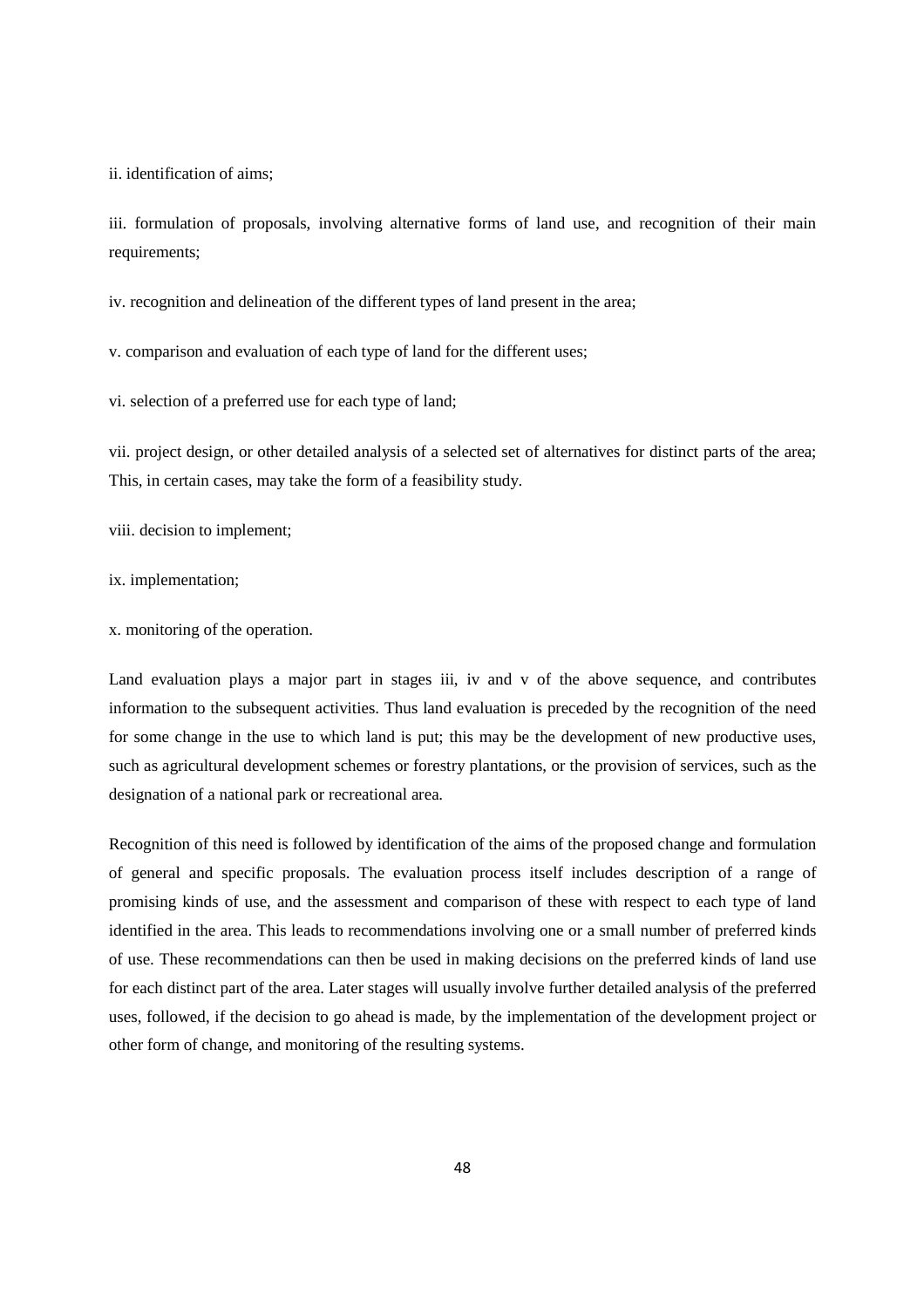## **Principles**

Certain principles are fundamental to the approach and methods employed in land evaluation. These basic principles are as follows:

## i. Land suitability is assessed and classified with respect to specified kinds of use

This principle embodies recognition of the fact that different kinds of land use have different requirements. As an example, an alluvial flood plain with impeded drainage might be highly suitable for rice cultivation but not suitable for many forms of agriculture or for forestry.

The concept of land suitability is only meaningful in terms of specific kinds of land use, each with their own requirements, e.g. for soil moisture, rooting depth etc. The qualities of each type of land, such as moisture availability or liability to flooding, are compared with the requirements of each use. Thus the land itself and the land use are equally fundamental to land suitability evaluation.

## ii. Evaluation requires a comparison of the benefits obtained and the inputs needed on different types of land

Land in itself, without input, rarely if ever possesses productive potential; even the collection of wild fruits requires labour, whilst the use of natural wilderness for nature conservation requires measures for its protection. Suitability for each use is assessed by comparing the required inputs, such as labour, fertilizers or road construction, with the goods produced or other benefits obtained.

## iii. A multidisciplinary approach is required

The evaluation process requires contributions from the fields of natural science, the technology of land use, economics and sociology. In particular, suitability evaluation always incorporates economic considerations to a greater or lesser extent. In qualitative evaluation, economics may be employed in general terms only, without calculation of costs and returns. In quantitative evaluation the comparison of benefits and inputs in economic terms plays a major part in the determination of suitability.

It follows that a team carrying out an evaluation require a range of specialists. These will usually include natural scientists (e.g. geomorphologists, soil surveyors, and ecologists), specialists in the technology of the forms of land use under consideration (e.g. agronomists, foresters, irrigation engineers, experts in livestock management), economists and sociologists. There may need to be some combining of these functions for practical reasons, but the principle of multidisciplinary activity, encompassing studies of land, land use, social aspects and economics, remains.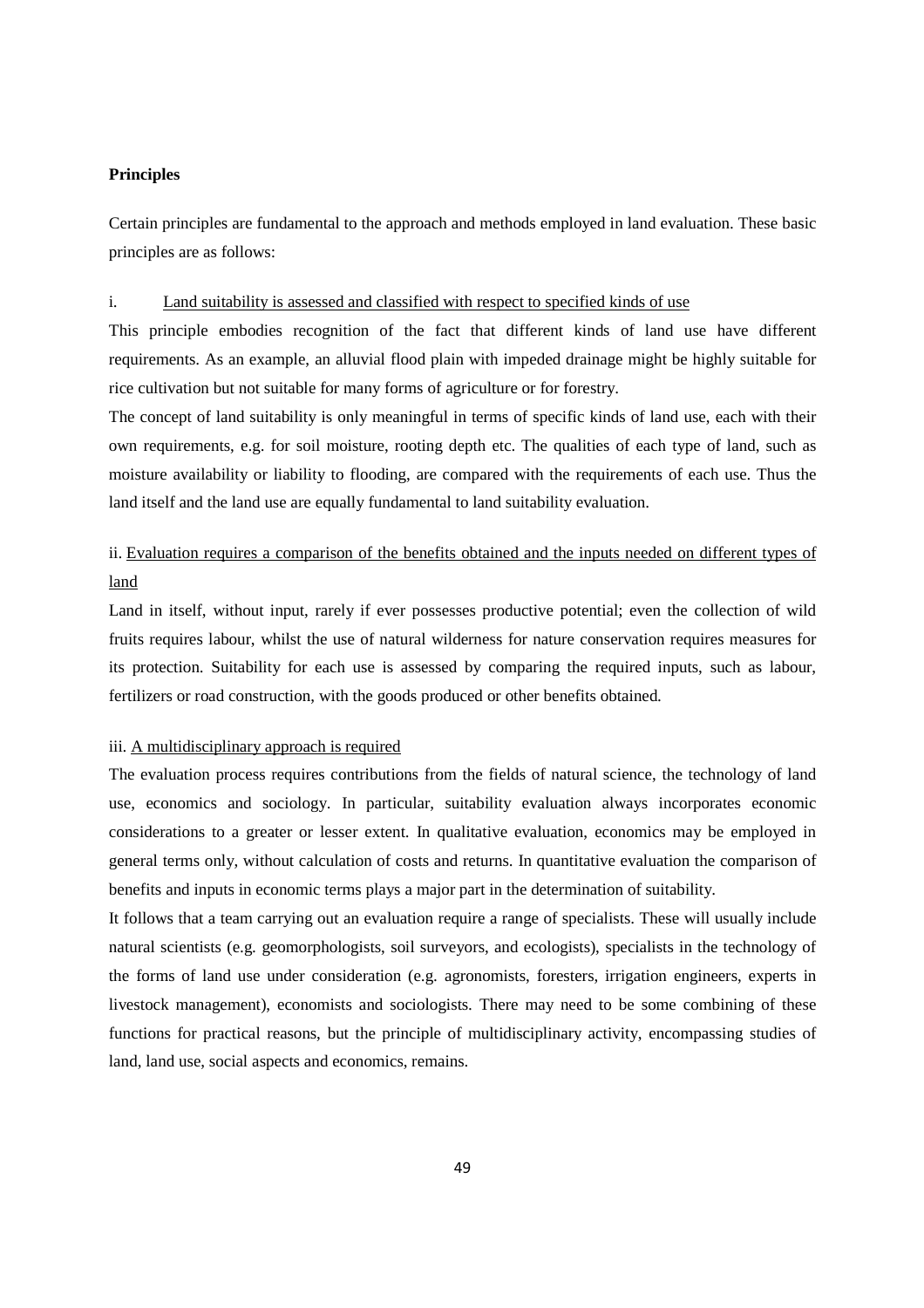iv. Evaluation is made in terms relevant to the physical economic and social context of the area concerned Such factors as the regional climate, levels of living of the population, availability and cost of labour, need for employment, the local or export markets, systems of land tenure which are socially and politically acceptable, and availability of capital, form the context within which evaluation takes place. It would, for example it will be unrealistic to say that land was suitable for non-mechanized rice cultivation, requiring large amounts of low-cost labour, in a country with high labour costs. The assumptions underlying evaluation will differ from one country to another and, to some extent, between different areas of the same country. Many of these factors are often implicitly assumed; to avoid misunderstanding and to assist in comparisons between different areas, such assumptions should be explicitly stated.

## v. Suitability refers to use on a sustained basis

The aspect of environmental degradation is taken into account when assessing suitability. There might, for example, be forms of land use which appeared to be highly profitable in the short run but were likely to lead to soil erosion, progressive pasture degradation, or adverse changes in river regimes downstream. Such consequences would outweigh the short-term profitability and cause the land to be classed as not suitable for such purposes.

This principle by no means requires that the environment should be preserved in a completely unaltered state. Agriculture normally involves clearance of any natural vegetation present, and normally soil fertility under arable cropping is higher or lower, depending on management, but rarely at the same level as under the original vegetation. What is required is that for any proposed form of land use, the probable consequences for the environment should be assessed as accurately as possible and such assessments taken into consideration in determining suitability.

## vi. Evaluation involves comparison of more than a single kind of use

This comparison could be, for example, between agriculture and forestry, between two or more different farming systems, or between individual crops. Often it will include comparing the existing uses with possible changes, either to new kinds of use or modifications to the existing uses. Occasionally a proposed form of use will be compared with non-use, i.e. leaving the land in its unaltered state, but the principle of comparison remains. Evaluation is only reliable if benefits and inputs from any given kind of use can be compared with at least one, and usually several different, alternatives. If only one use is considered there is the danger that, whilst the land may indeed be suitable for that use, some other and more beneficial use may be ignored.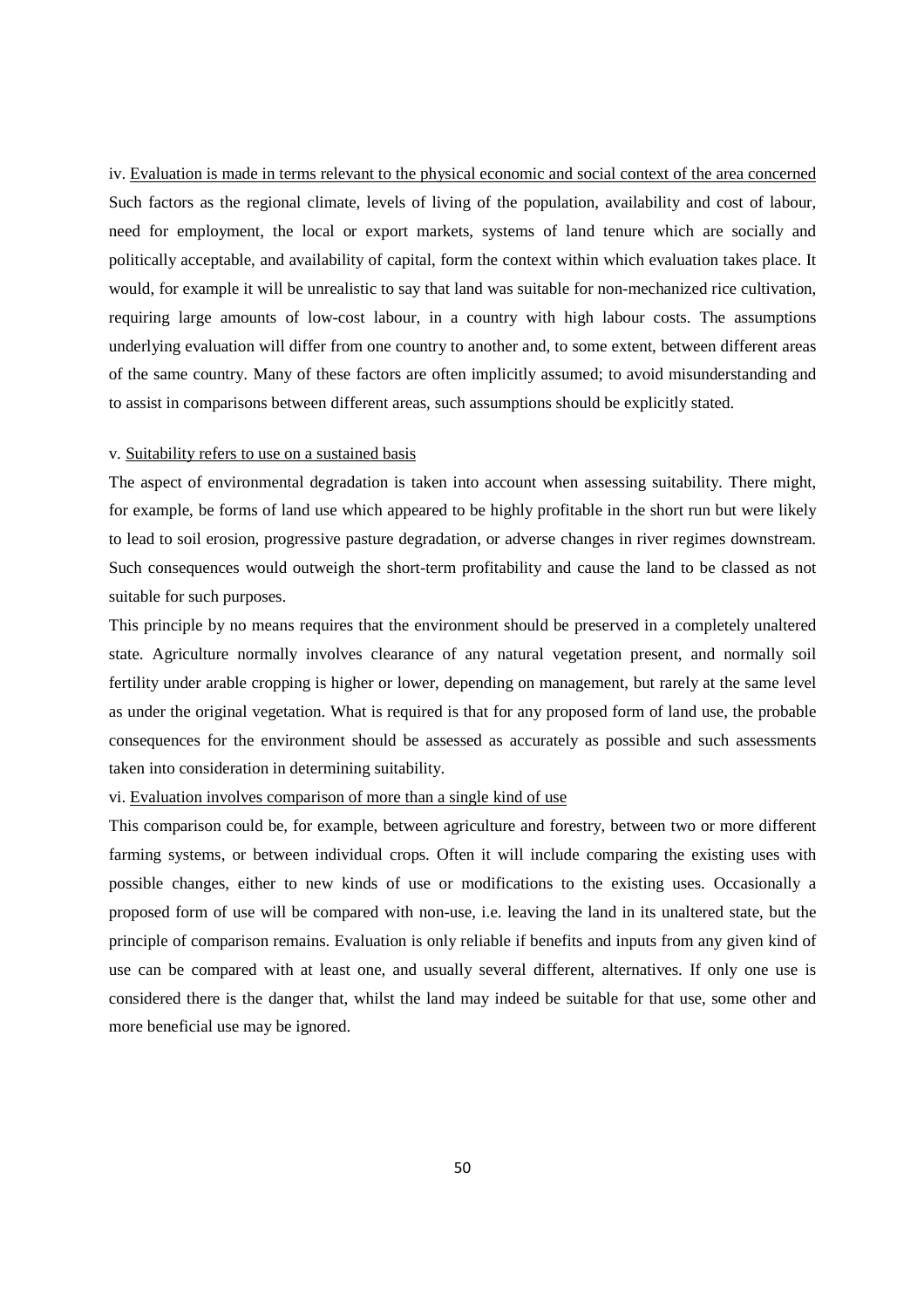#### **Basic concepts**

Certain concepts and definitions are needed as a basis for the subsequent discussion. These concern the land itself, kinds of land use, land characteristics and qualities, and improvements made to land.

For the sake of clarity, some definitions are given in the text in simplified form. Formal definitions of terms used in a specialized sense are given in the Glossary.

## **Land**

Land comprises the physical environment, including climate, relief, soils, hydrology and vegetation, to the extent that these influence potential for land use. It includes the results of past and present human activity, e.g. reclamation from the sea, vegetation clearance, and also adverse results, e.g. soil salinization. Purely economic and social characteristics, however, are not included in the concept of land; these form part of the economic and social context.

A land mapping unit is a mapped area of land with specified characteristics. Land mapping units are defined and mapped by natural resource surveys, e.g. soil survey, forest inventory. Their degree of homogeneity or of internal variation varies with the scale and intensity of the study. In some cases a single land mapping unit may include two or more distinct types of land, with different suitabilities, e.g. a river flood plain, mapped as a single unit but known to contain both well-drained alluvial areas and swampy depressions.

Land is thus a wider concept than soil or terrain. Variation in soils, or soils and landforms, is often the main cause of differences between land mapping units within a local area: it is for this reason that soil surveys are sometimes the main basis for definition of land mapping units. However, the fitness of soils for land use cannot be assessed in isolation from other aspects of the environment, and hence it is land which is employed as the basis for suitability evaluation.

## **Land use**

Suitability evaluation involves relating land mapping units to specified types of land use. The types of use considered are limited to those which appear to be relevant under general physical, economic and social conditions prevailing in an area. These kinds of land use serve as the subject of land evaluation. They may consist of major kinds of land use or land utilization types.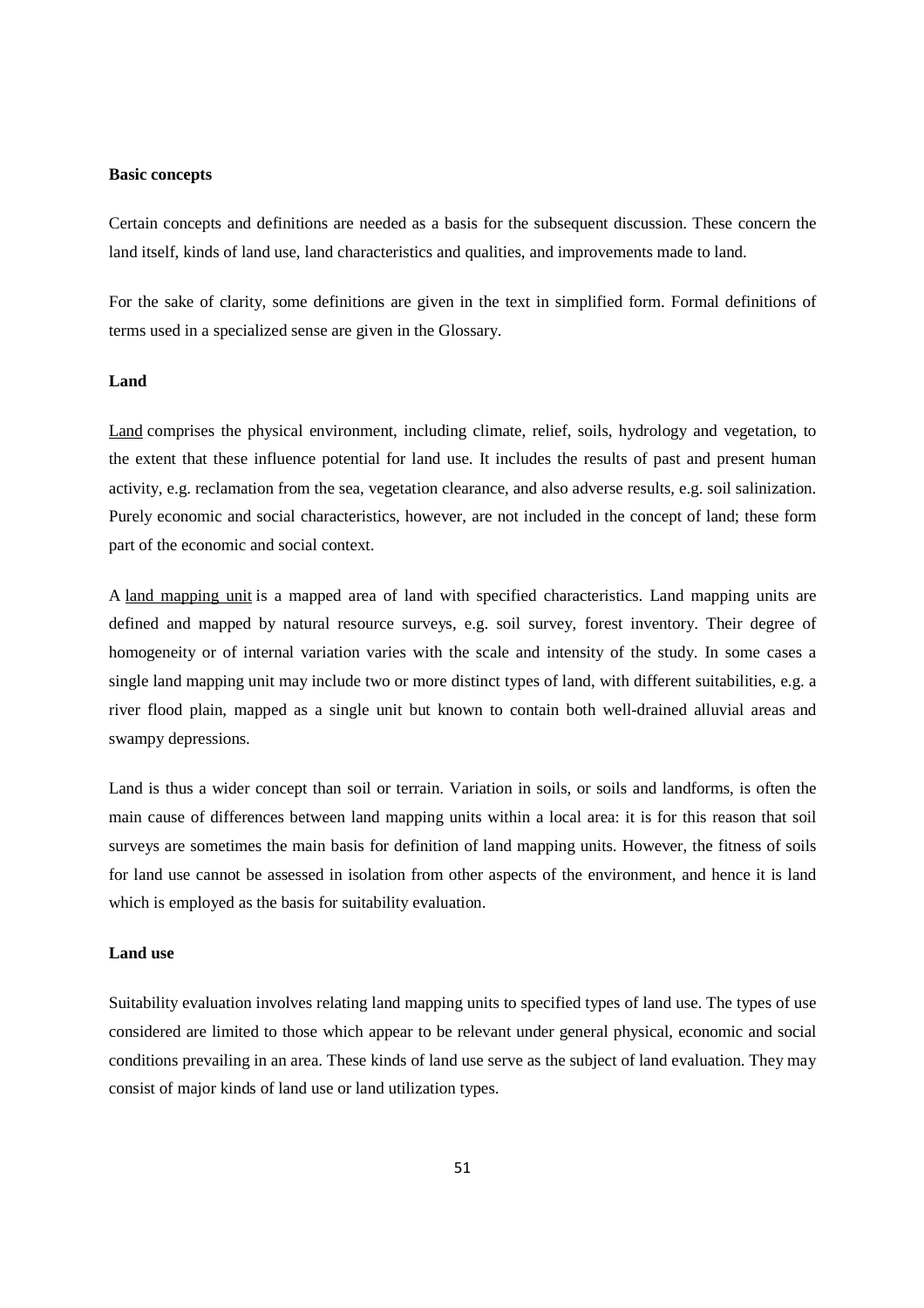## **Major Kinds of Land Use and Land Utilization Types**

A major kind of land use is a major subdivision of rural land use, such as rainfed agriculture, irrigated agriculture, grassland, forestry, or recreation. Major kinds of land use are usually considered in land evaluation studies of a qualitative or reconnaissance nature.

A land utilization type is a kind of land use described or defined in a degree of detail greater than that of A major kind of land use. In detailed or quantitative land evaluation studies, the kinds of land use considered will usually consist of land utilization types. They are described with as much detail and precision as the purpose requires. Thus land utilization typos are not a categorical level in a classification of land use, but refer to any defined use below the level of the major kind of land use.

A land utilization typo consists of a set of technical specifications in a given physical, economic and social setting. This may be the current environment or a future Betting modified by major land improvement e, e.g. an irrigation and drainage scheme. Attributes of land utilization types include data or assumptions on:

- Produce, including goods (e.g. crops, livestock timber), cervices (e.g. recreational facilities) or other benefits (e.g. wildlife conservation)

- Market orientation, including whether towards subsistence or commercial production
- Capital intensity
- Labour intensity
- Power sources (e.g. man's labour, draught animals machinery using fuels)
- Technical knowledge and attitudes of land users

- Technology employed (e.g. implements and machinery, fertilizers, livestock breeds, farm transport, methods of timber felling)

- Infrastructure requirements (e.g. sawmills, tat factories, agricultural advisory services)
- Size and configuration of land holdings, including whether consolidated or fragmented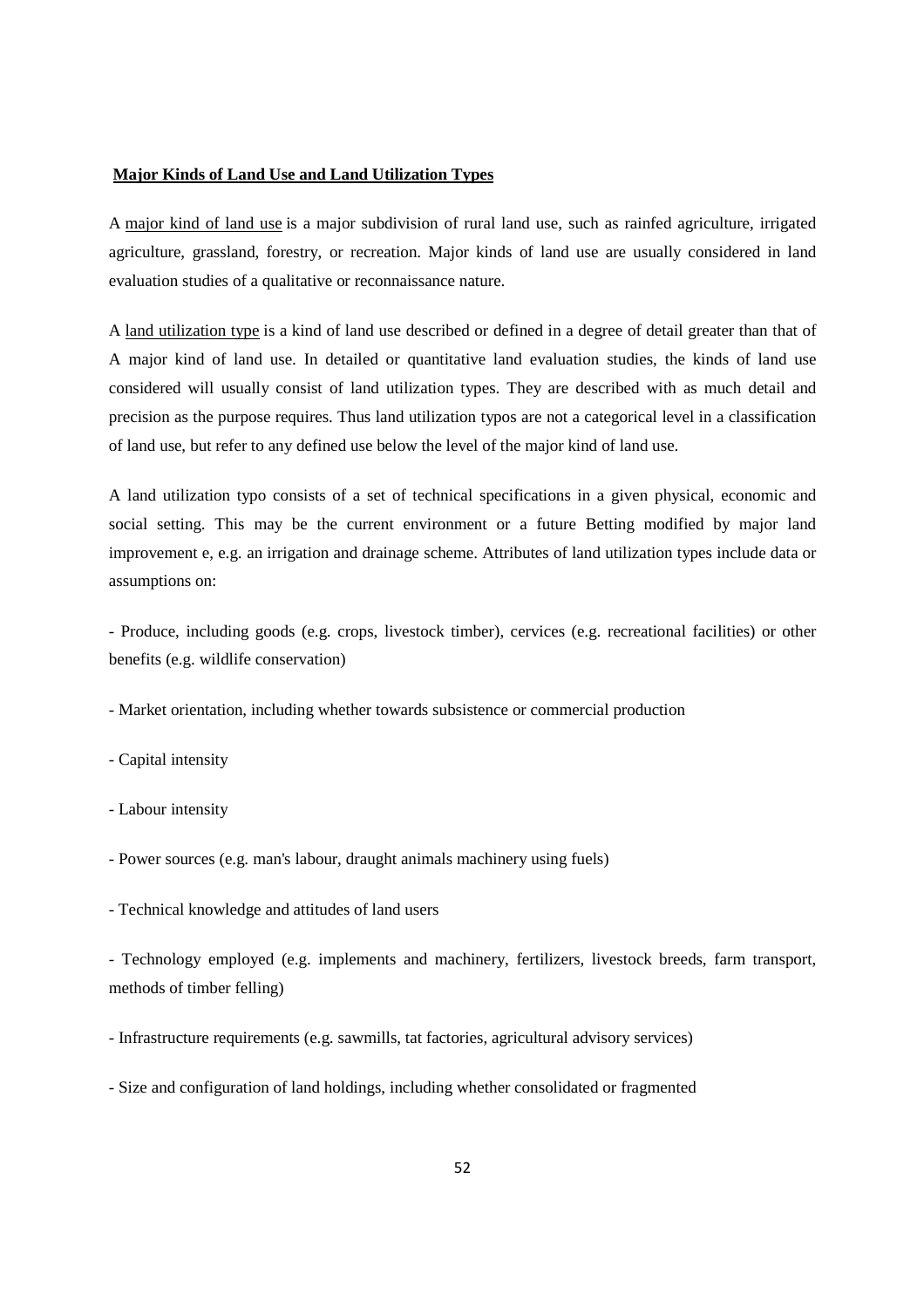- Land tenure, the legal or customary manner in which rights to land are held, by individuals or groups

- Income levels, expressed per capita, per unit of production (e.g. farm) or per unit area.

Management practices on different areas within one land utilization typo are not necessarily the same. For example, the land utilization type may consist of mixed farming, with part of the land under arable use and part allocated to grazing. Such differences may arise from variation in the land, from the requirements of the management system, or both.

Some examples of land utilization types are:

i. Rainfed annual cropping based on groundnuts with subsistence maize, by smallholders with low capital resources, using cattle drawn farm implements, with high labour intensity, on freehold farms of 5-10 ha.

ii. Farming similar to (i) in respect of production, capital, labour, power and technology, but farms of 200- 500 ha operated on a communal basis.

iii. Commercial wheat production on large freehold farms, with high capital and low labour intensity, and a high level of mechanization and inputs.

iv. Extensive cattle ranching, with medium levels of capital and labour intensity, with land held and central services operated by a governmental agency.

v. Softwood plantations operated by a government Department of Forestry, with high capital intensity, low labour intensity, and advanced technology.

vi. A national park for recreation and tourism.

Some descriptions of land utilization types are given in Chapter 5.

Where it is wished to relate agricultural land utilization types to a general classification, the Typology of World Agriculture of the International Geographical Union may be considered (Kostrowicki, 1974). The role of land utilization types in land evaluation is discussed further in Beek (1975).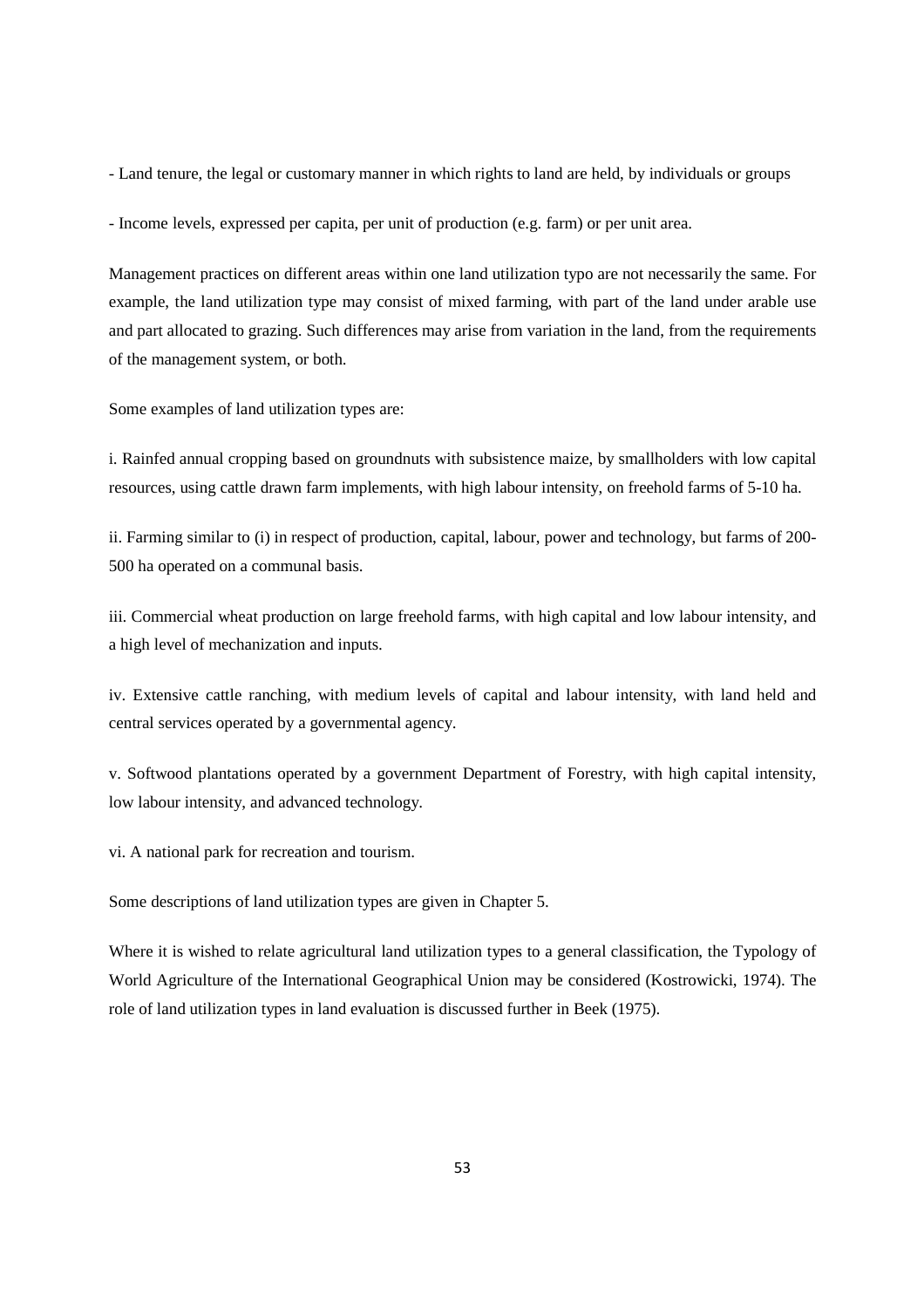## **Multiple and Compound Land Use**

Two terms, multiple and compound land utilization types, refer to situations in which more than one kind of land use is practiced within an area.

A multiple land utilization type consists of more than one kind of use simultaneously undertaken on the same area of land, each use having its own inputs, requirements and produce. in example is a timber plantation used simultaneously as a recreational area.

A compound land utilization type consists of more than one kind of use undertaken on areas of. land which for purposes of evaluation are treated as a single unit. The different kinds of use may occur in time sequence (e.g. as in crop rotation) or simultaneously on different areas of land within the same organizational unit. Mixed farming involving both arable use and grazing is an example.

Sometimes an appropriate land utilization type can be found by making several land mapping units part of the same management unit, e.g. livestock management which combines grazing on uplands in the rainy season and on seasonally flooded lowlands in the dry season.

Land utilization types are defined for the purpose of land evaluation. Their description need not comprise the full range of farm management practices, but only those related to land management and improvement. At detailed levels of evaluation, closely-defined land utilization types can be extended into farming systems by adding other aspects of farm management. Conversely, farming systems that have already bean studied and described can be adopted as the basis for land utilization types.

## **Land characteristics, land qualities and diagnostic criteria**

A land characteristic is an attribute of land that can be measured or estimated. Examples are slope angle, rainfall, soil texture, available water capacity, biomass of the vegetation, etc. Land mapping units, as determined by resource surveys, are normally described in terms of land characteristics.

If land characteristics are employed directly in evaluation, problems arise from the interaction between characteristics. For example, the hazard of soil erosion is determined not by slope angle alone but by the interaction between elope angle, slope length, permeability, soil structure, rainfall intensity and other characteristics. Because of this problem of interaction, it is recommended that the comparison of land with land use should be carried out in terms of land qualities.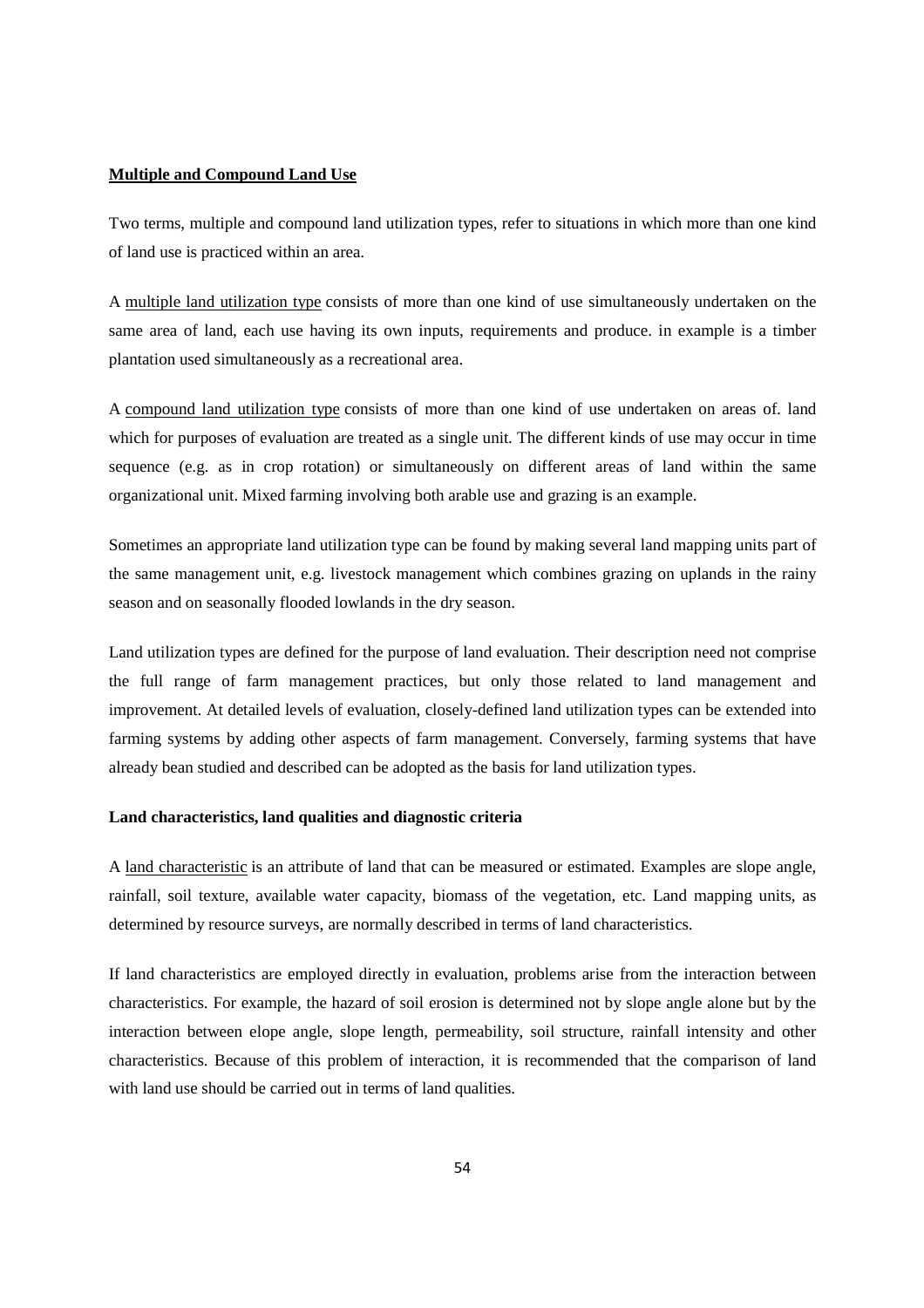A land quality is a complex attribute of land which acts in a distinct manner in its influence on the suitability of land for a specific kind of use. Land qualities may be expressed in a positive or negative way. Examples are moisture availability, erosion resistance, flooding hazard, nutritive value of pastures, accessibility. Where data are available, aggregate land qualities may also be employed, e.g. crop yields, mean annual increments of timber species.

Table 1 gives an illustrative list of land qualities related to productivity from three kinds of use and to management and inputs. It is not exhaustive, nor is each land quality necessarily relevant for a particular area and type of land use. The qualities listed in B and C are in addition to those of A, which may be relevant to all three kinds of use (based in part on Beek and Bennema, 1972). There may also be land qualities related to major land improvements. These vary widely with the types of improvement under consideration. An example is land evaluation in relation to available supplies of water where irrigation is being considered.

A land quality is not necessarily restricted in its influence to one kind of use. The same quality may affect, for example, both arable use and animal product

There are a very large number of land qualities, but only those relevant to land use alternatives under consideration need be determined. A land quality is relevant to a given type of land use if it influences either the level of inputs required, or the magnitude of benefits obtained, or both. For example, capacity to retain fertilizers is a land quality relevant to most forms of agriculture, and one which influences both fertilizer inputs and crop yield. Erosion resistance affects the costs of soil conservation works required for arable use, whilst the nutritive value of pastures affects the productivity of land under ranching.

Land qualities can sometimes be estimated or measured directly, but are frequently described by means of land characteristics. Qualities or characteristics employed to determine limits of land suitability classes or subclasses are known as diagnostic criteria.

A diagnostic criterion is a variable which has an understood influence upon the output from, or the required inputs to, a specified use, and which serves as a basis for assessing the suitability of a given area of land for that use. This variable may be a land quality, a land characteristic, or a function of several land characteristics. For every diagnostic criterion there will be a critical value or set of critical values which are used to define suitability class limits.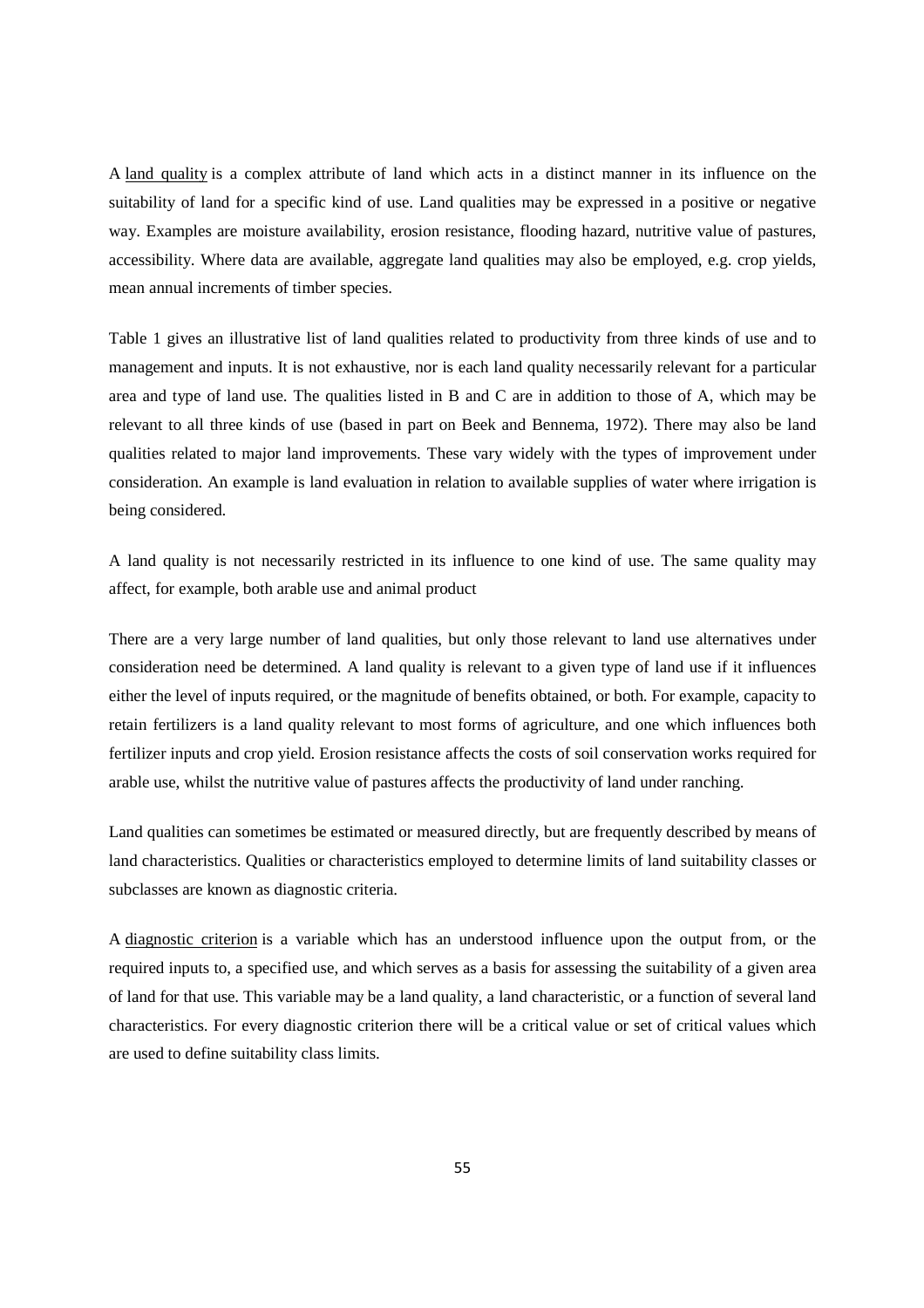## **Soil and Land capability classification Land suitability and land capability**

The term "land capability" is used in a number of land classification systems, notably that of the Soil Conservation Service of the U.S. Department of Agriculture (Klingebiel and Montgomery, 1961). In the USDA system, soil mapping units are grouped primarily on the basis of their capability to produce common cultivated crops And pasture plants without deterioration over a long period of time. Capability is viewed by some as the inherent capacity of land to perform at a given level for a general use, and suitability as a statement of the adaptability of a given area for a specific kind of land use; others see capability as a classification of land primarily in relation to degradation hazards, whilst some regard the terms "suitability" and "capability" as interchangeable.

Because of these varying interpretations, coupled with the long-standing association of "capability" with the USDA system, the term land suitability is used in this framework, and no further reference to capability is made.

## **Land suitability classifications**

## **General**

Land suitability is the fitness of a given type of land for a defined use. The land may be considered in its present condition or after improvements. The process of land suitability classification is the appraisal and grouping of specific areas of land in terms of their suitability for defined uses.

In this chapter, the structure of the suitability classification is first described. This is followed by an account of the range of interpretative classifications recognized: qualitative, quantitative and of current or potential suitability. In accordance with the principles given in Chapter 1, separate classifications are made with respect to each kind of land use that appears to be relevant for the area. Thus, for example, in a region where arable use, animal production and forestry were all believed to be possible on certain areas, a separate suitability classification is made for each of these three kinds of use.

There may be certain parts of the area considered, for which particular kinds of use are not relevant, e.g. irrigated agriculture beyond a limit of water availability. In these circumstances, suitability need not be assessed. Such parts are shown on maps or tables by the symbol NR: Not Relevant.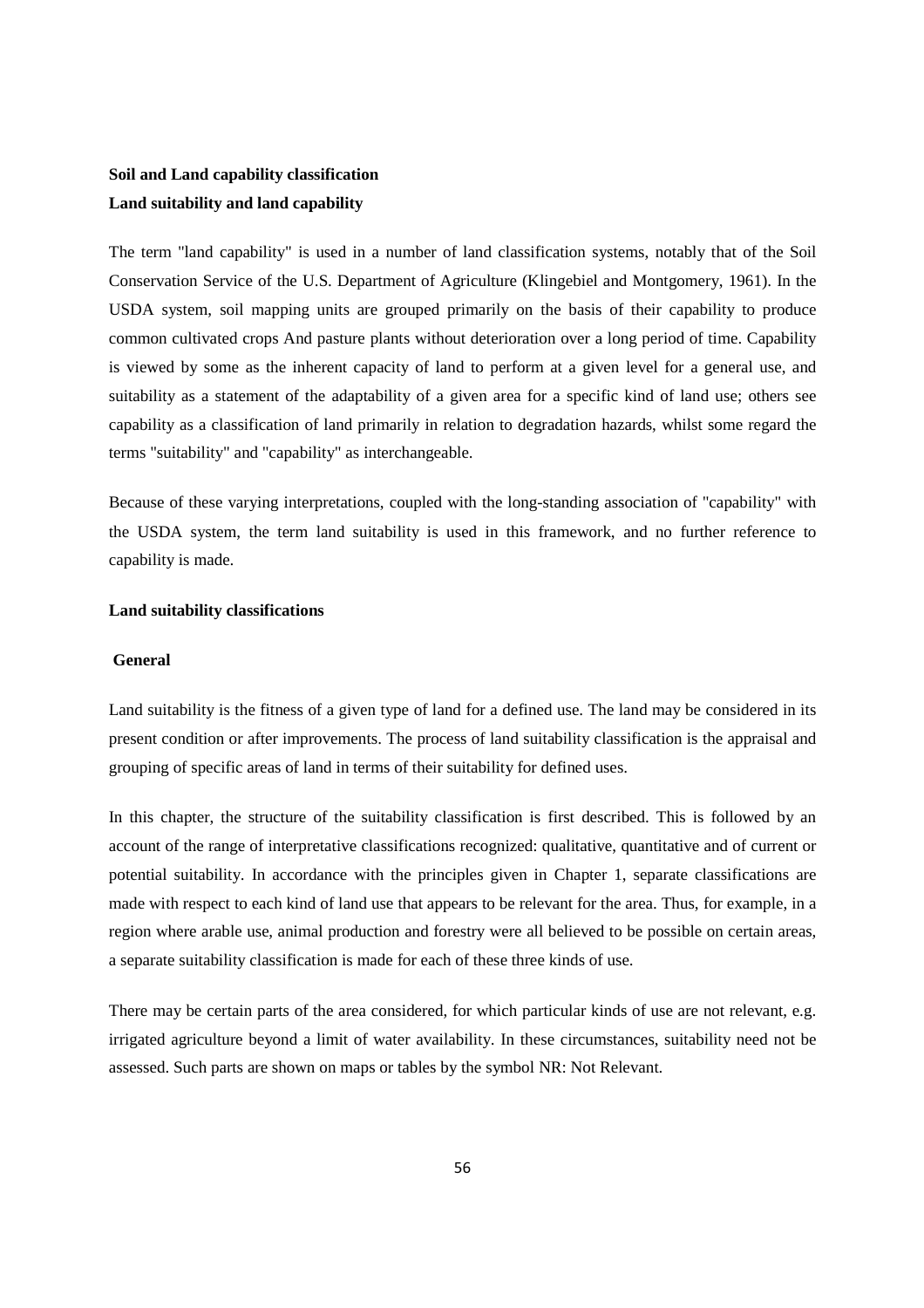## **Structure of the suitability classification**

The framework has the same structure, i.e. recognizes the same categories, in all of the kinds of interpretative classification (see below). Each category retains its basic meaning within the context of the different classifications and as applied to different kinds of land use. Pour categories of decreasing generalization are recognized:

| i. Land Suitability Orders:       | reflecting kinds of suitability.                                                                   |
|-----------------------------------|----------------------------------------------------------------------------------------------------|
| ii. Land Suitability Classes:     | reflecting degrees of suitability within Orders.                                                   |
| iii. Land Suitability Subclasses: | reflecting kinds of limitation, or main kinds of improvement measures<br>required, within Classes. |
| liv. Land Suitability Units:      | reflecting minor differences in required management within<br>Subclasses.                          |

## **Land Suitability Orders**

Land suitability Orders indicate whether land is assessed as suitable or not suitable for the use under consideration. There are two orders represented in maps, tables, etc. by the symbols S and N respectively.

| Order S     | Land on which sustained use of the kind under consideration is expected to yield benefits |
|-------------|-------------------------------------------------------------------------------------------|
| Suitable:   | which justify the inputs, without unacceptable risk of damage to land resources.          |
| Order N Not | Land which has qualities that appear to preclude sustained use of the kind under          |
| Suitable:   | consideration.                                                                            |

Land may be classed as Not Suitable for a given use for a number of reasons. It may be that the proposed use is technically impracticable, such as the irrigation of rocky steep land, or that it would cause severe environmental degradation, such as the cultivation of steep slopes. Frequently, however, the reason is economic: that the value of the expected benefits does not justify the expected costs of the inputs that would be required.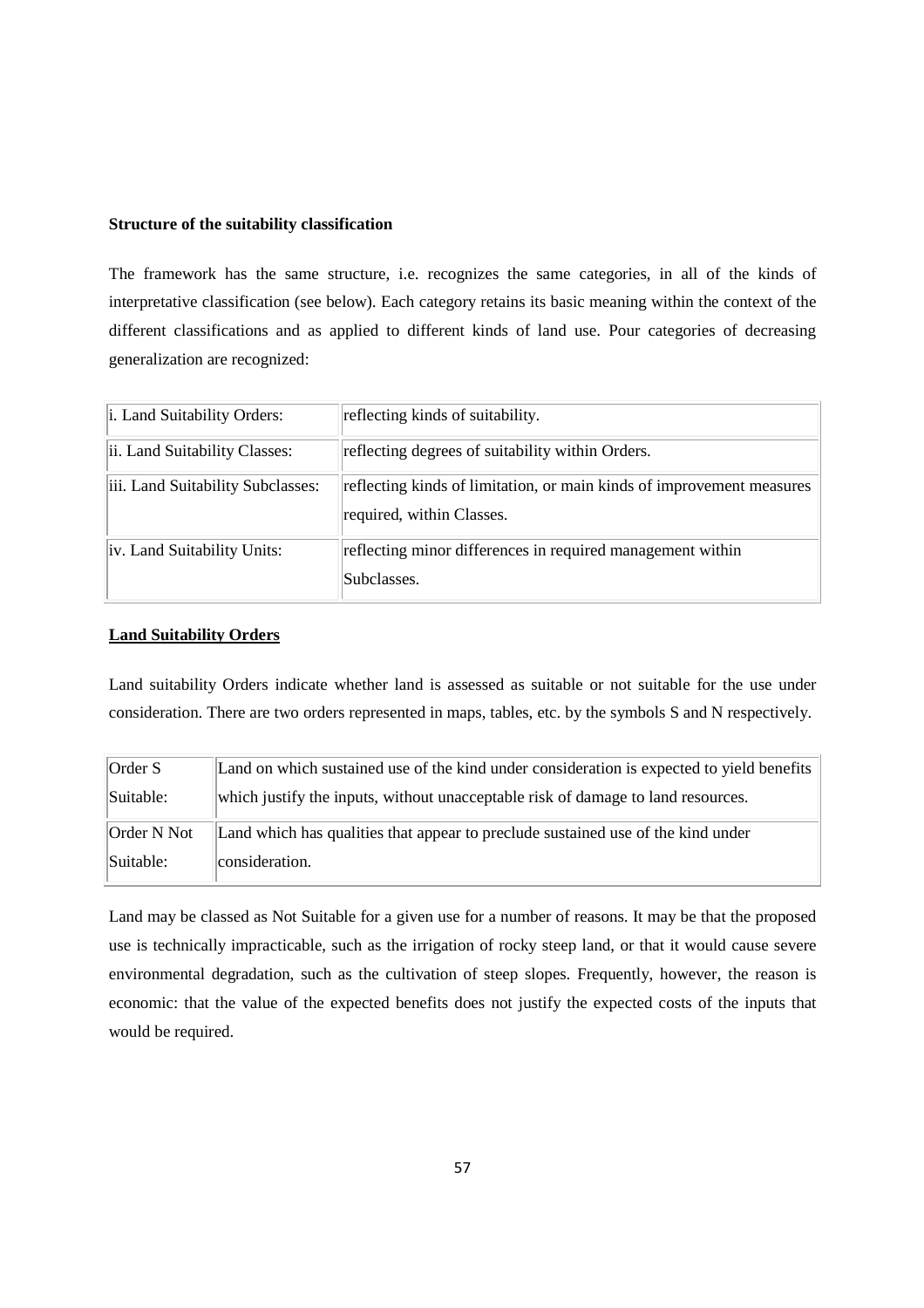#### **Land Suitability Classes**

Land suitability Classes reflect degrees of suitability. The classes are numbered consecutively, by arabic numbers, in sequence of decreasing degrees of suitability within the Order. Within the Order Suitable the number of classes is not specified. There might, for example, be only two, S1 and S2. The number of classes recognized should be kept to the minimum necessary to meet interpretative aims; five should probably be the most ever used.

If three Classes are recognized within the Order Suitable, as can often be recommended, the following names and definitions may be appropriate in a qualitative classification:

| $\textsf{Class } S1$<br>Highly<br>Suitable: | Land having no significant limitations to sustained application of a given use, or only<br>minor limitations that will not significantly reduce productivity or benefits and will not<br>raise inputs above an acceptable level. |
|---------------------------------------------|----------------------------------------------------------------------------------------------------------------------------------------------------------------------------------------------------------------------------------|
|                                             | Land having limitations which in aggregate are moderately severe for sustained                                                                                                                                                   |
| $\textsf{Class } \textsf{S2}$               | application of a given use; the limitations will reduce productivity or benefits and                                                                                                                                             |
| Moderately                                  | increase required inputs to the extent that the overall advantage to be gained from the                                                                                                                                          |
| Suitable:                                   | use, although still attractive, will be appreciably inferior to that expected on Class S1                                                                                                                                        |
|                                             | land.                                                                                                                                                                                                                            |
| $\textsf{Class } S3$                        | Land having limitations which in aggregate are severe for sustained application of a                                                                                                                                             |
| Marginally                                  | given use and will so reduce productivity or benefits, or increase required inputs, that                                                                                                                                         |
| Suitable:                                   | this expenditure will be only marginally justified.                                                                                                                                                                              |

In a quantitative classification, both inputs and benefits must be expressed in common measurable terms, normally economic. In different circumstances different variables may express most clearly the degree of suitability, e.g. the range of expected net income per unit area or per standard management unit, or the net return per unit of irrigation water applied to different types of land for a given use.

Where additional refinement is necessary it is recommended that this should be achieved by adding classes, e.g. S4, and not by subdividing classes, since the latter procedure would contradict the principle that degrees of suitability are represented by only one level of the classification structure, that of the suitability class. This necessarily change e the meanings of class numbers, e.g. if four classes were employed for classifying land with respect to arable use and only three with respect to forestry, Marginally Suitable could refer to S4 in the former case but S3 in the latter.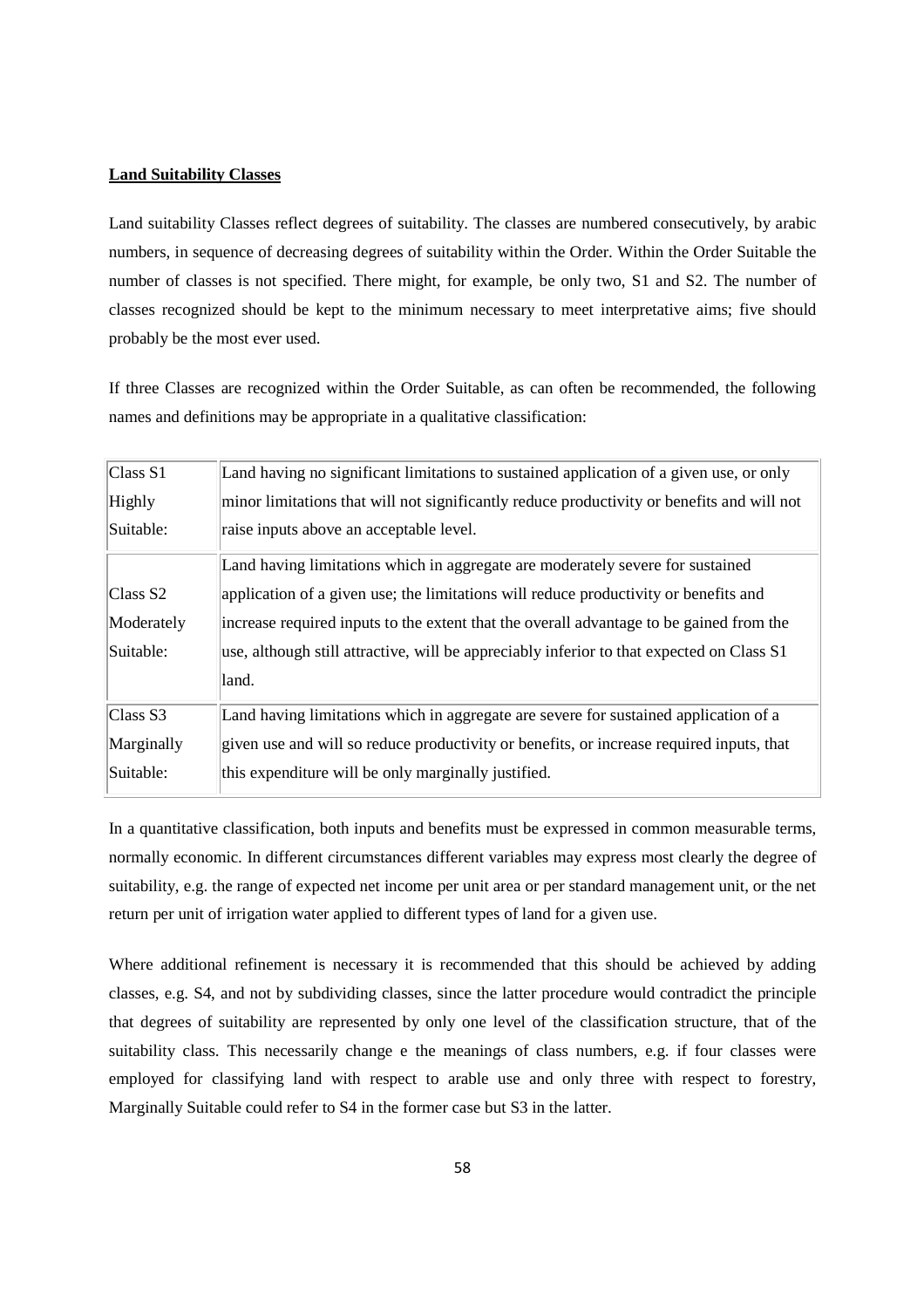An alternative practice has been adopted in some countries. In order to give a constant numbering to the lowest Suitable class, classes have been subdivided as, e.g. S2.1, S2.2. This practice is permitted within the Framework, although for the reason given in the preceding paragraph it is not recommended.

Suitability Class S1, Highly Suitable, may sometimes not appear on a map of a limited area, but could still be included in the classification if such land is known or believed to occur in other areas relevant to the study.

Differences in degrees of suitability are determined mainly by the relationship between benefits and inputs. The benefits may consist of goods, e.g. crops, livestock products or timber, or services, e.g. recreational facilities. The inputs needed to obtain such benefits comprise such things as capital investment, labour, fertilizers and power. Thus an area of land might be classed as Highly Suitable for rainfed agriculture, because the value of crops produced substantially exceeds the costs of farming, but only Marginally Suitable for forestry, on grounds that the value of timber only slightly exceeds the costs of obtaining it.

It should be expected that boundaries between suitability classes will need review and revision with time in the light of technical developments and economic and social changes.

Within the Order Not Suitable, there are normally two Classes:

|                  | Class N1 Currently Land having limitations which may be surmountable in time but which cannot be |
|------------------|--------------------------------------------------------------------------------------------------|
| Not Suitable:    | corrected with existing knowledge at currently acceptable cost; the limitations are so           |
|                  | severe as to preclude successful sustained use of the land in the given manner.                  |
| $\vert$ Class N2 | Land having limitations which appear so severe as to preclude any possibilities Of               |
| Permanently Not  | successful sustained use of the land in the given manner.                                        |
| Suitable:        |                                                                                                  |
|                  |                                                                                                  |

Quantitative definition of these classes is normally unnecessary, since by definition both are uneconomic for the given use. The upper limit of Class N1 is already defined by the lower limit of the roast suitable class in Order S.

The boundary of Class N2, Permanently Not Suitable, is normally physical and permanent. In contrast, the boundary between the two orders, Suitable and Not Suitable is likely to be variable over time through changes in the economic and social context.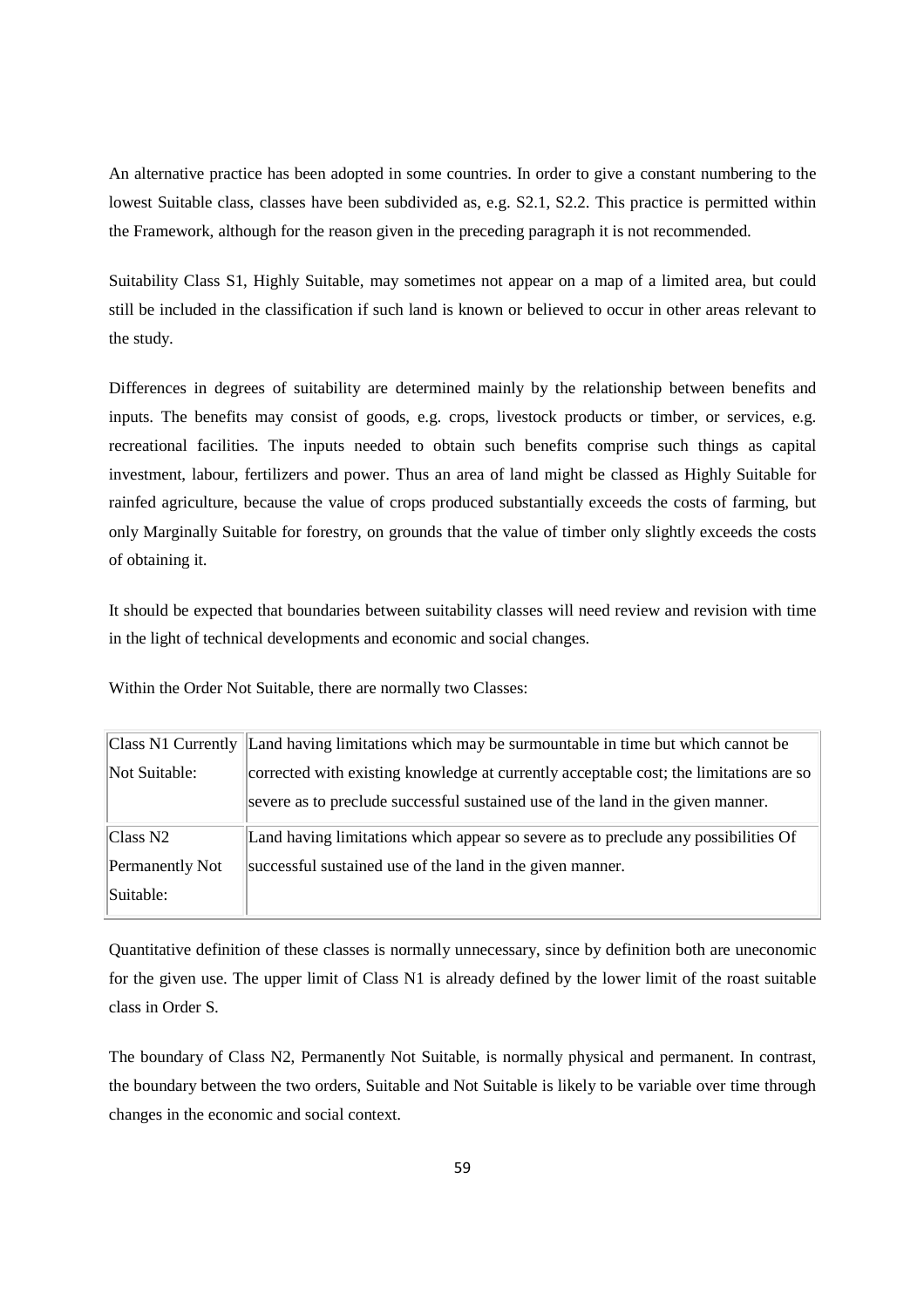#### **Land Suitability Subclasses**

Land Suitability Subclasses reflect kinds of limitations, e.g. moisture deficiency, erosion hazard. Subclasses are indicated by lower-case letters with mnemonic significance, e.g. S2m, S2e, S3me. Examples are given in Table 5. There are no subclasses in Class S1.

The number of Subclasses recognized and the limitations chosen to distinguish them will differ in classifications for different purposes. There are two guidelines:

- The number of subclasses should be kept to a minimum that will satisfactorily distinguish lands within a class likely to differ significantly in their management requirements or potential for improvement due to differing limitations.

- As few limitations as possible should be used in the symbol for any subclass. One, rarely two, letters should normally suffice. The dominant symbol (i.e. that which determines the class) should be used alone if possible. If two limitations are equally severe, both may be given.

Land within the Order Not Suitable may be divided into suitability subclasses according to kinds of limitation, e.g. N1m, N1me, N1m although this is not essential. As this land will not be placed under management for the use concerned it should not be subdivided into suitability units.

#### **Land Suitability Units**

Land suitability units are subdivisions of a subclass. All the units within a subclass have the same degree of suitability at the class level and similar kinds of limitations at the subclass level. The units differ from each other in their production characteristics or in minor aspects of their management requirement e (often definable as differences in detail of their limitations). Their recognition permits detailed interpretation at the farm planning level. Suitability units are distinguished by arabic numbers following a hyphen, e.g. S2e-1, S2e-2. There is no limit to the number of units recognized within a subclass.

#### **Conditional Suitability**

The designation Conditionally Suitable may be added in certain instances to condense and simplify presentation. This is necessary to cater for circumstances where small areas of land, within the survey area, may be unsuitable or poorly suitable for a particular use under the management specified for that use, but suitable given that certain conditions are fulfilled.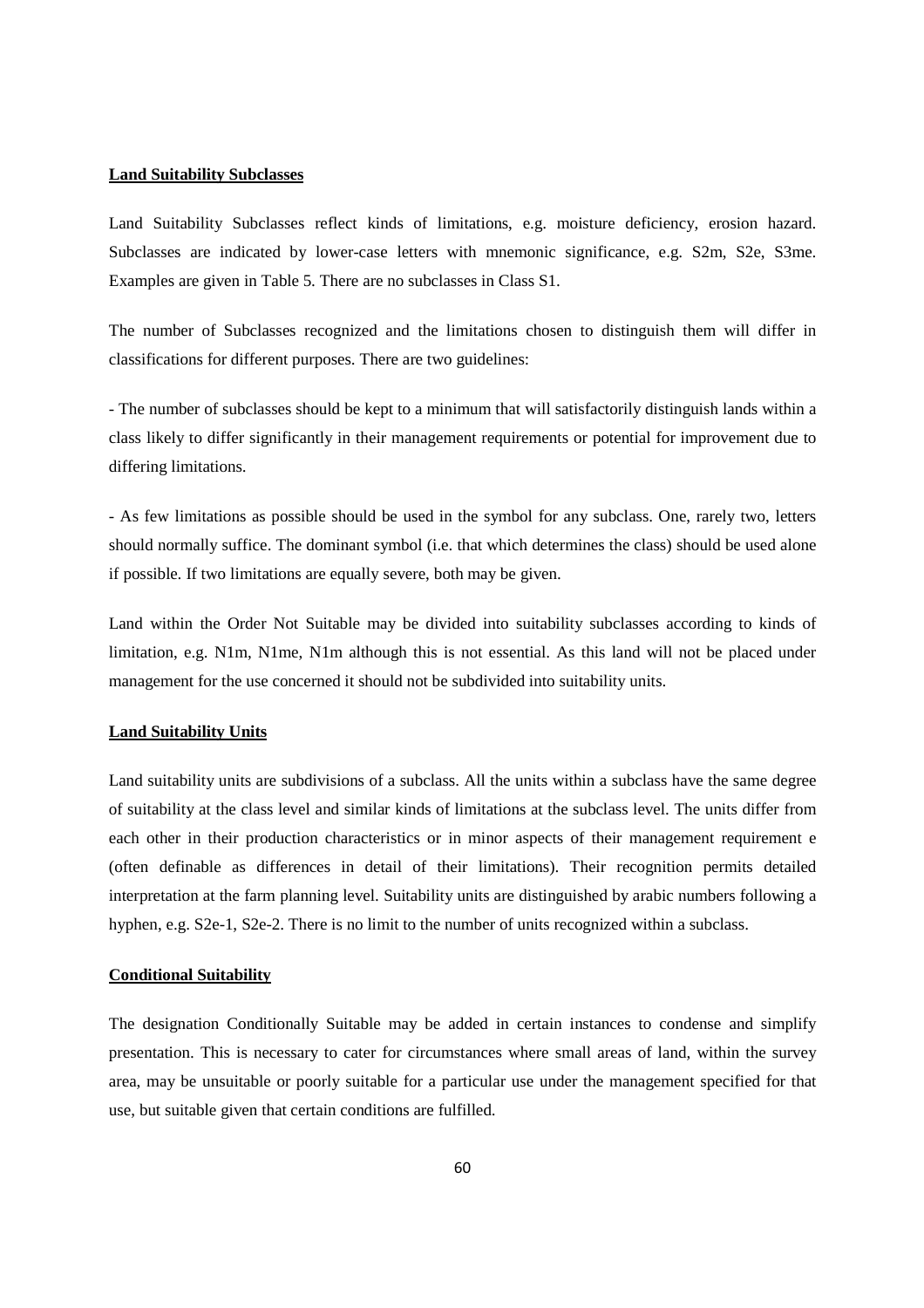The possible nature of the conditions is varied and might relate to modifications to the management practices or the input e of the defined land use (occasioned, for example, by localized phenomena of poor soil drainage, soil salinity); or to restrictions in the choice of crops (limited, for example, to crops with an especially high market value, or resistant to frost). In such instances, the indication "conditional" can avoid the need for additional classifications to account for local modifications of land use or local major improvements.

Conditionally Suitable is a phase of the Order Suitable. It is indicated by a lower case letter c between the order symbol and the class number, e.g. Sc2. The conditionally suitable phase, subdivided into classes if necessary, is always placed at the bottom of the listing of S classes. The phase indicates suitability after the condition(e) have been met.

Employment of the Conditionally Suitable phase should be avoided wherever possible. It may only be employed if all of the following stipulations are met:

i. Without the condition(s) satisfied, the land is either not suitable or belongs to the lowest suitable class. ii. Suitability with the condition(s) satisfied is significantly higher (usually at least two classes). iii. The extent of the conditionally suitable land is very small with respect to the total study area.

If the first or second stipulation is not met, it may still be useful to mention the possible improvement or modification in an appropriate section of the text. If the third stipulation is not met, then the area over which the condition is relevant is sufficiently extensive to warrant either a new land utilization type or a potential suitability classification, as appropriate.

As the area of land classed as Conditionally Suitable is necessarily small, it will not normally be necessary to subdivide it at the unit level.

It is important to note that the indication "conditional" is not intended to be applied to land for which the interpretation is uncertain, either in the sense that its suitability is marginal or because factors relevant to suitability are not understood. Use of "conditional" may seem convenient to the evaluator, but its excessive use would greatly complicate understanding by users and must be avoided.

## **Qualitative and Quantitative Classifications**

A qualitative classification is one in which relative suitability is expressed in qualitative terms only, without precise calculation of costs and returns.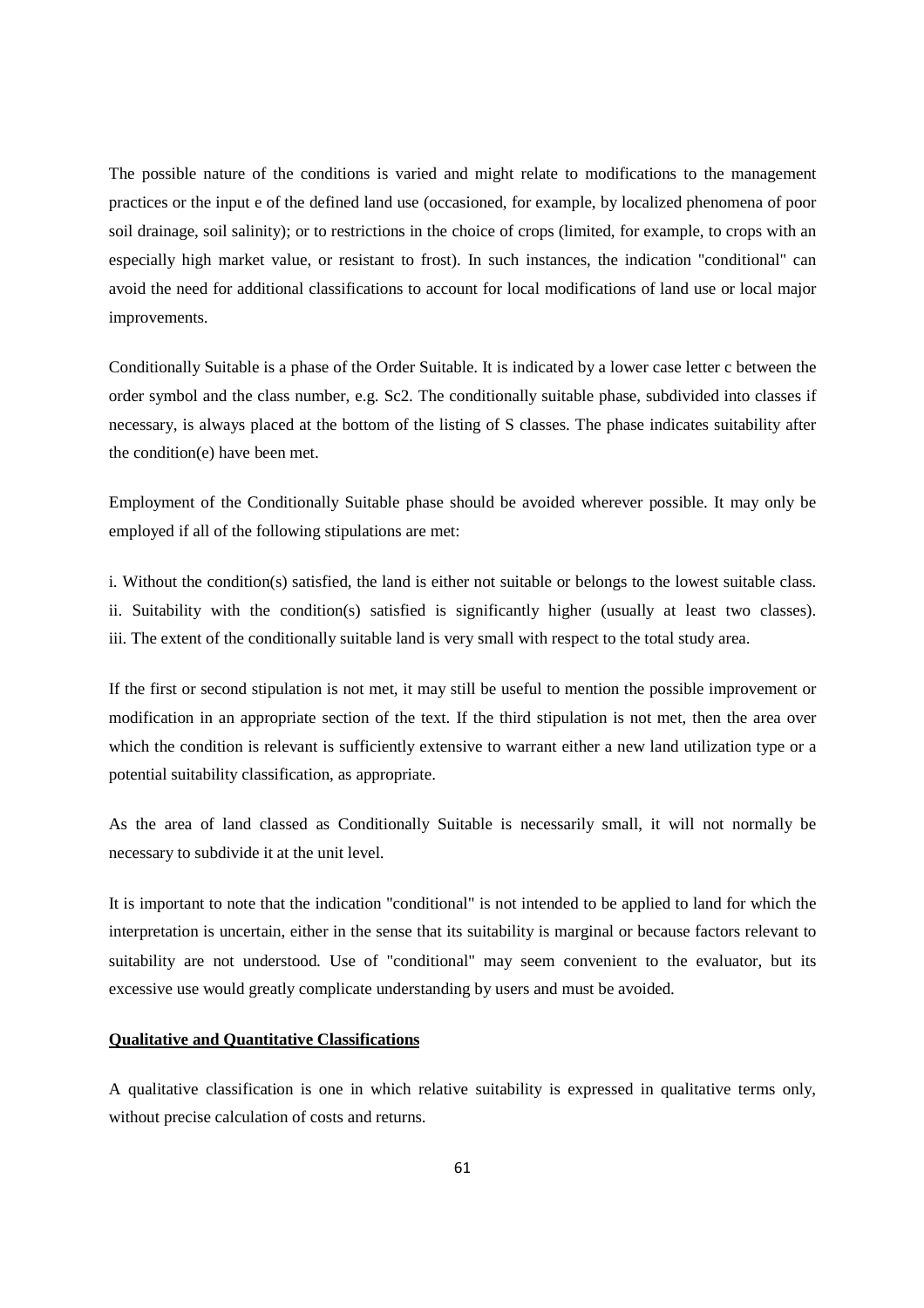Qualitative classifications are based mainly on the physical productive potential of the land, with economics only present as a background. They are commonly employed in reconnaissance studies, aimed at a general appraisal of large areas.

A quantitative classification is one in which the distinctions between classes are defined in common numerical terms, which permits objective comparison between classes relating to different kinds of land use.

Quantitative classifications normally involve considerable use of economic criteria, i.e. costs and prices, applied both to inputs and production. Specific development projects, including pre-investment studies for these, usually require quantitative evaluation.

Qualitative evaluations allow the intuitive integration of many aspects of benefits, social and environmental as well as economic. This facility is to some extent lost in quantitative evaluations. The latter, however, provide the data on which to base calculations of net benefits, or other economic parameters, from different areas and different kinds of use. Quantitative classifications may become out of date more rapidly than qualitative ones as a result of changes in relative costs and prices.

## **Classifications of Current and Potential Suitability**

A classification of current suitability refers to the suitability for a defined use of land in its present condition, without major improvements. A current suitability classification may refer to the present use of the land, either with existing or improved management practices, or to a different use.

A classification of potential suitability refers to the suitability, for a defined use, of land units in their condition at some future date, after specified major improvements have been completed where necessary.

Common examples of potential suitability classifications are found in studies for proposed irrigation schemes. For a classification to be one of potential suitability it is not necessary that improvements shall be made to all parts of the land; the need for major improvements may vary from one land unit to another and on some land units none may be necessary.

In classifications of potential suitability it is important for the user to know whether the costs of amortization of the capital costs of improvements have been included. Where these are included, the assumptions should state the extent to which input e have been costed and the rates of interest and period of repayment that have been assumed.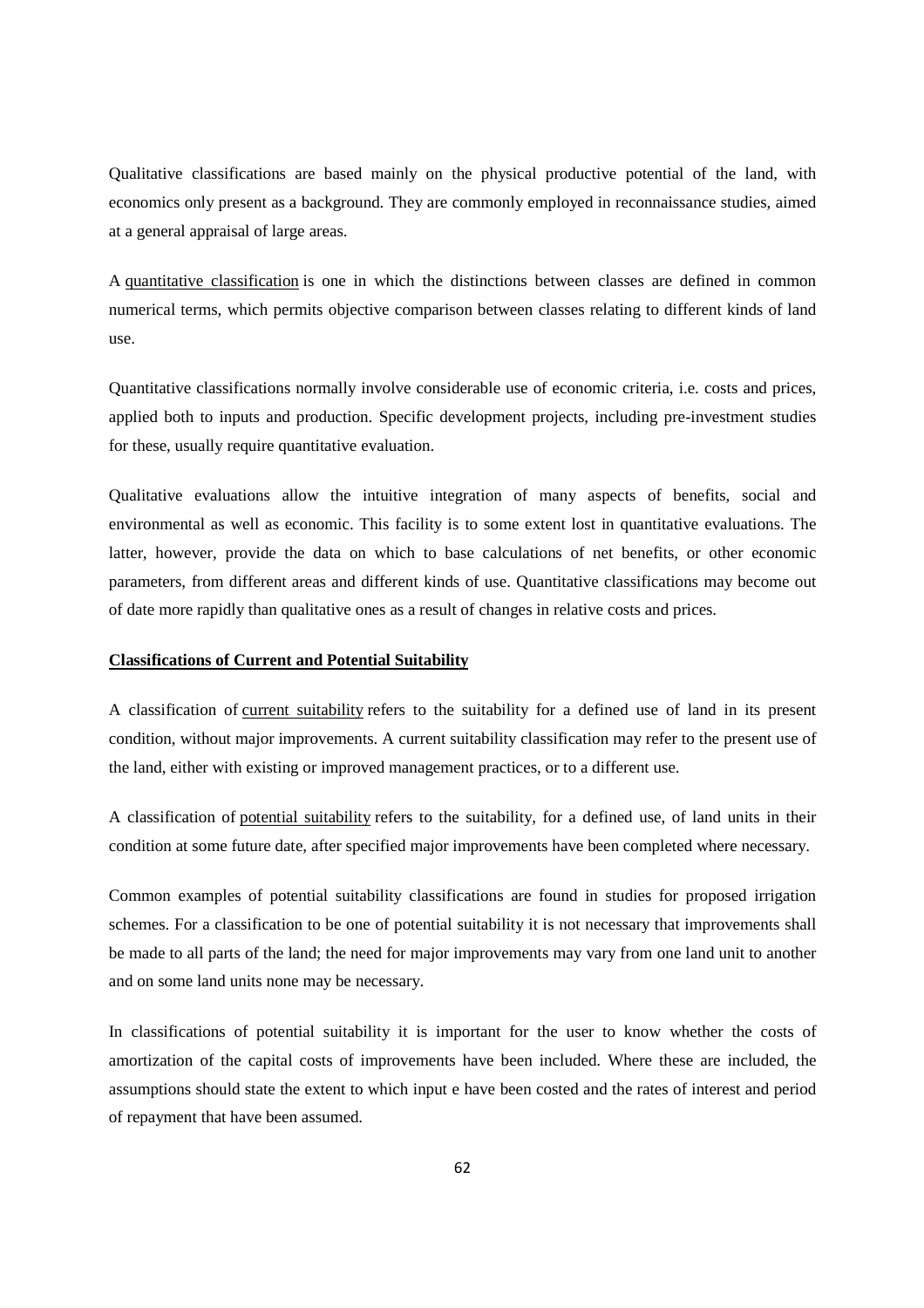Classification with amortization is only possible if the repayment of capital costs can be apportioned to identifiable areas of land. If the benefits from major expenditure are not confined to the agricultural sector (as in multipurpose irrigation and power schemes), responsibility for capital repayments is difficult to assess. In these circumstances, amortization costs will usually be excluded from the evaluation.

The distinction between qualitative and quantitative classifications, and between current and potential suitability, do not fully describe the nature of a classification. Two further considerations of importance are treatment of the location factor and of amortization of capital costs, but these by no means exhaust the range of possibilities. They are not distinguished as further specific types of classification. A suitability classification needs to be read in conjunction with the statement of the data and assumptions on which it is based (Chapter 4).

## **The results of land suitability evaluation**

The results of an evaluation will usually include the following types of information, the extent to which each is included varying with the scale and intensity of the study. Some examples are given in Chapter 5.

i. The context, physical, social and economic, on which the evaluation is based. This will include both data and assumptions.

ii. Description of land utilization types or of major kinds of land use which are relevant to the area. The more intensive the study, the greater will be the detail and precision with which these are described.

iii. Maps, tables and textual matter showing degrees of suitability of land mapping units for each of the kinds of land use considered, together with the diagnostic criteria. Evaluation is made separately for each kind of use. Examples of land suitability maps and tables are given in Fig. 2 and Table 3.

iv. Management and improvement specifications for each land utilization type with respect to each land mapping unit for which it is suitable. Again, as the survey becomes more intensive, so the precision with which such specifications are given increases; thus in a semi-detailed survey a need for drainage might be specified, whilst in a detailed survey the nature and costs of drainage works would be given.

v. Economic and social analysis of the consequences of the various kinds of land use considered.

vi. The basic data and maps from which the evaluation was obtained. The results, particularly the suitability classification itself, are based upon much information of value to individual users. Such